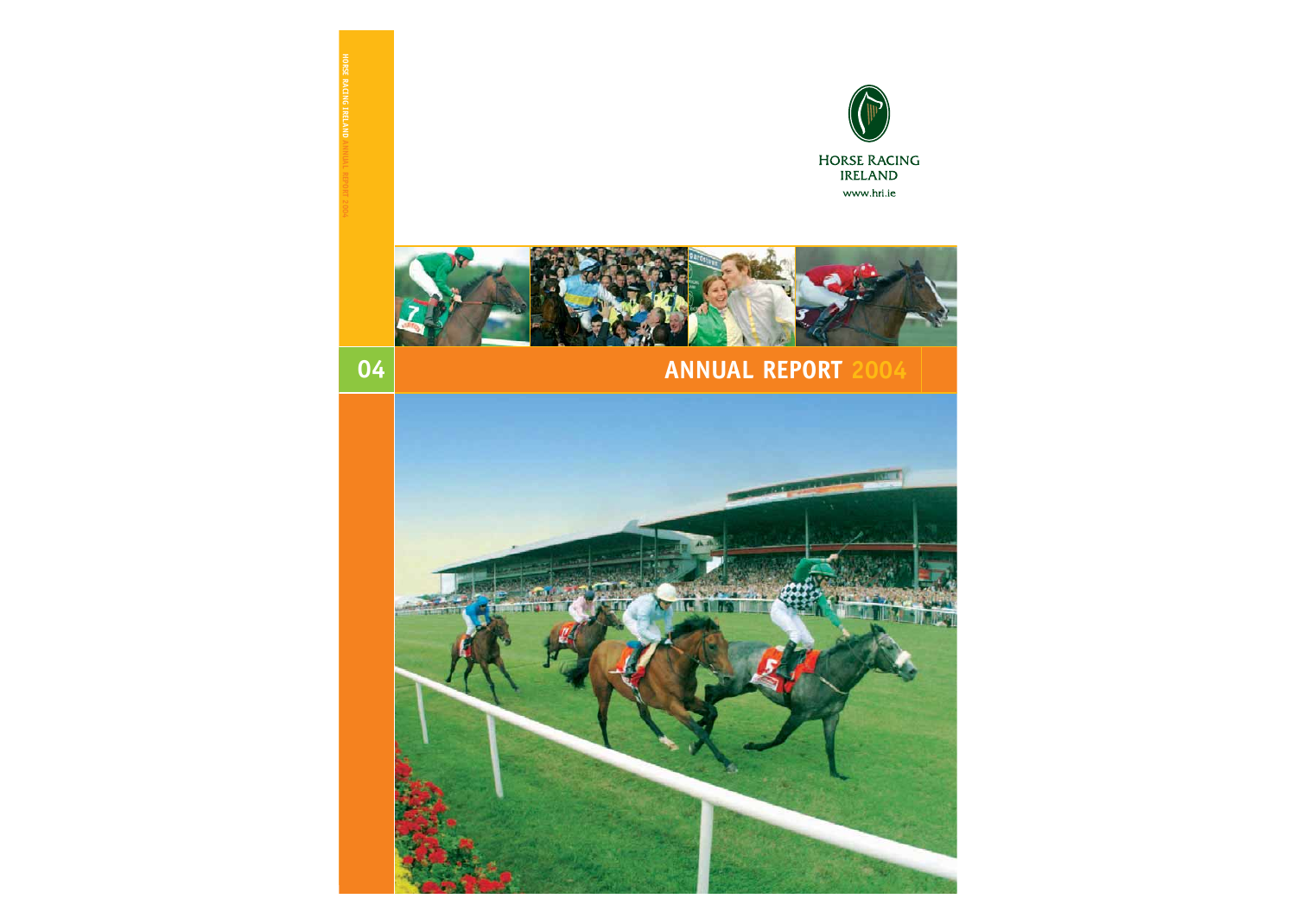# **HORSE RACING IRELAND ANNUAL REPORT 2004**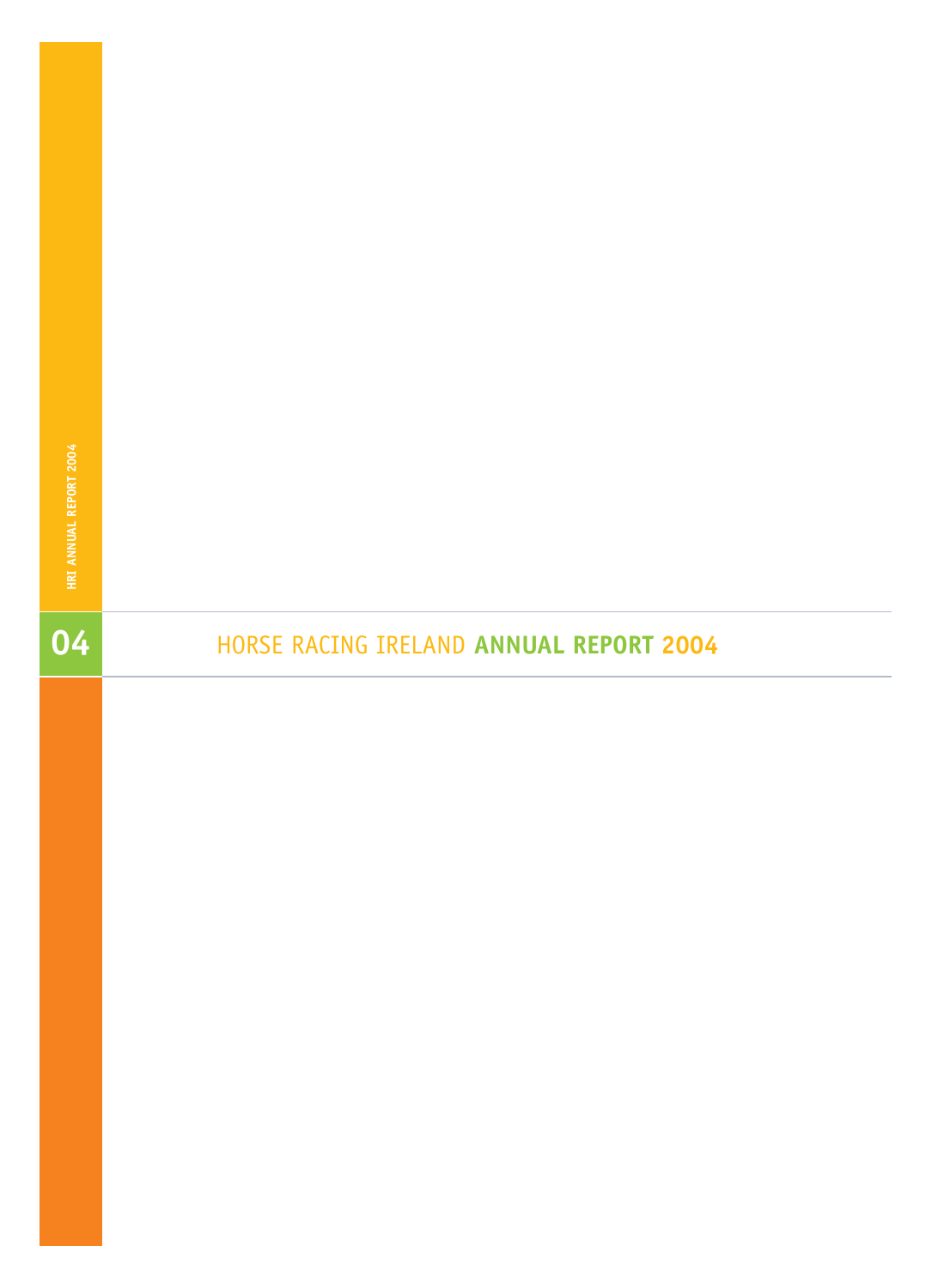| 04 | <b>MISSION STATEMENT</b>                    |
|----|---------------------------------------------|
| 06 | BOARD MEMBERS, CEO AND COMMITTEES OF HRI    |
| 08 | <b>CHAIRMAN'S REPORT</b>                    |
| 10 | <b>CHIEF EXECUTIVE'S REPORT</b>             |
| 12 | <b>TOTE</b>                                 |
| 13 | <b>MARKETING REPORT</b>                     |
| 14 | <b>IRISH THOROUGHBRED MARKETING</b>         |
| 16 | <b>HRI RACECOURSE DIVISION</b>              |
| 18 | <b>FINANCE</b>                              |
| 20 | <b>HRI IRISH HORSE RACING AWARDS</b>        |
| 21 | AUDITED REPORTS & GROUP FINANCIAL STATEMENT |
| 47 | <b>PHOTOGRAPHY DETAILS</b>                  |

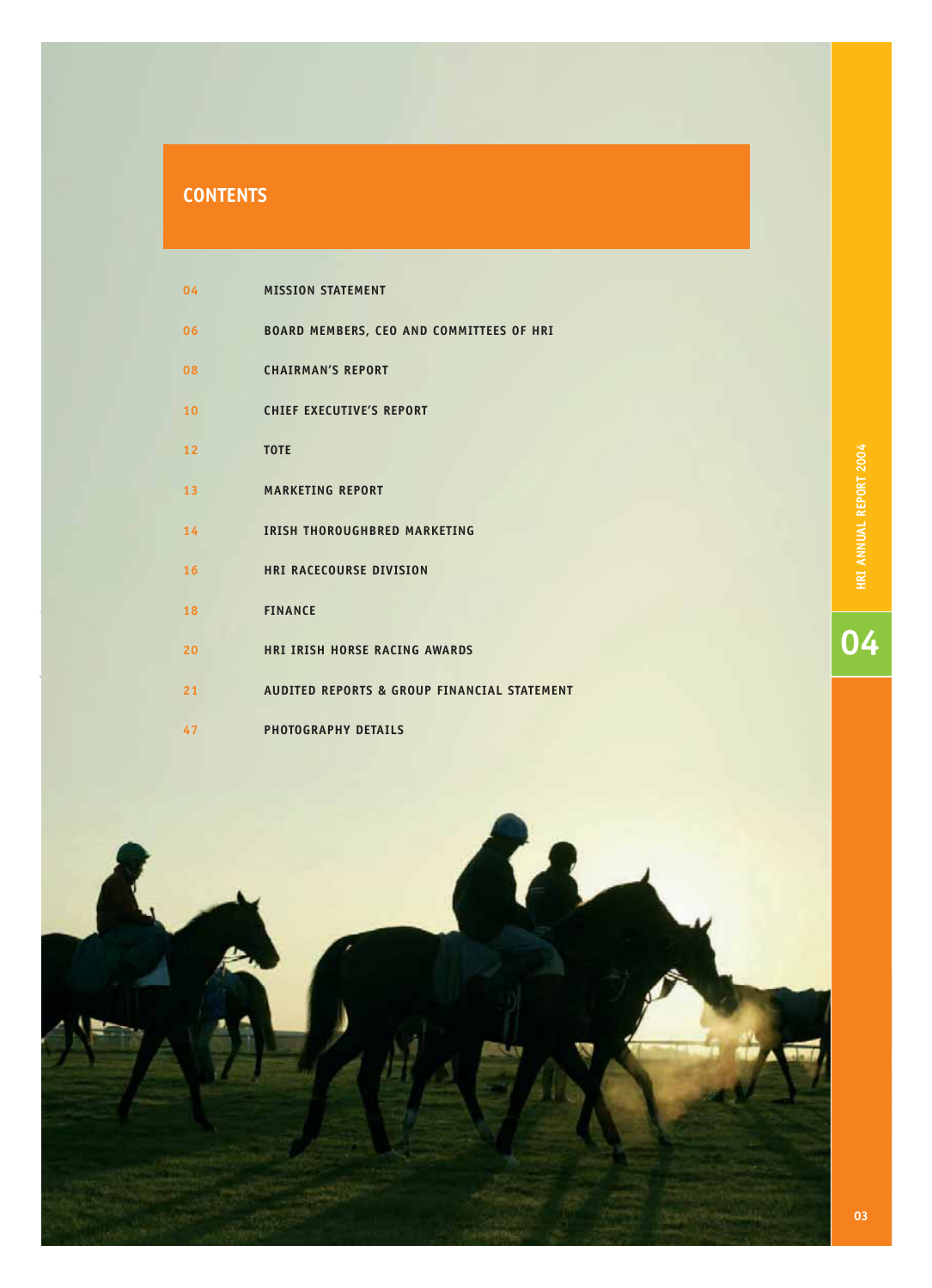*To develop and promote Ireland as a world centre of excellence for horse racing and breeding.*

*In identifying its mission for the next five years, Horse Racing Ireland (HRI) has placed emphasis on Ireland's position in both the international horse racing and breeding industries and the quality of the product being offered to the racegoing public.*

*The continuity of funding necessary to develop strategies to achieve the mission is the key element of the Plan.*

*The claim to be a world centre of excellence is a realistic one and the benefits of the strategies pursued to achieve the mission will be reflected in the economic, cultural and social environment of the country.*

*This mission gives expression to the values and sense of purpose of the organisation.*

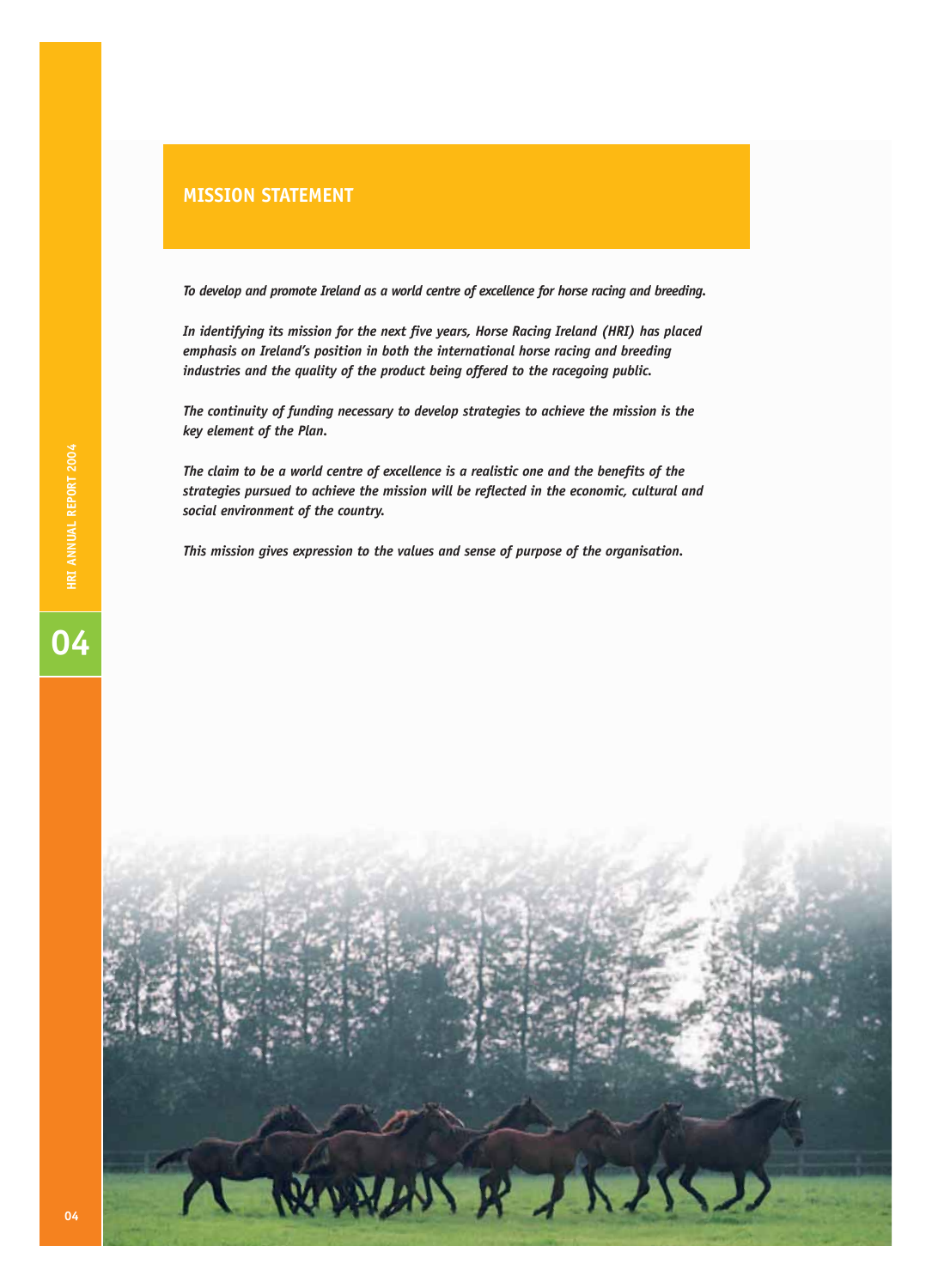

**FESTIVALS** 

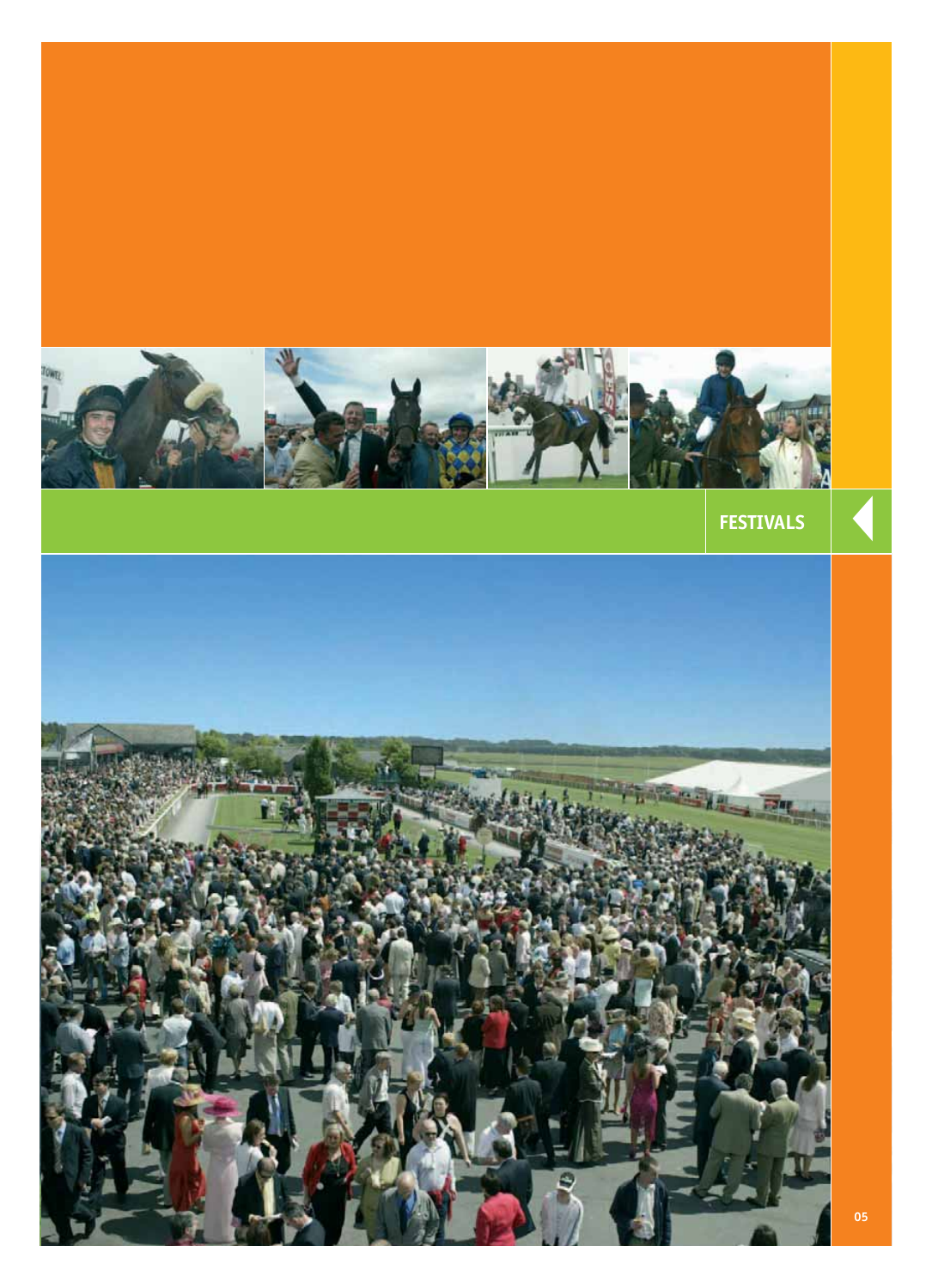### **BOARD MEMBERS & CEO OF HRI**



### **HRI BOARD**

**Denis Brosnan** Chairman

**Pierce Molony** Vice-Chairman Racing Regulatory Body Representative **Eddie Browne** Representative of Persons Employed in the Horse Racing Industry **Dermot Cantillon** Racehorse Breeders Representative **Frank Clarke** Racing Regulatory Body Representative **Jerry Desmond** Racecourses Representative **William Flood** Racing Regulatory Body Representative **Jessica Harrington** Racehorse Trainers Representative **John Kidd** Representative of Persons in the Horse Racing Industry in Northern Ireland **Dan Kirwan** Representative of Persons Employed Directly in the Horse Racing Industry **Seamus Mulvaney** Authorised Bookmakers Representative Cahir O'Sullivan **Racing Regulatory Body Representative Roy Craigie** Racing Regulatory Body Representative Retired 18 December 2004 (not pictured) **Peter McCarthy** Racehorse Owners Representative Retired 18 December 2004 (not pictured)

### **SUBSIDIARY BOARDS & HRI APPOINTEES TO OTHER BOARDS**

### **IRISH THOROUGHBRED MARKETING LIMITED**

*John Kidd Chairman*  Dermot Cantillon John Clarke Joe Foley Jim Gorman Jacqueline Norris Joe Osborne David O'Loughlin Michael O'Rourke

### **BRIAN KAVANAGH WILLIAM FLOOD JERRY DESMOND JOHN KIDD CAHIR O'SULLIVAN DERMOT CANTILLON DENIS BROSNAN**

### **NAVAN GOLF CLUB PLC**

*William Flood Chairman* Raymond Horan Brian Kavanagh John Kidd Matt O'Dwyer

### **TOTE IRELAND LIMITED**

*Dermot Cantillon Chairman* Alan Byrne Brian Kavanagh Eamon McElroy Paul Tansey Mitch Vetere Paddy Waldron Frank Ward

**CILCOONE LIMITED**

Margaret Davin Michael Lane

**FAIRYHOUSE RACECOURSE** John Kidd

**GOWRAN PARK RACECOURSE** Jessica Harrington Peter McCarthy

**INTERNATIONAL EQUINE INSTITUTE, LIMERICK UNIVERSITY** Dan Kirwan

### **IRISH EQUINE FOUNDATION**

Brian Kavanagh Peter McCarthy John Kidd

### **LIMERICK RACECOURSE**

Jerry Desmond Bob Lanigan

### **RACE**

Margaret Davin Dan Kirwan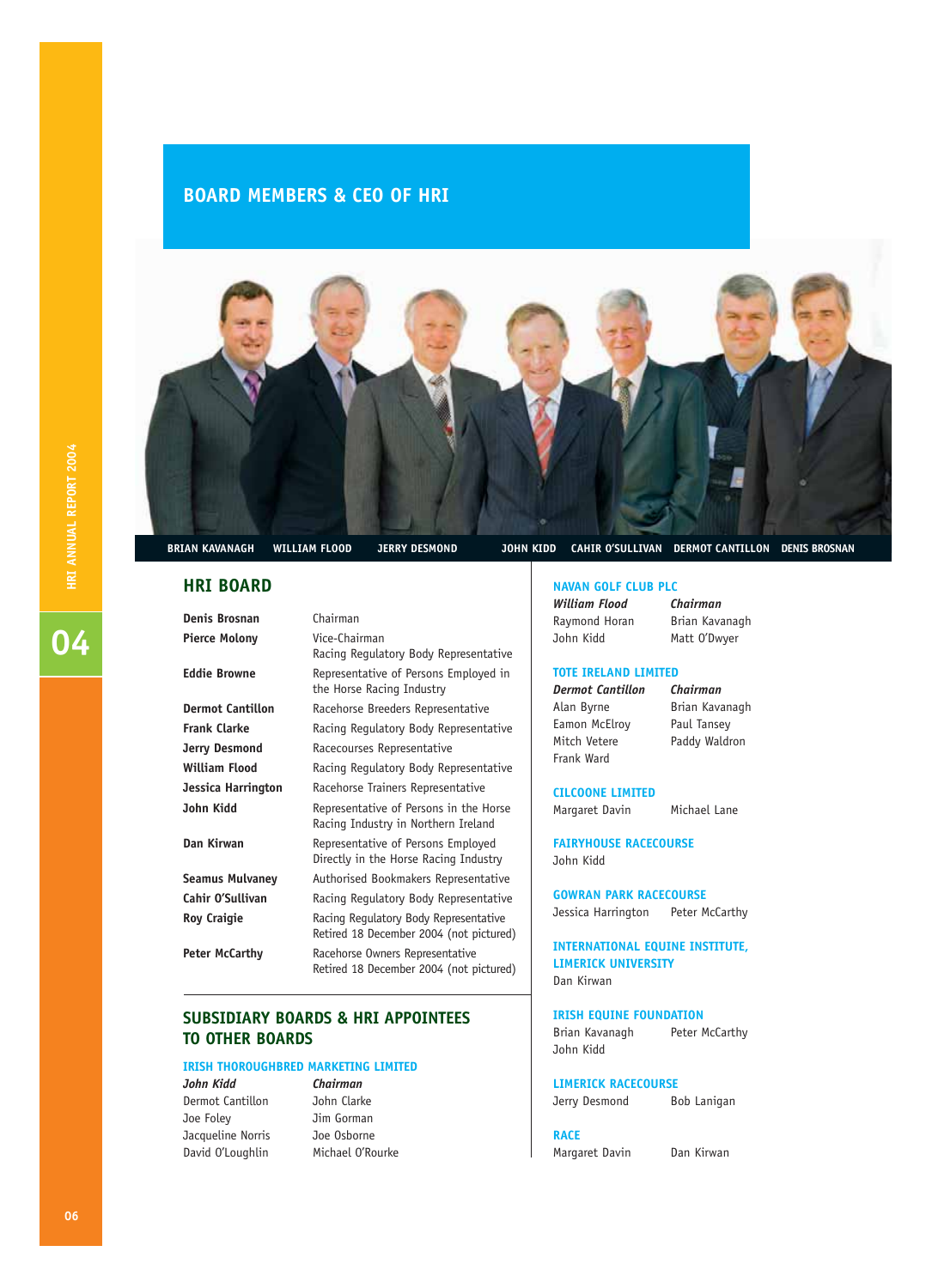

04

**PIERCE MOLONY SEAMUS MULVANEY EDDIE BROWNE DAN KIRWAN JESSICA HARRINGTON FRANK CLARKE**

### **APPOINTMENTS & REMUNERATION COMMITTEE**

Assists the Board in matters relating to composition of Boards and Committees and remuneration of senior executives ensuring compliance with Government policy, state sector quidelines and the provisions of the Horse and Greyhound Racing Act 2001.

**Denis Brosnan / Chairman** Pierce Molony

### **AUDIT COMMITTEE**

Assists and advises the Board on governance and internal control matters.

**Cahir O'Sullivan / Chairman** Eddie Browne Dan Kirwan

### **BOOKMAKERS COMMITTEE**

Carries out the functions of the Board in matters relating to the control of the operations of authorised Bookmakers and compliance with the Irish Horseracing Industry Act, 1994 and as amended by subsequent acts with regard to Bookmakers and Betting.

**Eddie Browne / Chairman** Roy Craigie Raymond Horan Brian Kavanagh

### **FINANCE COMMITTEE**

Assists and advises the Board in relation to all financial and accounting matters on the advancement of the objectives as set out in the Strategic Plan.

**Denis Brosnan / Chairman** Roy Craigie Jerry Desmond Brian Kavanagh Pierce Molony Peter McCarthy

### **FIXTURES COMMITTEE**

The Race Fixtures Committee was established under section 19 of the Irish Horseracing Industry Act, 1994. It recommends, in accordance with the terms of reference decided by the Board, the fixing of the annual list of race fixtures.

**Roy Craigie** / **Chairman** Jerry Desmond

Peter McCarthy Jessica Harrington John Moloney Seamus Mulvaney Cahir O'Sullivan

### **FOAL LEVY COMMITTEE**

Advises the Board on matters pertinent to the operation of the Thoroughbred Foal Levy Scheme.

**Peter McCarthy** / **Chairman** Dermot Cantillon William Flood<br>Derek Iceton John Kidd Derek Iceton Edmund Loder Gerard Magee Bridie O'Neill Tim O'Regan Cahir O'Sullivan Eimear Mulhern

### **MEDIA RIGHTS COMMITTEE**

Negotiation of media rights matters in accordance with Section 10 of the Horse and Greyhound Racing Act, 2001.

**Jerry Desmond** / **Chairman** Peter McCarthy Pierce Molony

### **LEOPARDSTOWN COMMITTEE**

Assists and advises the Board on the management and development of Leopardstown Racecourse.

**Frank Clarke** / **Chairman**

**Dave McGrath** / **Vice-Chairman** Jimmy Farrelly Eithne Fitzpatrick Jessica Harrington Brian Kavanagh Liam Madden Philip Myerscough Breege O'Donoghue Seamus Mulvaney

*Honorary Life President*

### **NAVAN COMMITTEE**

Denis McCarthy -

Assists and advises the Board on the management and development of Navan Racecourse.

### **William Flood / Chairman**

**Donal Matthews / Vice-Chairman** Eddie Campbell Margaret Davin Gina Galvin Liam Madden John McCabe Noel Meade Michael McEvoy - *Honorary Life President* Joe O'Sullivan - *Honorary Life President* 

### **PROGRAMMES COMMITTEE**

Determines in accordance with section 20 of the Irish Horseracing Industry Act, 1994 the race programmes for all race fixtures.

**Roy Craigie** / **Chairman** Dermot Cantillon Jerry Desmond Jessica Harrington Peter McCarthy Seamus Mulvaney Cahir O'Sullivan

### **07**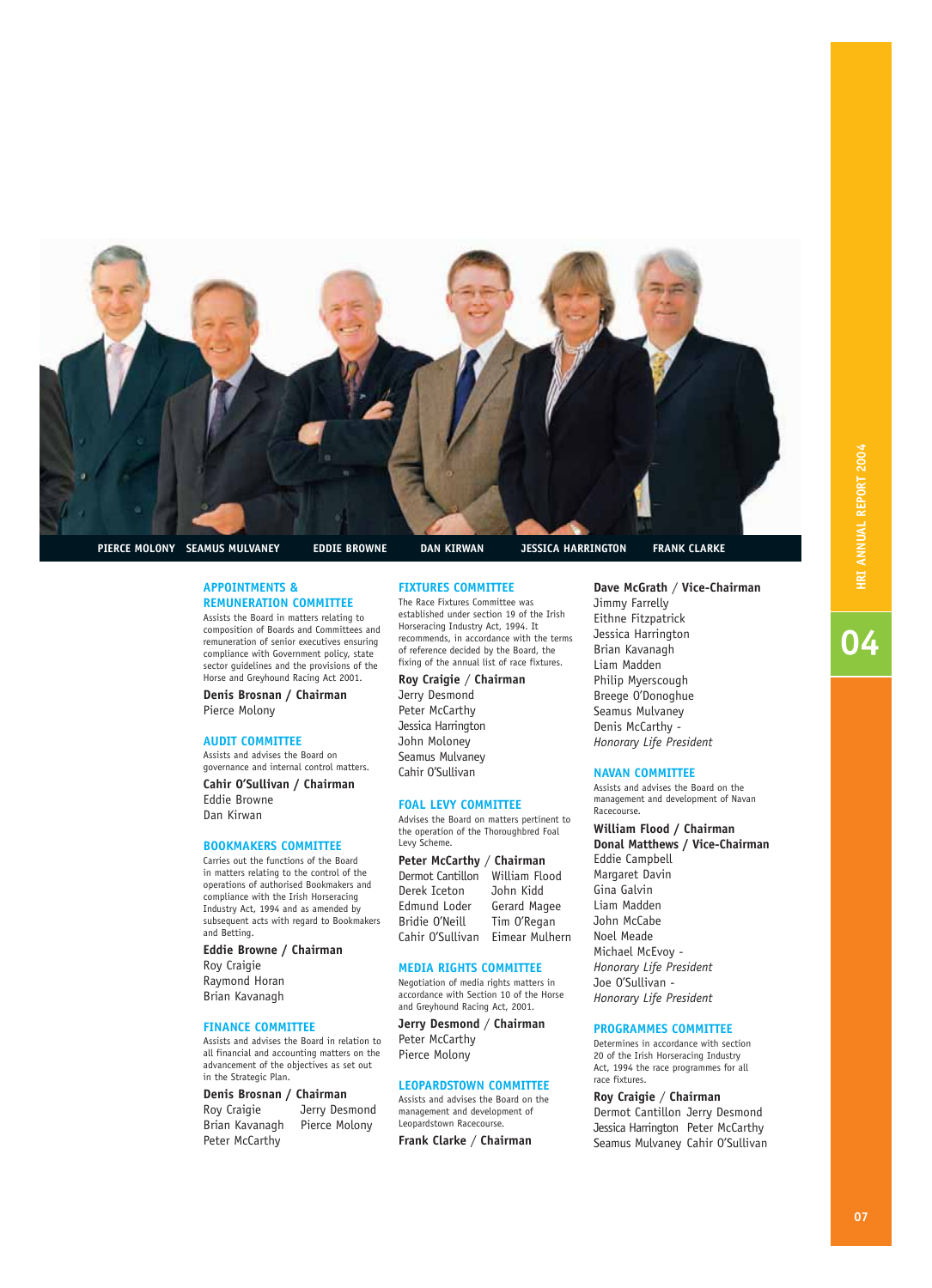### **CHAIRMAN'S REPORT**



The most significant events for Horse Racing Ireland and the racing industry in 2004 were the renewal of the Horse & Greyhound racing fund, the launch of the HRI Capital Development programme for Irish Racecourses, the in-depth study of the industry by Indecon and the completion of the Bookmakers Code of Conduct. Developments in all these areas represent significant progress in the tasks we set ourselves in the Strategic Plan 2003–2007.

### **FUND RENEWAL**

At the time of the enactment of the Horse & Greyhound Act which established Horse Racing Ireland the Ministers for Finance and Agriculture stated that it was the Government's duty to permanently secure the future funding of the Horse & Greyhound racing industries. The Fund, largely financed by the levy on off-course betting, was seen as the best mechanism to allow for long term strategic planning in both sports. It under-pinned the development of Horse Racing Ireland's Strategic Plan 2003 – 2007 – with the guarantee of secure long term funding. Renewal of the fund allows the work of the Strategic Plan to continue and it has also enabled us to establish a second Capital Development Programme for Irish Racecourses. This funding system is now being studied by a number of other countries anxious to replicate the success of the Irish industry.

### **CAPITAL DEVELOPMENT PROGRAMME**

In November 2004, the Minister for Arts, Sport and Tourism, Mr John O'Donoghue launched the new racecourse Capital Development Fund which provides for up to €200m capital development in Irish Racecourses over a 5 year period. Horse Racing Ireland will provide €110m in grant aid and the balance of  $\epsilon$ 90m will be provided by the racecourses. This fund is double the size of the first Capital Development Fund and will encourage racecourses to develop high quality facilities. It is expected that up to  $\epsilon$ 80m will be allocated to the premier racecourses with flagship developments at Ireland's two major international venues, the Curragh and Leopardstown. These developments will meet the needs and expectations of the sporting public

who have come to expect first class sporting venues. The first Capital Development Programme played a major role in the significant growth in attendances at Irish meetings over the past five years and these new developments are expected to produce similar growth in the future.

### **INDECON REPORT**

The Indecon study was commissioned to assess the economic value of the Irish horse racing and thoroughbred industry. It was jointly commissioned by Horse Racing Ireland, the Irish Thoroughbred Breeders Association and the Irish European Breeders Fund. It produced a comprehensive independent analysis of the industry's economic contribution and the impact of the Stallion fee tax exemptions. It concluded that horse racing and thoroughbred breeding are significant net contributors to the Irish economy and that the Stallion tax exemption has supported the development of a thriving thoroughbred breeding industry in Ireland. It found that the thoroughbred industry makes a gross contribution to the Irish economy of €330m per annum and pays tax of €37.5m. It confirms that Ireland is now Europe's largest producer of thoroughbreds, accounting for 42% of EU total output and the third largest producer worldwide. The Indecon Report was presented to the Minister for Arts, Sport and Tourism and the Minister for Finance. The report provides facts where we had opinion, analysis where we had speculation, and clarity where we had misunderstanding. Our thoroughbred industry is the envy of the world while horse racing and its participants provide Ireland with our most consistently successful international sport. The Report confirms that our approach is the right one and we can look to the future confident that we can stand over HRI's mission statement "to develop and promote Ireland as a world centre of excellence for Horse Racing and Breeding".

### **BOOKMAKERS' CODE OF CONDUCT**

HRI's Strategic Plan has set a target of 50% growth for on-course betting at Irish Racecourses. The performance of the on-course bookmakers will be fundamental to this and the introduction of a Code of Practice launched in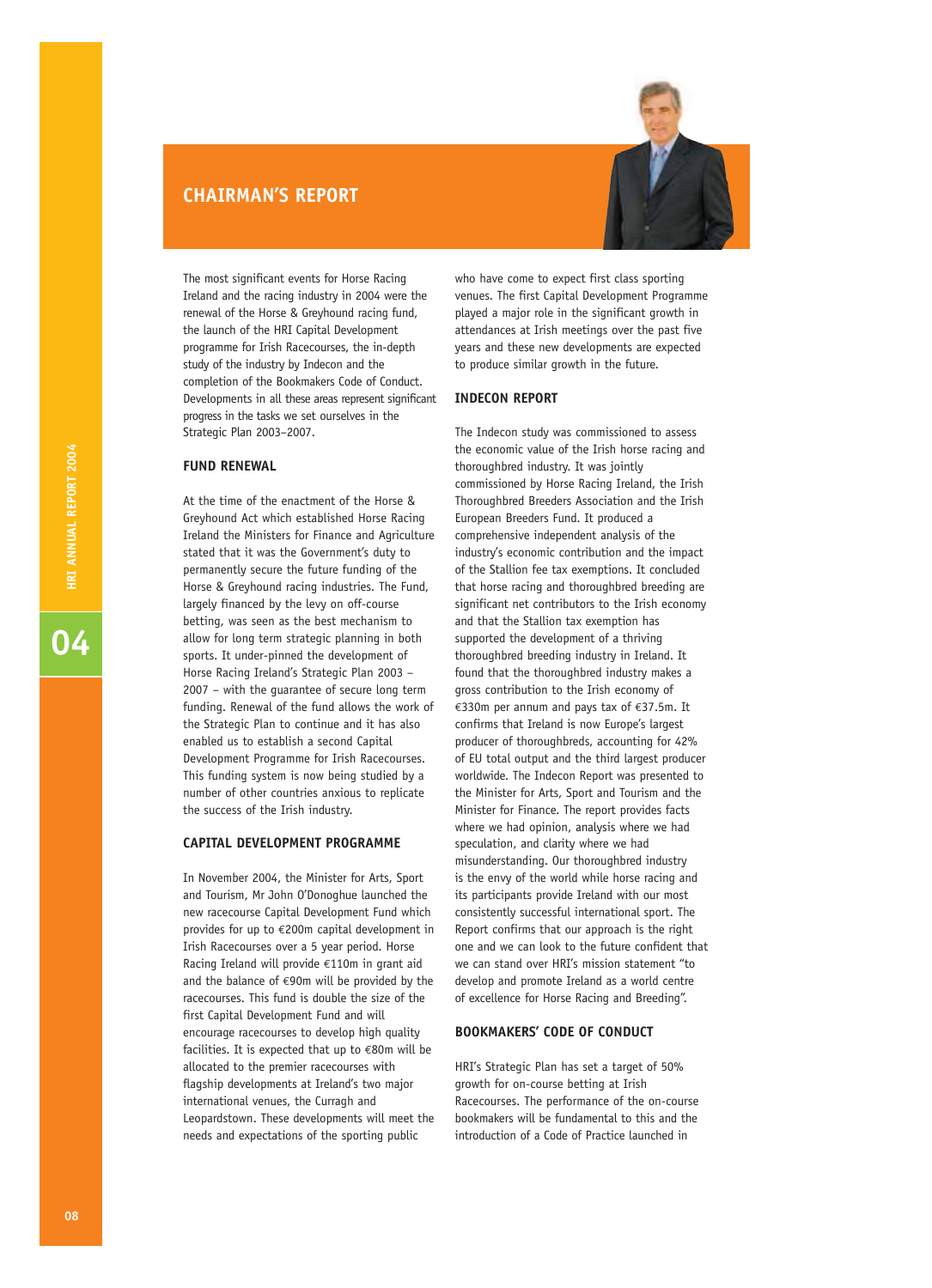September 2004 set out the terms of an agreement between HRI and the Irish National Bookmakers' Association to ensure that all aspects of Bookmaking at Irish racecourses would be clearly defined and regulated. It included the computerisation of the Betting Ring with printed tickets showing clearly the stake and type of bet, the odds given and the potential return for the punter. To ensure a more customer-friendly service the Code includes the displaying of terms and trading details of a Bookmaker and the establishment of a clear Code of Conduct and terms of employment for bookmakers' assistants.

### **IRISH RACING SUCCESS**

The growth in prize money through support from HRI and increasing commercial sponsorship has encouraged a significant increase in new owners coming into racing. This in turn has encouraged investment in the bloodstock market and now the better quality horses which were previously exported are being kept at home. This has led to remarkable successes for Irish owners, trainers and jockeys in the top races at home and abroad. There were four Irish winners at Cheltenham in 2004 and four Irish trained winners at Royal Ascot. Moscow Flyer won the Tingle Creek Chase at Sandown for the second consecutive year and at the Kempton Christmas meeting, Kicking King won the King George VI Steeplechase and Harchibald the Christmas Hurdle. At home we started the year with Florida Pearl's graceful exit from the stage having won a fourth Hennessy Cognac Gold Cup. Punchestown's Festival was a resounding success and record crowds were thrilled by the performances of Moscow Flyer, Brave Inca, Beef or Salmon, Rhinestone Cowboy and Hardy Eustace. At the Curragh's Budweiser Irish Derby, Dermot Weld's Grey Swallow proved a popular fifth consecutive home victor beating the Epsom Derby winner North Light by a half a length under the expert guidance of jockey Pat Smullen. There was added cause for celebration in that Grey Swallow is bred and is partly-owned by Dermot's mother, Marguerite. September brought two memorable wins: - the Baileys Irish Champion Stakes at Leopardstown saw Azamour come from last to first to snatch victory in the last few strides and one

week later at the Curragh, Dermot Weld's Vinnie Roe won a fourth consecutive Irish Field St Leger. The year ended well in December when Jim Bolger's Alexander Goldrun won the Group 1 Cathay Pacific Hong Kong Cup at Sha Tin racecourse and in the last days of 2004 the packed enclosures at Leopardstown witnessed Beef or Salmon taking the Lexus Steeplechase from his old rival Best Mate.

### **ACKNOWLEDGEMENTS**

The continuing success story of Irish racing is only made possible through the enlightened support of successive Governments and in particular Minister John O'Donoghue, T.D. and his officials in Arts, Sport and Tourism by the consistently positive approach which they adopt. We are very conscious of our responsibility in nurturing this great industry and are constantly working to maximise the return to the State in terms of employment, economic activity and export trade. I must also pay tribute to Commissioner Charlie McCreevy, who prior to his departure for Brussels oversaw the extension of the Horse and Greyhound Racing Fund. 2004 also saw the departure of Joe Walsh, T.D. from the Agriculture and Food portfolio, serving notice of his eventual retirement from politics. Horse Racing Ireland and the entire racing industry acknowledge the wonderful legacy which both these men have left. I must also thank the representatives of both the Fine Gael and Labour Parties who gave strong support for the renewal of the Fund in Dail Eireann.

Finally, I must thank all my Board colleagues and those who served on the various Boards and Committees of our subsidiaries. I acknowledge the hard work and professionalism of the executive team at HRI, led by Brian Kavanagh, in carrying out the work of the Strategic Plan. I am proud to serve as Chairman of such a dedicated Board and executive and I am convinced that they now have the resources and the motivation to reach their objectives in the coming years.

**Denis Brosnan Chairman**



▼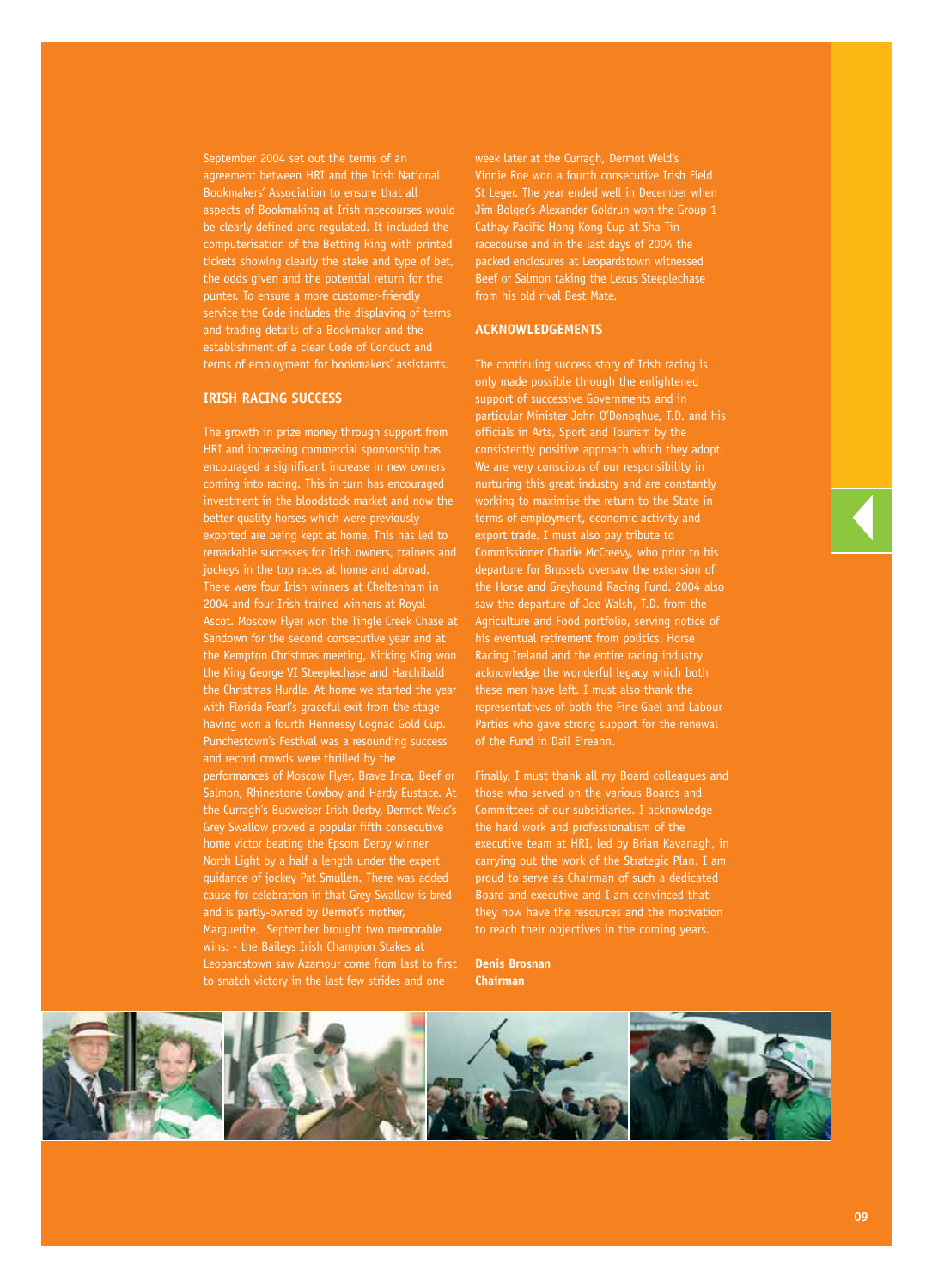### **CHIEF EXECUTIVE'S REPORT**



I am delighted to see the continuing dynamism in Irish racing with most of the key performance indicators showing satisfactory increases. Our Strategic Plan for the industry has now completed its second year of implementation and significant progress has been made in many areas in 2004.

In 2004 there were a total of 305 fixtures and a record number of races run at 2196. Overall prize money grew to €51.46m with National Hunt prize money seeing the greater increase, growing by 6.7% to €26.9m, while Flat prize money increased by 1.2% to €25.6m.

Sponsorship grew by 7% to  $\epsilon$ 7.6m. This represents a great vote of confidence by Irish business, recognising the high profile which racing has achieved in Irish sporting and social life. Demand in this area remains strong and HRI will continue to facilitate prospective sponsors in finding the race and racecourse which best suits their needs.

On-course betting showed differing trends for bookmakers and the Tote. Overall, on-course betting declined by 1.8% with bookmakers experiencing a decrease of 4.6% to €174.7m while the on course SP shops and the Tote showed increases. The Tote saw continuous improvement throughout the year growing by 7% to €47.4m, with record results at the Galway Festival and the Christmas Festival at Leopardstown. The launch of hand-held Tote betting terminals at Easter in Fairyhouse proved very popular. Overall attendances came extremely close to the 2003 all time record of 1.4m racegoers in what we knew would be a very competitive marketplace, having to compete with both the Olympics and Euro 2004.

The principal racing festivals were again the highlights of the year, continuing to draw new racegoers into the sport. It was particularly satisfying to witness the success of Punchestown's Festival, which grew by almost 10% to over 73,000 racegoers, making it the third biggest festival in Ireland after Galway and Listowel.

The overall health of the industry is shown by

further increases in the number of horses in training by 5.8% to 6,004. New owner registrations grew by almost 18% year on year reaching the Strategic Plan target of 1,000 new registrations in a year. The publication of the Indecon Report in 2004 underlined the significant contribution of the racing industry to Irish life, both socially and economically. It sets out for the first time the true economic benefit of the racing industry.

Other highlights of the year were the renewal of the Horse & Greyhound Fund, the launch of the €200m Capital Development Programme for Irish Racecourses and the return of Irish racing to television screens with the launch of the new At The Races Channel. This fulfils a commitment given in our Strategic Plan to find an appropriate satellite channel partner for Irish Racing.

The provision of Capital Grant Aid to racecourses also meets a key objective of the Plan which places racecourses at the centre of all development activity. Racecourse facilities throughout Ireland continue to improve dramatically for racegoers, professionals and horses. Racecourses have also benefited from a new business model which enables them to retain a larger proportion of the income generated at race meetings which in turn gives them the means to plan for the future.

The most important consideration is of course the performance of Irish horses on the track and 2004 once again proved to be a showcase year for Irish racing talent. In the early part of the year we said farewell to Florida Pearl having won his record fourth Hennessy Cognac Gold Cup and witnessed the arrival of a new star of the Turf, with Hardy Eustace's victory in the Smurfit Champion Hurdle at Cheltenham. Our successes abroad are documented elsewhere in this report.

In 2004 Horse Racing Ireland held the second Irish Horse Racing Awards, in association with the Irish Racing Yearbook, to recognise the achievements of our human and equine stars. Votes were cast by the Irish racing media for winners in six catergories: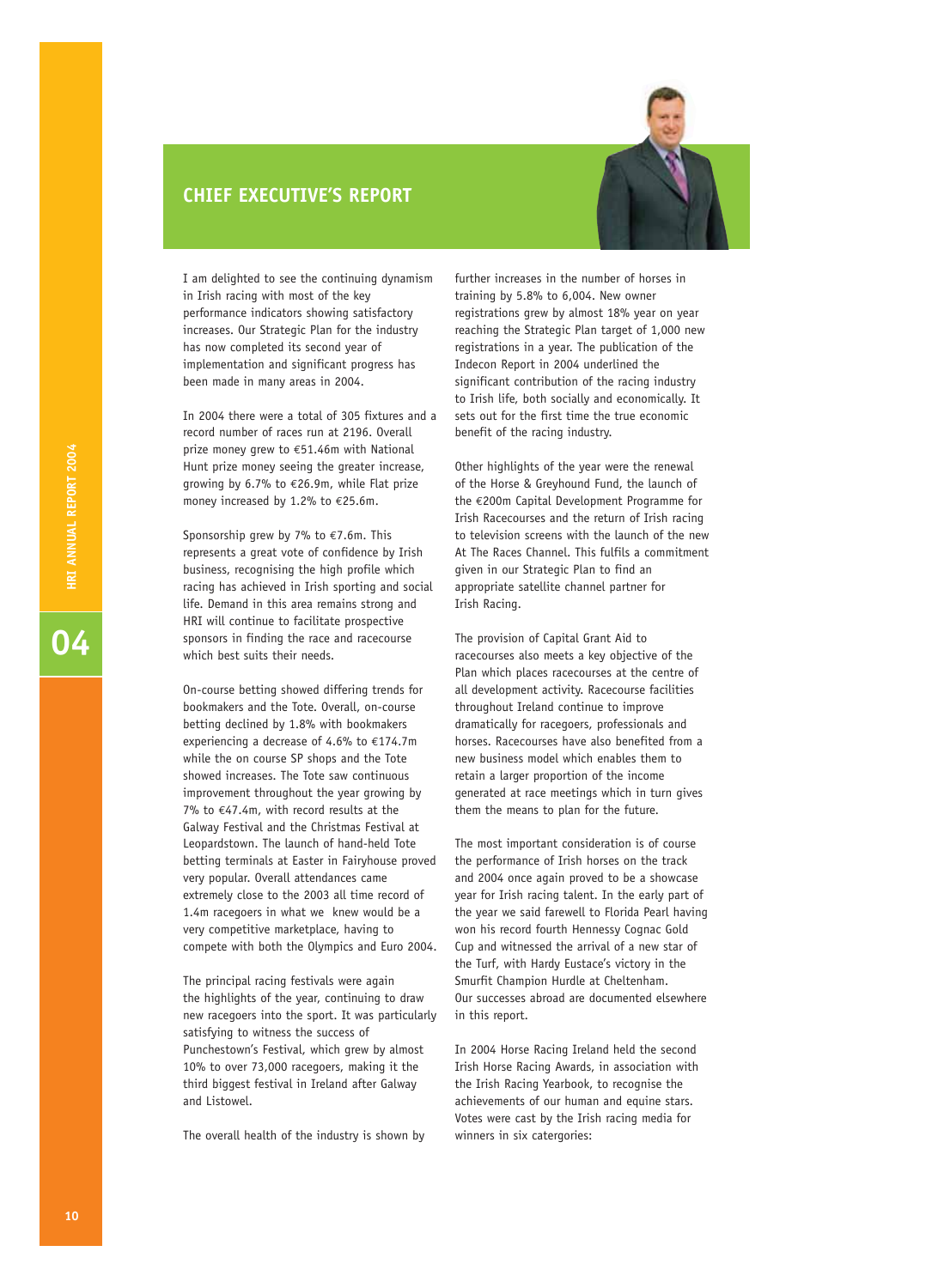**Racehorse of the Year -** *Vinnie Roe* **Outstanding Achievement -** *Colm Murphy* **Flat Personality -** *Catherine Gannon* **National Hunt Personality -** *Ruby Walsh* **Point-to-Point -** *Liam Burke* **Contribution to the Industry -** *Con Collins*

We congratulate them and all those who helped

One of the most satisfying aspects of modern Irish racing is the emergence of so many new talented young riders and this was best exemplified on the final day of the to be crowned Champion Apprentice



## **CHELTENHAM**

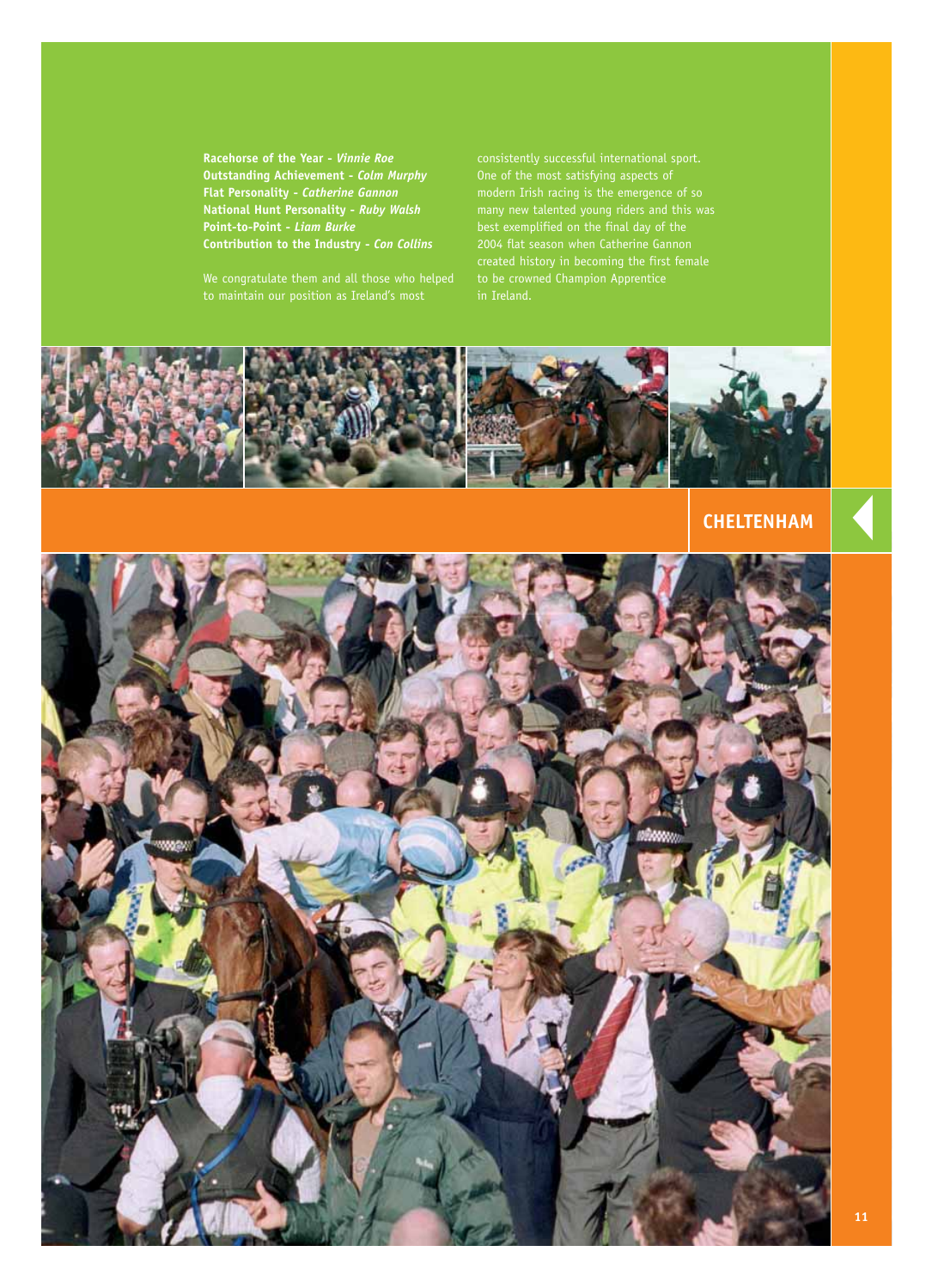# **TOTE**

2004 was a successful year for the Tote, with turnover increasing from €44.28 million in 2003 to €47.45 million. This increase applied across the board to all sectors of the business: On-Track, Client Account Betting and Comingling with Foreign Totes.

Notable highlights included the Galway Summer Festival with a massive  $\epsilon$ 7.78 million bet over the 7 days, representing an increase of 3.5% on last year. A number of other significant turnover records were achieved during 2004 including Punchestown on the 28th April which produced a very healthy €1.03 million while Fairyhouse on the 12th April produced a record of €685k. Leopardstown on 27th December produced a figure of €686k while other course records were set at Gowran (€230k) Thyestes Chase Day, Roscommon (€149k) on 17th May, Sligo (€91k) on 4th August and Thurles (€82k) on 19th December.

The Tote continued to maintain its focus on delivering the highest levels of customer service and increasing its distribution reach, including launching a new handheld betting service and continuing the development of a Tote Internet Betting site. Handheld Betting Terminals were launched at the Fairyhouse Easter Festival. These have proved remarkably popular with the betting public, especially those in a seated or dining area, where the public can enjoy a bet without having to leave their seat. The development of

the Tote Internet site was progressed in 2004 and should be ready before the end of 2005.

In 2004 the Tote reduced the unit stake on the Jackpot from €1 to €0.50, in order to make the Jackpot more accessible to the smaller punter. The Tote continued to provide competitive odds in an increasingly competitive betting environment. During 2004, the average Tote Dividend on the Win Pool for a €1 stake was €10.22, representing a 46% premium over bookmaker SPs. The total turnover on the Win Pool as a percentage of the Total Pool was 51.3% as against 50.4% in 2003.

Profit for the year before distributions came in at €1.4 million a decrease of €700k on last year due to a reduced gross margin from the full year effect of having 10% retention on the win pool for races with less than 10 runners. Inflationary cost pressures particularly in the services area posed a major challenge to managing costs and will continue to be a focus of attention in the coming year.

The Tote continued to cement its strong relationship with its Racecourse partners and contributed €629k to them through the Payment Incentive Scheme, which is based on Tote Turnover. This Scheme enables both the Racecourses and Tote to work together to provide the highest levels of service to the betting public.

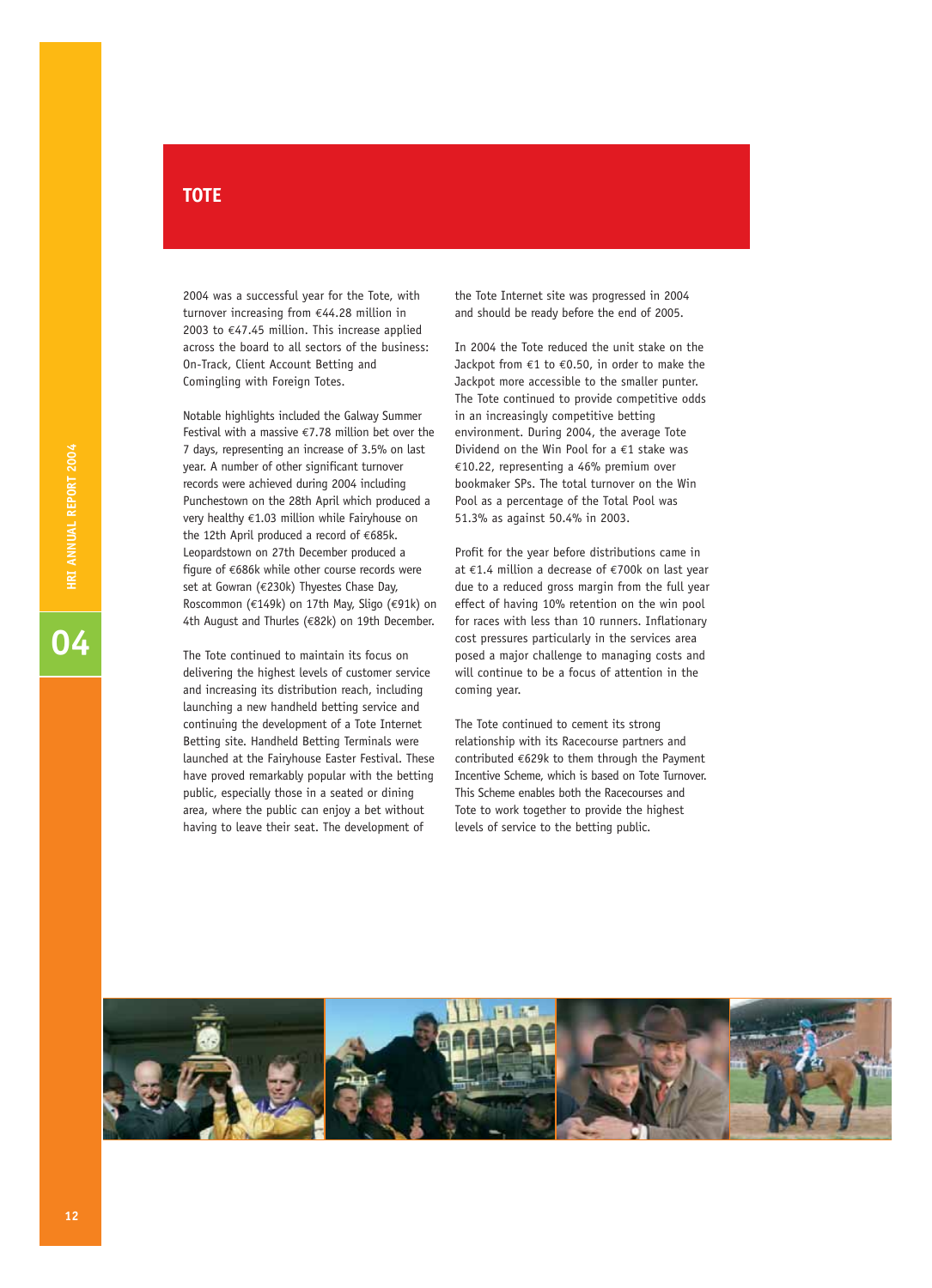# —<br>04

## **MARKETING REPORT**

The marketing campaign for the year was led by the "let yourself go" TV campaign fronted by Hector O' hEochagain - aimed at recruiting a new generation of racegoers. It opened with support for the Guineas Festival at the Curragh and continued to support the major meetings throughout the year. National and local radio treatments were created both as a general recruitment tool and to target specific meetings across the country.

HRI sponsored a second season of the successful "Go Racing" programme on TV3. The series, fronted by Brian Gleeson, was allocated a prime time slot and doubled its ratings on the previous year, attracting an audience of just under 1.4m. The "Go Racing" Programme was short-listed for the best sports programme in the Irish Film and Television Awards.

The year also saw the publication of the "Beginners Guide to Racing" designed to educate new recruits into racing and to increase their enjoyment of the sport. Over 50,000 copies were distributed to racegoers.

The Racegoers Consultative Forum continued its series of public meetings to gather racegoers' opinions and experiences. Sessions were held in Kildare, Galway, Clonmel and Navan, attended by racecourse managers and media.

Horse Racing Ireland also reached out to new audiences by hosting a Horse Racing marquee at the National Ploughing Championships in September. Hector O'Eochagain and Brian Gleeson fronted a number of public events based on the Beginners Guide to Racing, education about racecourses and all other aspects of the industry and interviews with top racing personalities on each day.

A dedicated press advertising campaign - "A Race Apart" was launched to publicise the findings of the Indecon Report which sets out the positive contribution of the industry to the social and economic life of Ireland.

Website development, database building, the distribution of a weekly email newsletter, SMS text campaigns and fixture list mailings formed the core of a continuous direct marketing effort.

Racing was also promoted as a mainstream tourism product with widespread distribution of literature through tourist outlets and promotion of racing at Cheltenham's spring and autumn festivals and London's World Travel Market.

| 明智(m) 已開發者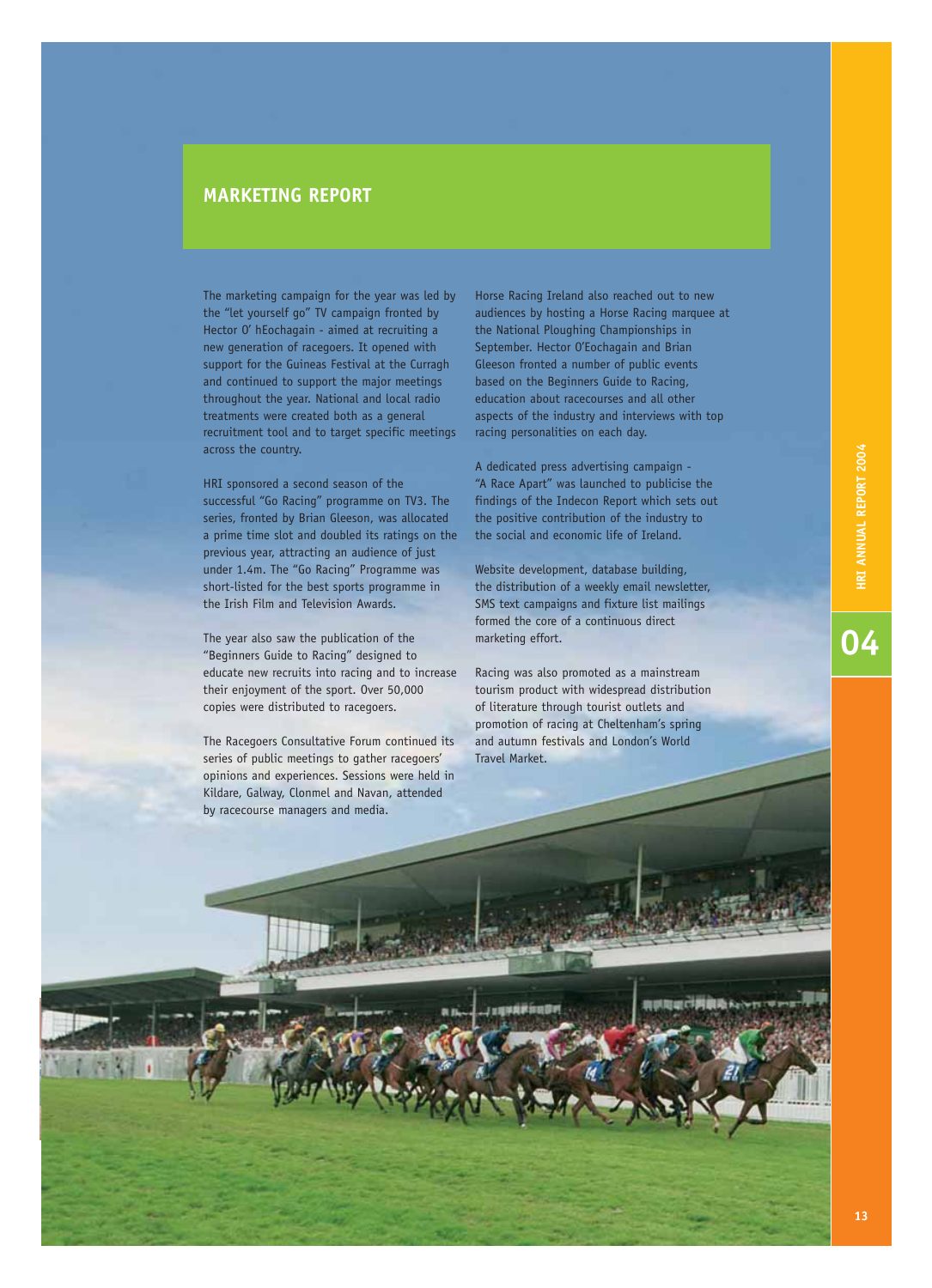### **IRISH THOROUGHBRED MARKETING**

In line with their Mission Statement, Irish Thoroughbred Marketing embarked on a truly international campaign throughout 2004. With each of the team having specific responsibility for various markets and activities, plans that had been put in place at the time for the budget of 2004 were carried out. Particular emphasis was put on the supply of Point to Point information to UK buyers relating to upcoming point to points, their locations and their cards. This coupled with our existing Inward Buyer - Private Purchase Scheme provided a complete package to those interested in sourcing an Irish National Hunt prospects.

In 2004 our relationship with Government was strengthened with an opportunity to accompany The President of Ireland on an official visit to South America. This support is of enormous assistance in certain markets as it raises the profile of Irish Thoroughbred Marketing, providing us with opportunities ordinarily not available. Towards the end of 2004, we were

invited to play a leading role in the visit of an Taoiseach to Asia in early 2005.

Our aggressive advertising schedule combined with overseas race sponsorship in key markets was the foundation of our yearling sales campaign, while trips to India and Turkey were specifically undertaken to boost the broodmare sales market.

The number of clients who availed of our Inward Buyer Program at public auction was 990 from 22 countries including Israel, Greece, Spain, Singapore, Belgium, Denmark and the UAE. Meanwhile those who availed of this scheme in a private purchase capacity was 78 from seven countries which included Hong Kong, Iran, Russia, USA, Germany, and the UK.

2004 was truly a season for Irish racing enthusiasts to remember. Once again we were spoilt with a continuous serving of top class performances in our major races at home and with our challengers and Irish bred horses abroad. The Irish Thoroughbred Marketing advertising campaign largely focused on highlighting Irish horses at home and abroad. Our campaign included Irish bred stars such as Grey Swallow, North Light and Alexander Goldrun.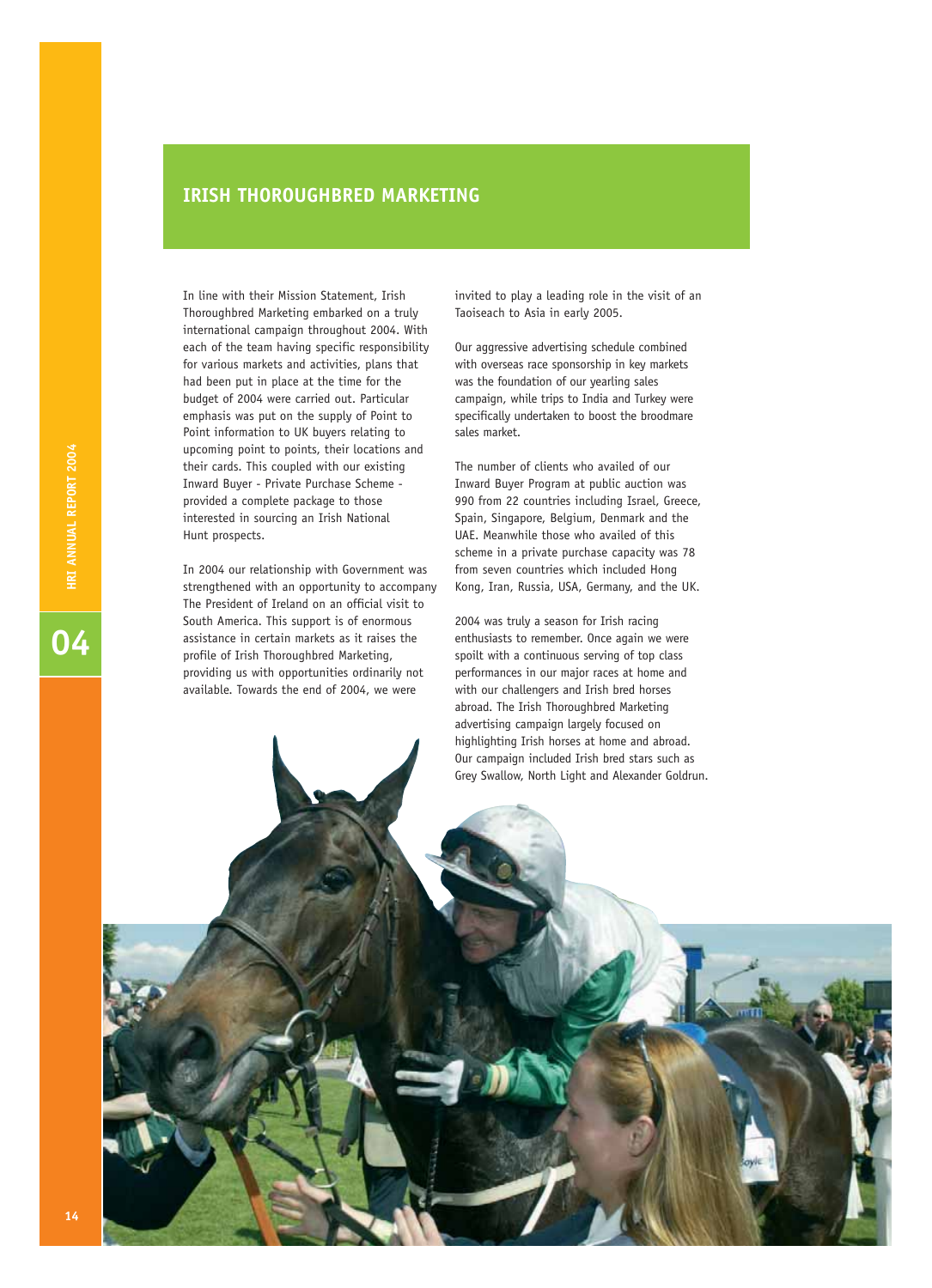Each market's advertising campaign was tailored to highlight the relevant Irish bred successes in that market, for example Alexander Goldrun in Hong Kong and Castledale in the USA.

Irish stallions had a remarkable year, siring Group 1 winners Grey Swallow, Haafhd, Vinnie Roe, Doyen, Azamour, Ouija Board, Soviet Song, Damson and Oratorio. Irish breeders also had a memorable year. Airlie Stud bred Group 1

winners Bachelor Duke and Chelsea Rose, Croom House Stud bred leading 2year old filly Damson, Dermot Cantillon bred Alexander Goldrun and Moyglare Stud bred Refuse To Bend.

The National Hunt scene was equally dominated by Irish breds. The pinnacle of the English National Hunt season is Cheltenham and there were no less than 11 IRE suffixed winners there, including six Grade 1 winners.

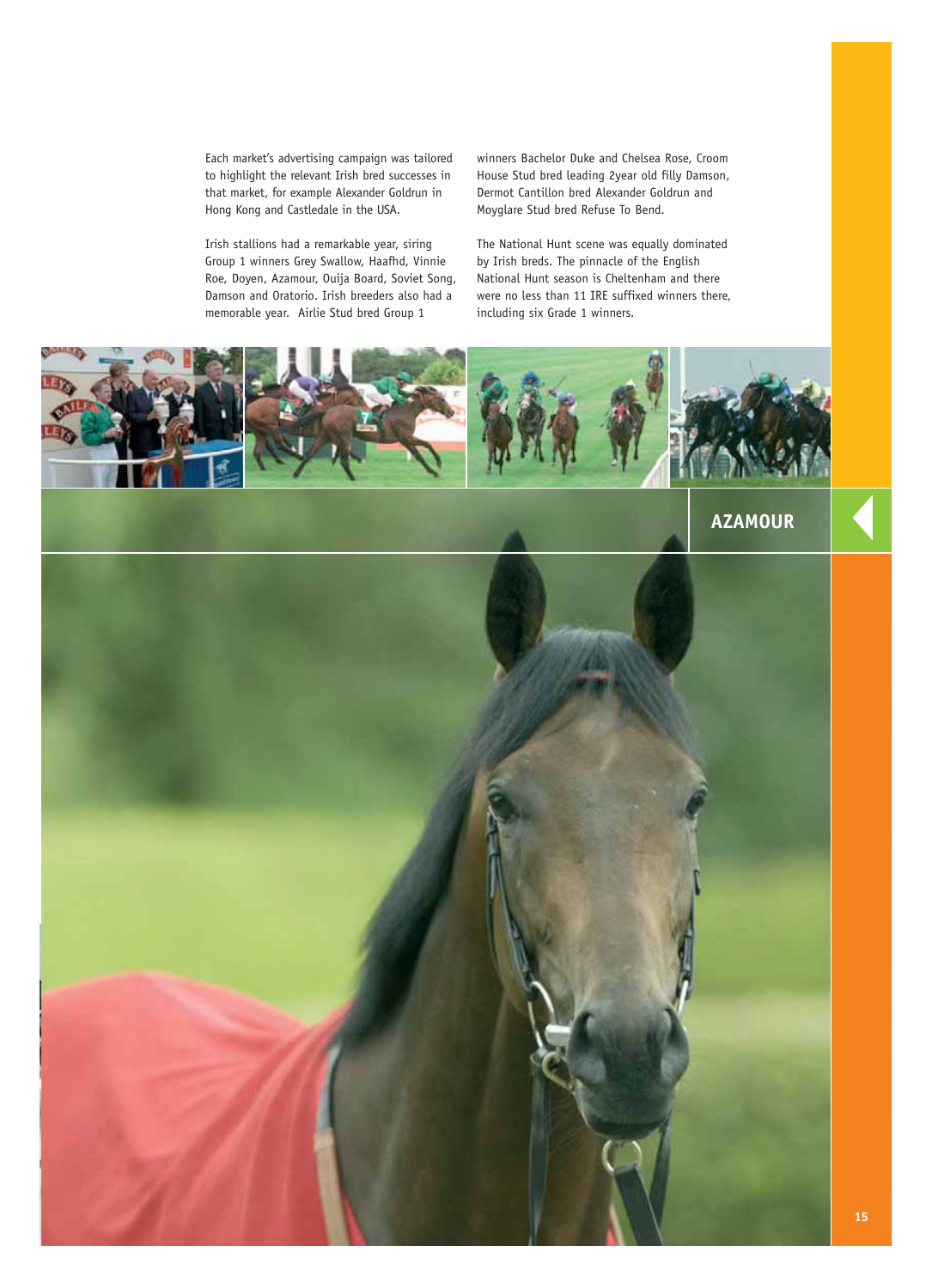### **HRI RACECOURSE DIVISION**

### **LEOPARDSTOWN**

2004 ended on a high note with an extremely successful Christmas Festival. An increase of over 2000 people on 2003 brought the attendance at the four day Festival to in excess of 63,000. The attraction of the Henrietta Knight trained Best Mate who ran in the inaugural Lexus Chase swelled the crowd as the horse once again chose to run at Leopardstown.

This very strong Festival brought the year's attendance to in excess of 180,000 people. Just short of  $E$ 23 million was wagered with the on-course bookmakers and over €6.5 million with the Tote over the twenty two days' racing at the track.

The highlight of the early part of the season was the hugely successful Hennessy Cognac Gold Cup where there was an attendance of over 18,000 people. Hennessy's support for Leopardstown in terms of longevity of sponsorship and practical marketing support is gratefully acknowledged by the racecourse.

The Miller Evening meetings comprising of five Wednesdays and two Saturdays are becoming synonomous with a good summer social event for many Dubliners. Attendances were strong in 2004 with a total attendance of 38,000 people over the seven meetings. These meetings, with

top-class bands and novel customer promotions, attract a new and younger audience to racing. An evening at Leopardstown is a new addition to many young Dubliners' lifestyles.

Once again the highlight of the flat season was the €1million Irish Champion Stakes, the Irish leg of the World Series Racing Championship, run this year for the first time under the new sponsorship of R & A Bailey & Co. The race again attracted a star-studded line up with the John Oxx trained Azamour taking the accolades. The Group 1 Coolmore Fusaichi Pegasus Matron Stakes for fillies also attracted a superb field with the English filly Soviet Song finally overcoming Attraction in a strong finish.

The opening of the extension of the M50 motorway was further delayed in 2004 by objections to the building of the Carrickmines Interchange. The opening of the Green Luas Line to Sandyford in July 2004 created new opportunities in terms of access to the racecourse. A complimentary shuttlebus from the Luas to the racecourse was provided on racedays.

It is envisaged that the opening of the motorway and the Luas line to Sandyford will assist the generation of increased attendances into the future.

### **NAVAN**

A total of 16 meetings took place at Navan during 2004.

The attendance for the year was 48,205 (47,571 in 2003). The betting turnover figures for 2004 were lower than in 2003 with bookmaker betting at €8.731M (€9.981M in 2003) and Tote turnover at €1.286M (€1.297M in 2003).

Sponsorship at Navan continued to grow with over 60% of races sponsored in 2004. Membership also continued to grow.

The Boyne Hurdle raceday in February with three Cheltenham trial type races was very successful. The €50,000 (Grade 2) McCabe Builders Boyne Hurdle was won by 'Rosaker' trained by Noel Meade. 'True Blue Victory' won the Betfair 'Flying Bolt' €50,000 Novice Chase for trainer Ted Walsh and 'Satco Express' won the Bar-One Racing 'Ten Up' Novice Chase for Eamon Sheehy.

For the second year running Navan hosted two listed Flat races. The EBF Salsabil €70,000 Stakes in April was won by AP O'Brien's 'All Too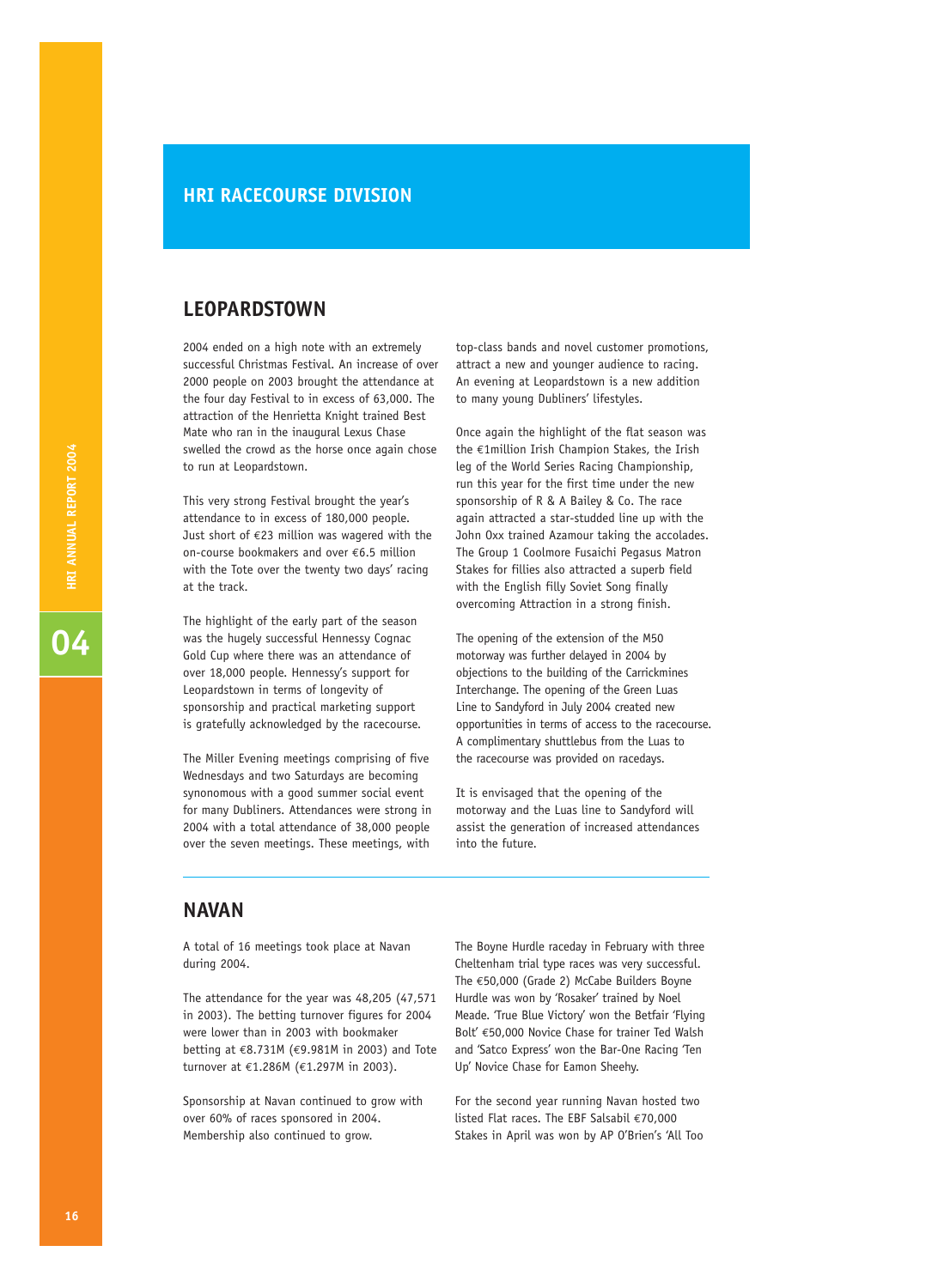Beautiful' and the €50,000 Vintage Crop Stakes in May was won by 'Jade Quest' trained by Charles O'Brien.

The winter highlights included the Ballymore Properties Fortria raceday when 'Moscow Flyer' took the feature race for the second year in succession for trainer Jessica Harrington.

The Philips Electronics €50,000 Grade 2 Lismullen Hurdle went to the popular mare Solerina, owned and trained by the Bowe Family and no strangers to the winners enclosure at Navan.

The flagship €85,000 Stanleybet Troytown Grade B Chase proved to be a brilliant win for 'Jack High' and trainer Ted Walsh.

The Golf Course continues to mature with income from Green Fees and Societies being actively promoted together with the sales of new golf memberships.

# **TIPPERARY**

Tipperary Racecourse attracted almost 25,000 people to its 11 meetings in 2004 and between them €4.45 million was wagered.

The highlight of the racing season continues to be the season finale Super Sunday, which is the only single raceday with 5 pattern races. The feature race the John James McManus Memorial Hurdle was won in impressive style by the remarkable Solerina from the Gathabawn yard of James Bowe.

The Tipperary racecourse Supporter's Club continues to grow from strength to strength and over 250 members joined in 2004. The drainage scheme, which was undertaken in 2003, proved to be a great success and has laid a good foundation for future track improvement works.

The schooling bumpers continue to be popular and the 2004 Cheltenham bumper first and third Total Enjoyment and Albert Mooney were both graduates of Tipperary schooling grounds.



▼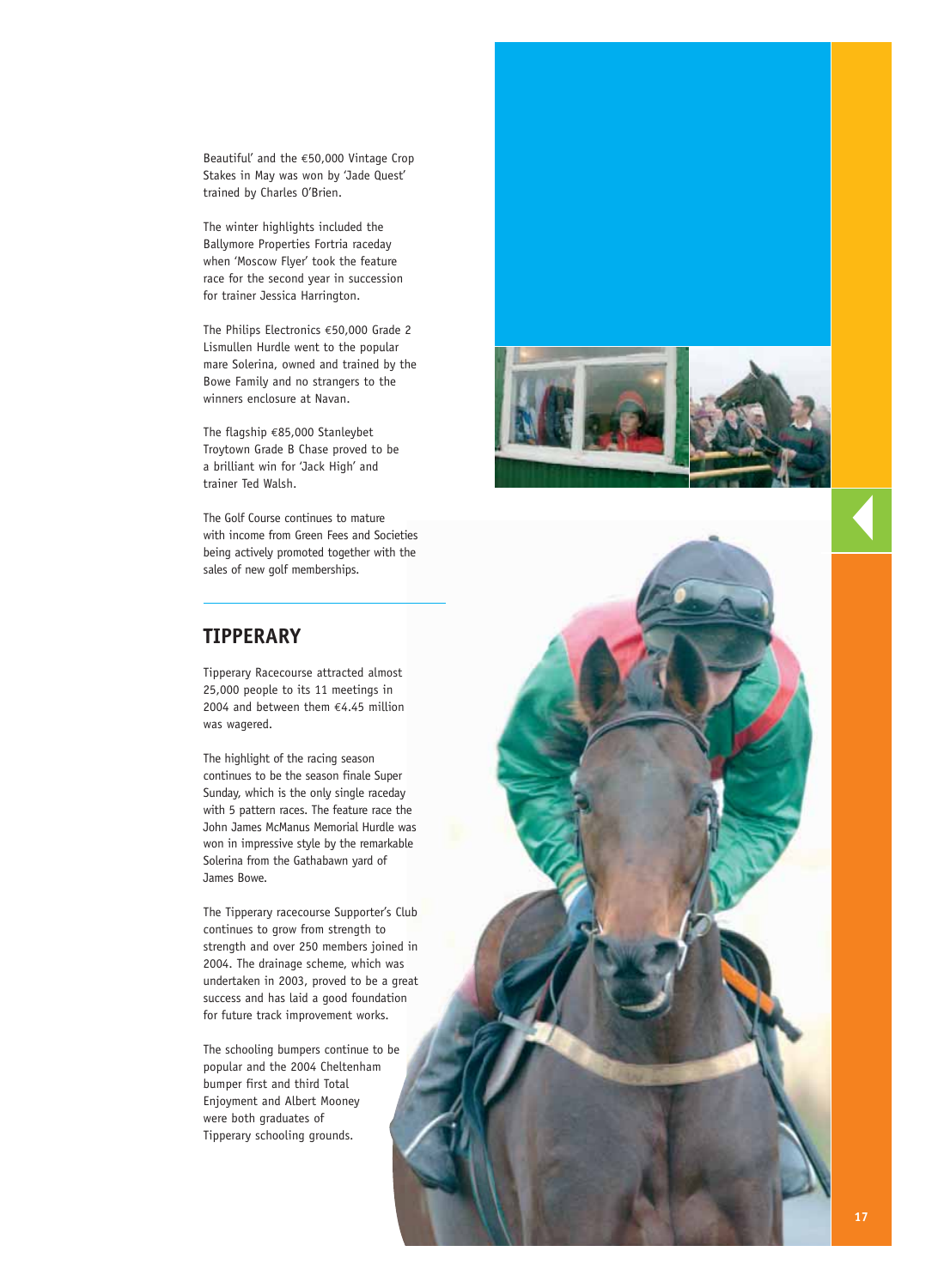# **FINANCE**

2004 was the second year in the five year Strategic Plan for HRI. The financial results for the year were satisfactory although the Capital Development Programme is slower than envisaged due to the increased size of the developments which need significant management planning in bringing them to commencement.

Turnover for the year 2004 was up by 8.5% or €4.5m to €57.6m compared to 2003 of €53.1m.

The turnover increase is primarily due to the Tote increasing by €3.1m or 7.1%. The income from bookmakers betting increased by  $E1.6$ m to a figure of €2.47m due to the new pitch

payments system and income from percentage of betting rising to .5% from .3%.

This scheme did not start until March 2004 but HRI committed to refund all bookmakers' percentage betting to racecourses from the beginning of the year and this figure is identified under note 13 at a cost of €1.854m.

The number of fixtures has increased by two in the year to a figure of 305 but with an increase in the races of 30 year on year. Complete statistics for Irish Racing are available in the Horse Racing Ireland Fact Book 2004.

# **OTHER INCOME**

The other income at €81.0m against €79.0m in 2003 reflects an increase of 2.5%. The increase in the Horse & Greyhound Racing Fund was €2.2m or 4.3%. Foal levy contributions were up by €280k due primarily to an

inflationary increase and an increase in foals registered. The other categories of "other income" i.e. interest, ITM and Registry Office shows an increase of less than 1% on 2003 or €38k.

### **SURPLUS**

The group surplus at €8.858m includes an exceptional income figure of €3.182m which as analysed in note 12 to the accounts is due to a surplus on termination of a

property lease in Leopardstown. The remainder of the surplus of €5.668m is the combined profitability of racecourses, Tote, and HRI.

# **EXPENDITURE**

Group expenditure of €78.1m was up from the 2003 figure of €72.6m by €5.5m or 7.6%.

# **PRIZE MONEY**

The total prize-money of €52.48m reflects an increase of €2.109m or 4.2% from the 2003 figure. This increase was due to the two extra fixtures as well as changes in the pattern race structure and inflationary increases to base values.

The prize-money contribution from sponsors has increased year on year by €490k. The contribution from owners was down on 2003 by €957k due mainly to a drop in the entry fee from 1% of race value to .9% in ordinary races for three quarters of the year.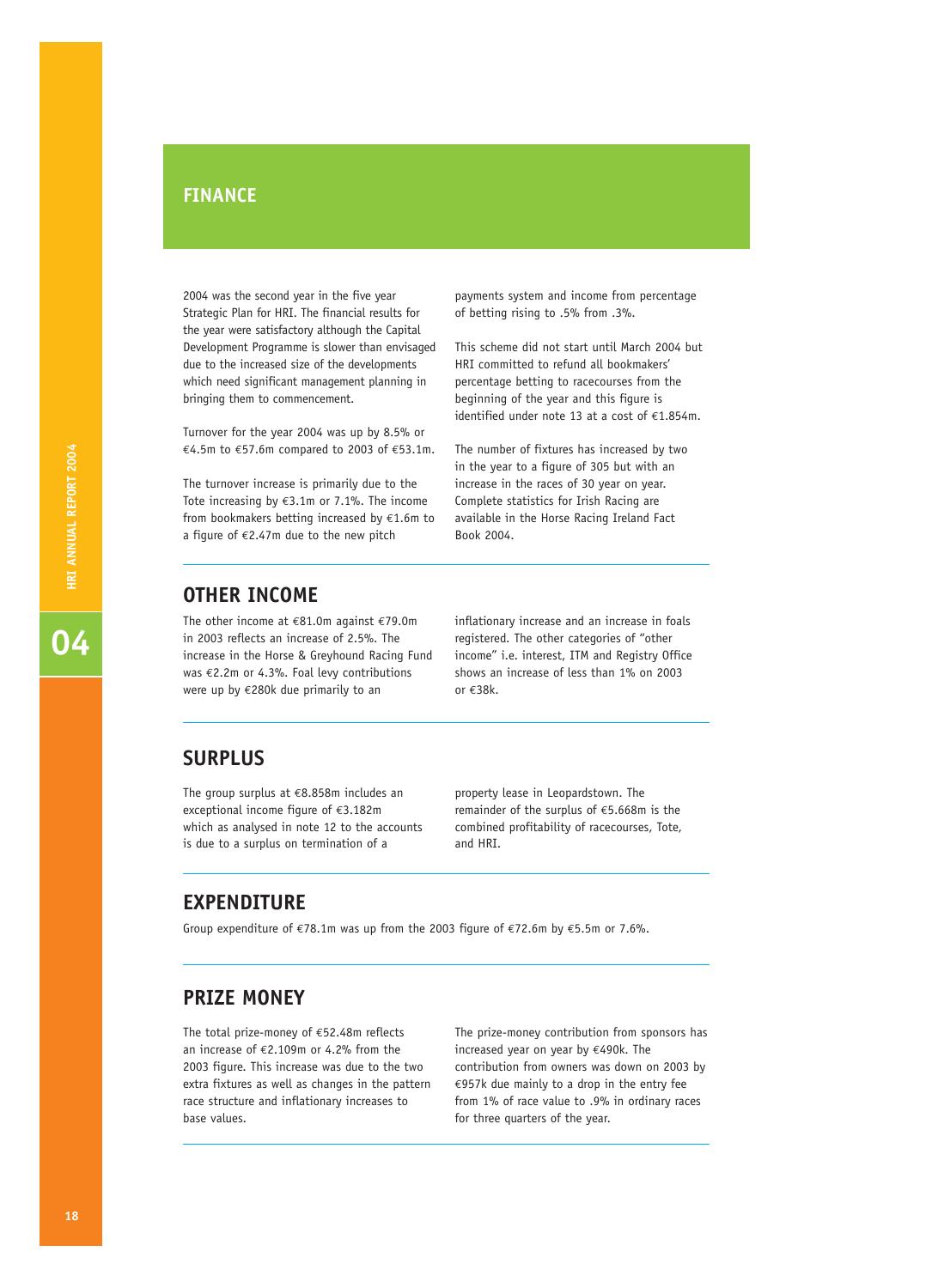# **OTHER EXPENDITURE**

The increase of €856k on integrity and racecourse service costs was due to extra fixtures as well as additional legal costs and labour cost inflation. Security payments of over €90k were incorporated in integrity which had previously been paid by racecourses. A higher employer contribution to the pension scheme was also required due to the overall performance of the scheme.

Payments made to Racecourses as referred to in note 13 to the accounts were up by €1.995m. The strategy as defined in the Strategic Plan makes the racecourse sector a critical focus through creating new business models having a reward system in line with performance. The specific increases in 2004 are due to levy and pitch scheme payments of €1.854m, track widening and winter racing grants up €480k and a drop in health and safety / Tote and sponsorship incentive schemes of €338k. There is still approximately  $\epsilon$ 2.7m earmarked during the final 3 years of the strategic plan towards health and safety improvements on racecourses. To date €2.664m has been paid out of the current scheme.

An increase in expenditure of  $\epsilon$ 481k to a figure of  $\epsilon$ 1.704m arose under the Capital Development Fund due to the start of the new development in Ballinrobe as well as the completion of the Administration and Weighroom Building in Galway and further payments towards the Naas Weighroom Development.

Grants paid to industry bodies, were up on 2003 by €50k with payments being made to other Industry bodies, particularly the Order of Malta and the Irish Horse Welfare Trust.

Administration costs and establishment costs have increased by over €900k or 23%. However, this increase incorporates a payment to the pension scheme of an exceptional amount of €400k. The inflationary cost increase on the "base" 2003 running costs was €210k. The 2004 costs incorporate the "new owners Marketing and Incentive Scheme" which costs approximately €90k. Additional costs in connection with infrastructural changes in the IT operation with additional communication links and leased lines as well as completion of the full structure for IT operations accounted for approximately €200k.

General marketing and promotional costs were up by €835k due mainly to Big Screen Sponsorship and a new TV ad campaign which together accounted for approximately €700k. The ITM contribution from other sections of the industry at €528k was utilised, together with an additional contribution from HRI of €930k, to fund marketing incentives to ensure the Irish Thoroughbred Horse is branded strongly both at home and abroad. The strategic plan's strong focus on marketing is seen through the continuing investment at a significant level in this area.

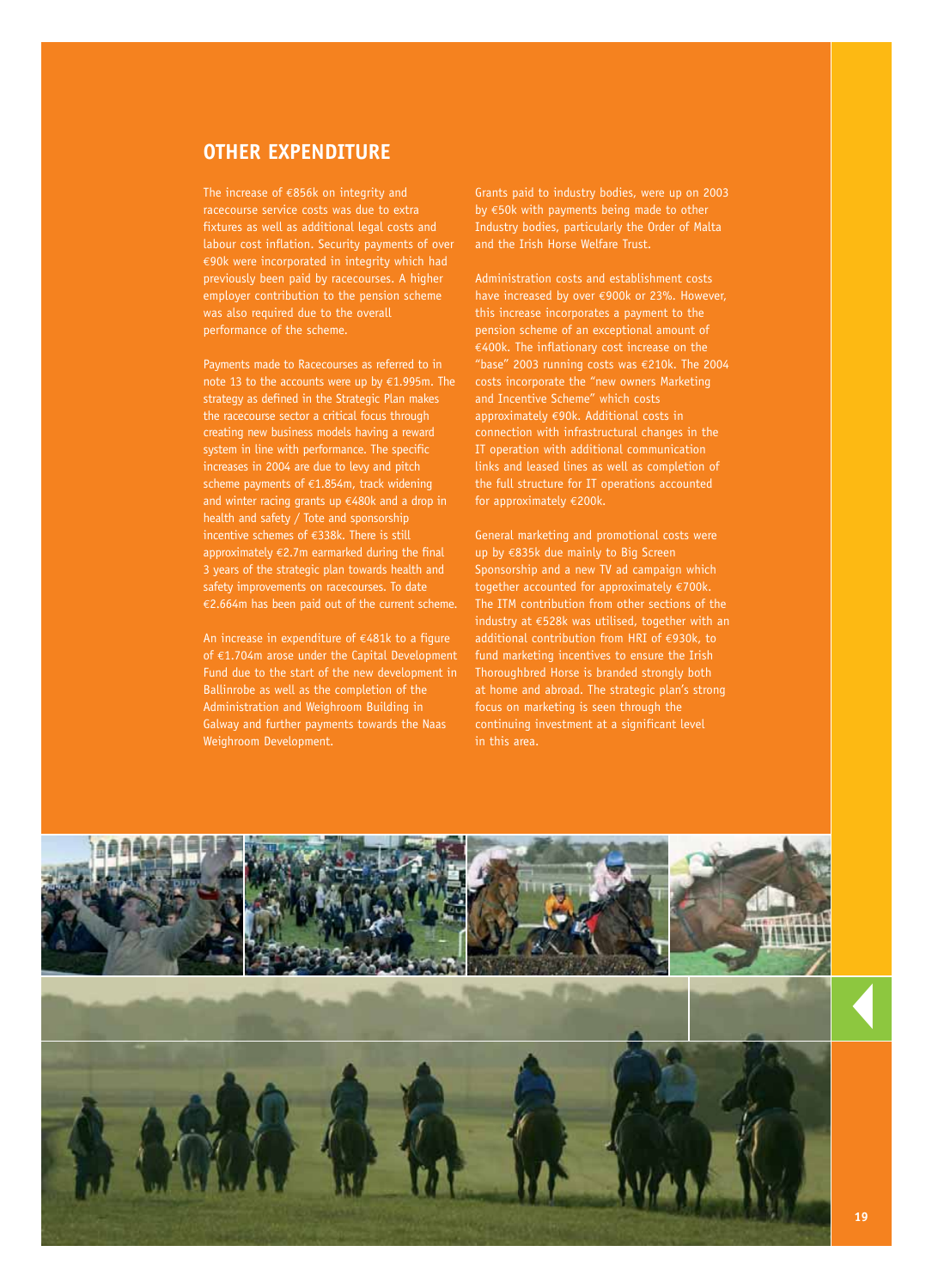### **HRI IRISH HORSE RACING AWARDS 2004**

**The awards were voted on by members of the Irish racing media and were presented on Monday, November 29th, 2004 in the Westin Hotel, Dublin 2.**

**RACEHORSE OF THE YEAR** - to honour extraordinary performance by a racehorse. **WINNER: VINNIE ROE (IRE) 1998 OWNER - JIM SHERIDAN.**

Trainer Dermot Weld, Jockey Pat Smullen. Won his fourth Irish Field St Leger & second in Melbourne Cup.

**FLAT** - in acknowledgment of a remarkable feat in flat racing. **WINNER: CATHERINE GANNON.**

Age 23, Donaghmede, Co. Dublin. The first female Champion Apprentice in Ireland.

**D**<br>**HRI ANNUAL REPORT 2004** 

**O** HRI ANNUAL REPORT 2004

**NATIONAL HUNT** - to salute success at the highest level over jumps. **WINNER: RUBY WALSH** Age 25, Kilcullen, Co. Kildare. Consistent excellence in the top races in Ireland and Britain - major winners included Strong Flow, Azertyuiop and Banasan.

**OUTSTANDING ACHIEVEMENT** - to mark an exceptional accomplishment in the racing world. **WINNER: COLM MURPHY** Age 30, Gorey, Co. Wexford. Handler of Brave Inca, unbeaten winner of five hurdle races including three grade 1 wins following seasonal debut in November 2003.

### **CONTRIBUTION TO THE INDUSTRY** - to

recognise an individual or an organisation's outstanding contribution to the industry. **WINNER: CON COLLINS**

Age 79, based at the Curragh. Won Group 1 Moyglare Stud Stakes this year, in his fifty-second year as a trainer.

**POINT-TO-POINT** - to applaud a special triumph in the point-to-point sphere. **WINNER: LIAM BURKE** Age 47, Glengoura, Co. Cork.

Trained 33 winners in the 2003-2004 point-to-point season.





**20**

Sheridan & Ruby Walsh Marina Hamilton - Awards Sculptor Martin Murphy, Barbara Collins, Brian Kavanagh & Con Collins, Brian Kavanagh & Con Collins, Brian Kavanagh & Con Collins, Brian Kavanagh & Con Collins, Brian Kavanagh Guy Williams & Tony Sweeny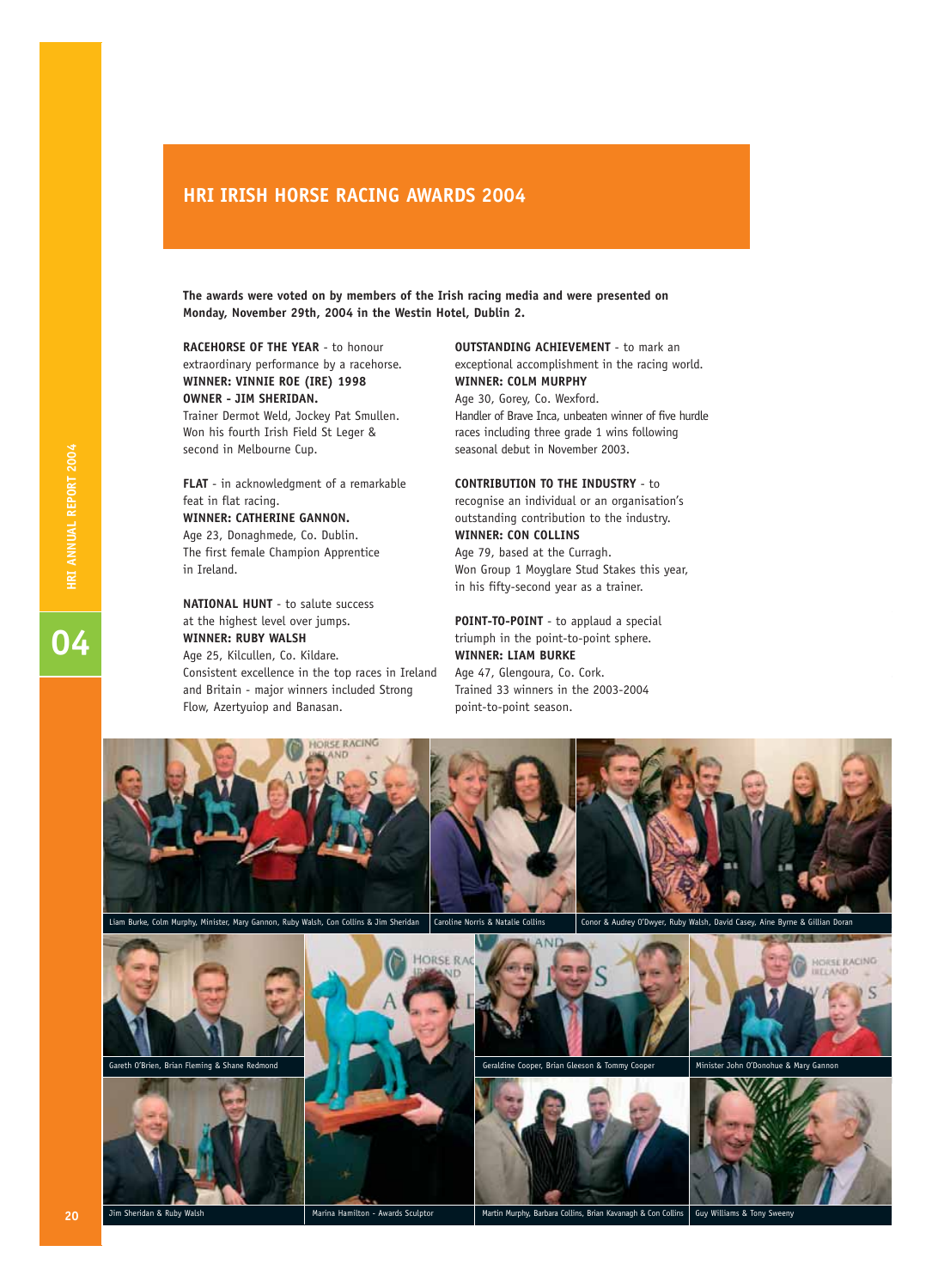$\frac{1}{04}$ 

# **AUDITED REPORTS & GROUP FINANCIAL STATEMENTS**

**21**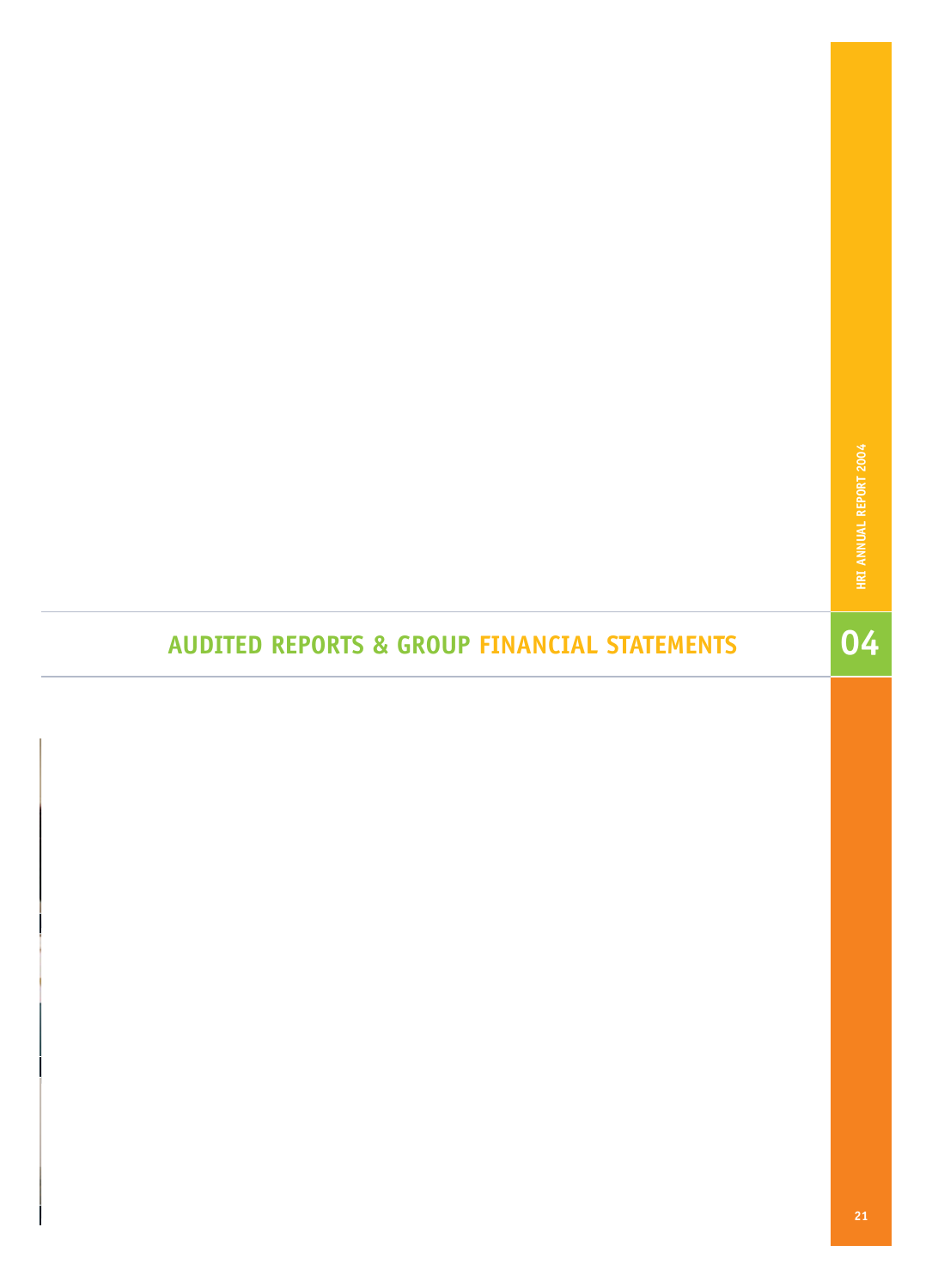### **MEMBERS AND OTHER INFORMATION**

### **MEMBERS OF THE BOARD**

|                          | Mr Denis Brosnan<br>Mr Pierce Molony<br>Mr Eddie Browne<br>Mr Dermot Cantillon<br>Mr Frank Clarke                 | Chairman<br>Vice Chairman             |
|--------------------------|-------------------------------------------------------------------------------------------------------------------|---------------------------------------|
|                          | Mr Roy Craigie<br>Mr Jerry Desmond<br>Mr William Flood<br>Mrs Jessica Harrington<br>Mr John Kidd<br>Mr Dan Kirwan | Retired 18/12/04                      |
|                          | Mr Peter McCarthy<br>Mr John Moloney<br>Mr Seamus Mulvaney<br>Mr Cahir O'Sullivan                                 | Retired 18/12/04<br>Appointed 18/2/05 |
|                          | Mr John Power                                                                                                     | Appointed 18/2/05                     |
| <b>REGISTERED OFFICE</b> | <b>Thoroughbred County House</b><br>Kill                                                                          |                                       |
|                          | Co Kildare                                                                                                        |                                       |
| <b>SECRETARY</b>         | Mr Raymond Horan                                                                                                  |                                       |
| <b>AUDITORS</b>          | <b>Comptroller and Auditor General</b><br><b>Dublin Castle</b><br>Dublin 2                                        |                                       |
| <b>SOLICITORS</b>        | Arthur Cox & Co<br>Arthur Cox Building<br><b>Earlsfort Terrace</b><br>Dublin 2                                    |                                       |
| <b>BANKERS</b>           | <b>Bank of Ireland</b><br>AIB Bank<br><b>Ulster Bank</b><br><b>Bank of Scotland</b>                               |                                       |
|                          | Anglo Irish Bank                                                                                                  |                                       |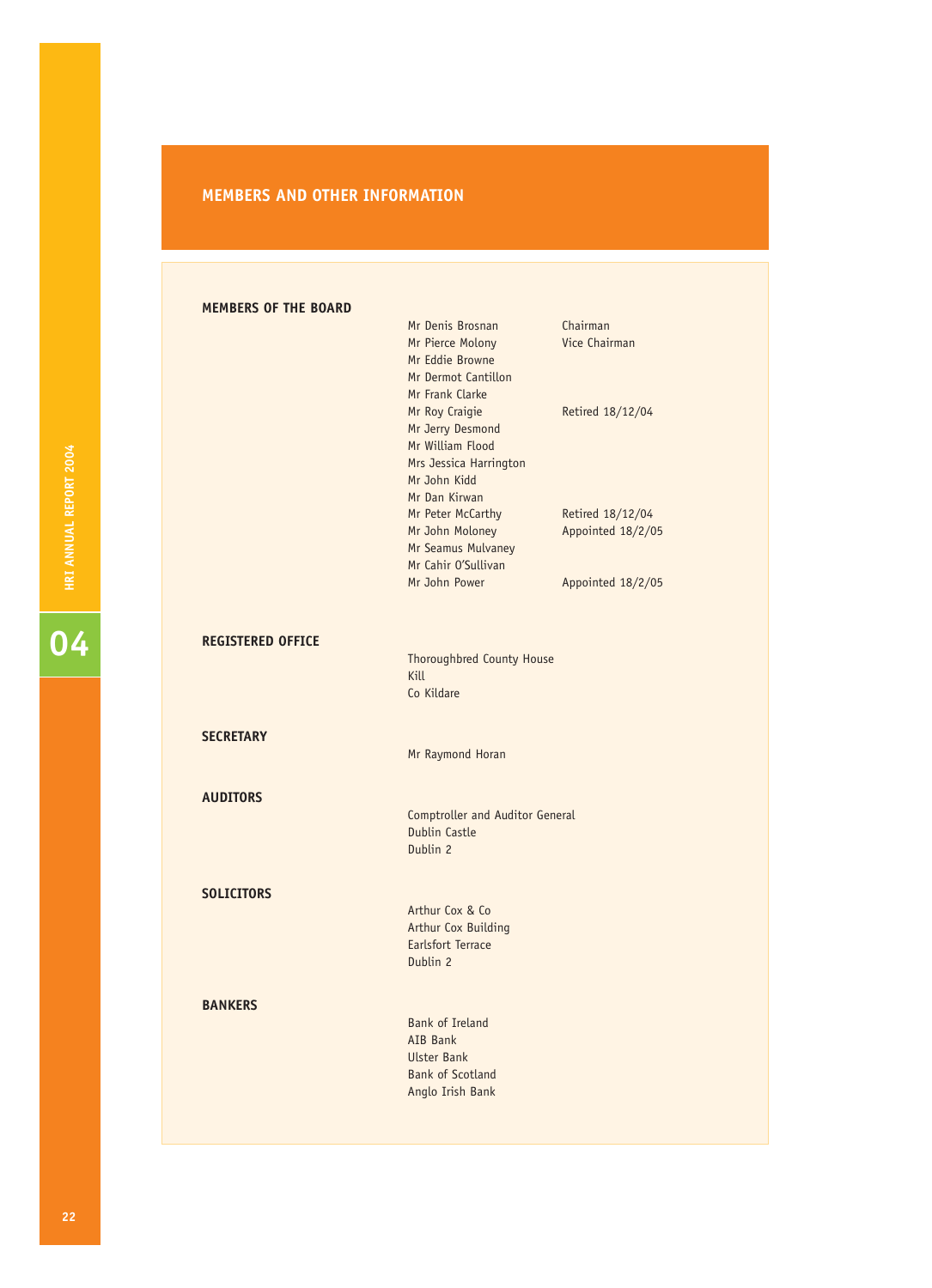### **STATEMENT ON THE SYSTEM OF INTERNAL FINANCIAL CONTROL FOR HORSE RACING IRELAND FOR THE YEAR ENDED 31ST DECEMBER 2004**

On behalf of the Board of HRI, I acknowledge our responsibility for ensuring that a system of internal financial control is operated and maintained.

The internal financial controls are such that they provide reasonable, but not absolute, assurance that assets are safeguarded, transactions are authorised and properly recorded and that any material errors or irregularities would be detected in a timely period.

The Board has taken steps to ensure an appropriate control environment is in place through

- A clearly defined Management Structure within Horse Racing Ireland and its subsidiaries with clarity on management responsibilities and powers.
- Developing a strong culture of accountability across all levels of the organisation.
- Establishment of formal procedures through various Committee functions to monitor activities and safeguard the assets of all companies within the organisation.
- Establishing procedures for reporting significant control failures and ensuring appropriate corrective action is taken. This includes an active Audit Committee, an Internal Audit function and the CEO's monthly report to the Board.

The implementation of a formal process to identify and evaluate organisation business risks is underway.

The System of Internal Financial Control is built on a framework of

- Regular financial information.
- Administrative procedures including segregation of duties and responsibilities and a system of delegation and accountability.
- An annual budgeting system with the detailed review process by Executives and signed off by the Board.
- Regular reviews by the Board of monthly financial reports and key performance activity with performance measured against forecasts.
- Clearly defined Capital Investment controlled procedures.
- Compliance of purchasing policies and procedures.

Horse Racing Ireland has an outsourced Internal Audit function which operates in accordance with the Framework Code of Best Practice set out in the Code of Practice on the Governance of State Bodies and which reports directly to the Audit Committee and in turn to the Board of HRI. The Internal Audit plans are carried out based on a risk analysis profile of activity and expenditure and the plans are pre approved by the Audit Committee on behalf of the Board. In 2004, three Audit Committee meetings were held and fourteen separate reports presented.

I confirm that in respect of the year ended 31st December 2004, the Audit Committee on behalf of the Board conducted a review of the effectiveness of the System of Internal Financial Controls and reported the outcome to the Board.

**Denis Brosnan, Chairman**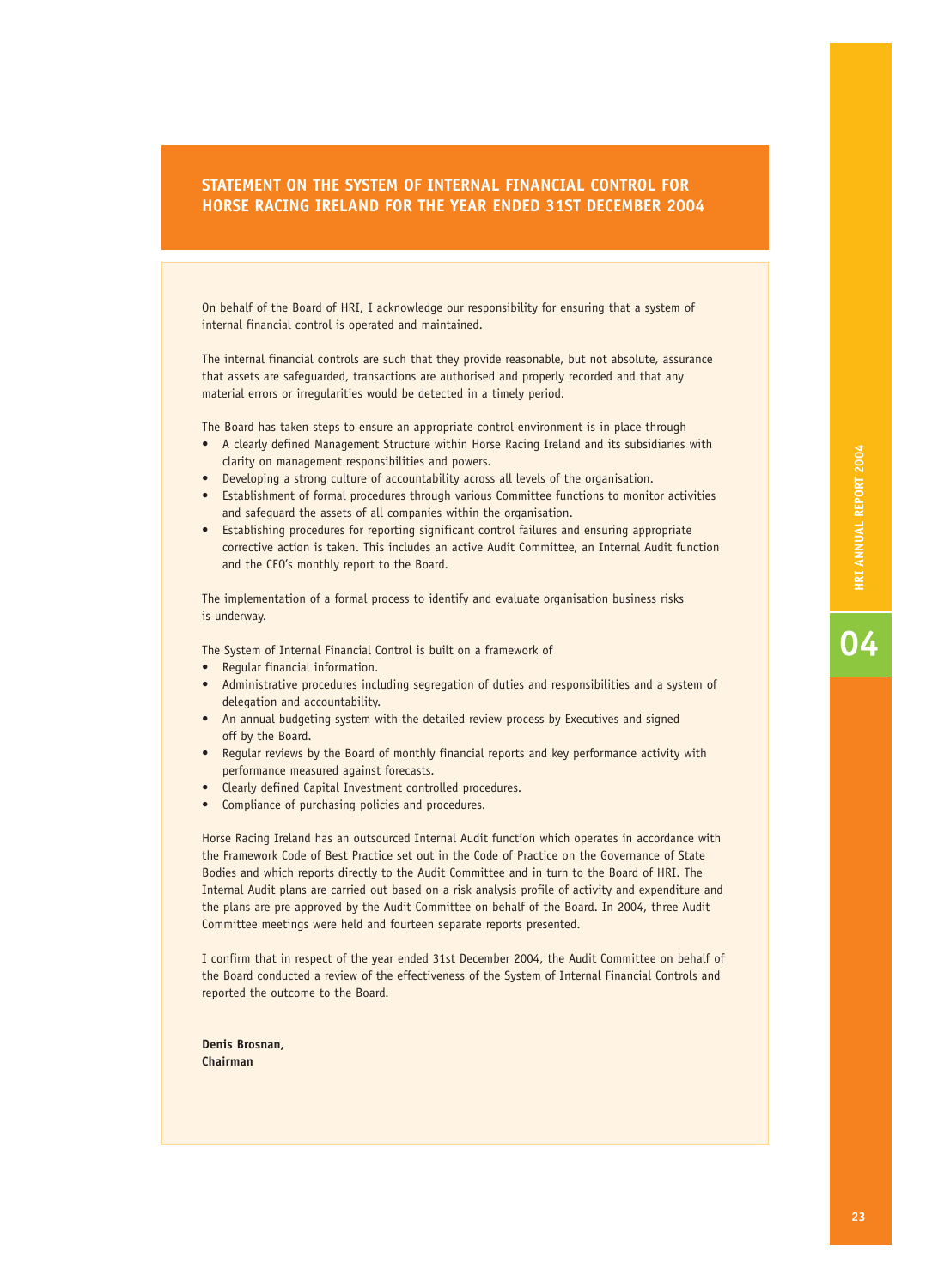### **STATEMENT OF MEMBERS' RESPONSIBILITIES**

The members of Horse Racing Ireland are required to prepare financial statements in respect of the financial year ended 31st December 2004, which give a true and fair view of the state of affairs of Horse Racing Ireland and the group at the end of that year and of the result of the group for the year then ended. In preparing those financial statements, the members of Horse Racing Ireland are required to:

- Select suitable accounting policies and then apply them consistently;
- Make judgements and estimates that are reasonable and prudent;
- Prepare the financial statements on the going concern basis unless it is inappropriate to presume that Horse Racing Ireland and the group will continue in business;
- State whether applicable accounting standards have been followed, subject to any material departures disclosed and explained in the financial statements.

The members of Horse Racing Ireland are responsible for keeping proper books of account, which disclose with reasonable accuracy at any time the financial position of the group and to enable them to ensure that the financial statements are prepared in accordance with accounting standards generally accepted in Ireland. They are also responsible for safeguarding the assets of Horse Racing Ireland and hence for taking reasonable steps for the prevention and detection of fraud and other irregularities.

**Denis Brosnan, Pierce Molony, Chairman Vice Chairman**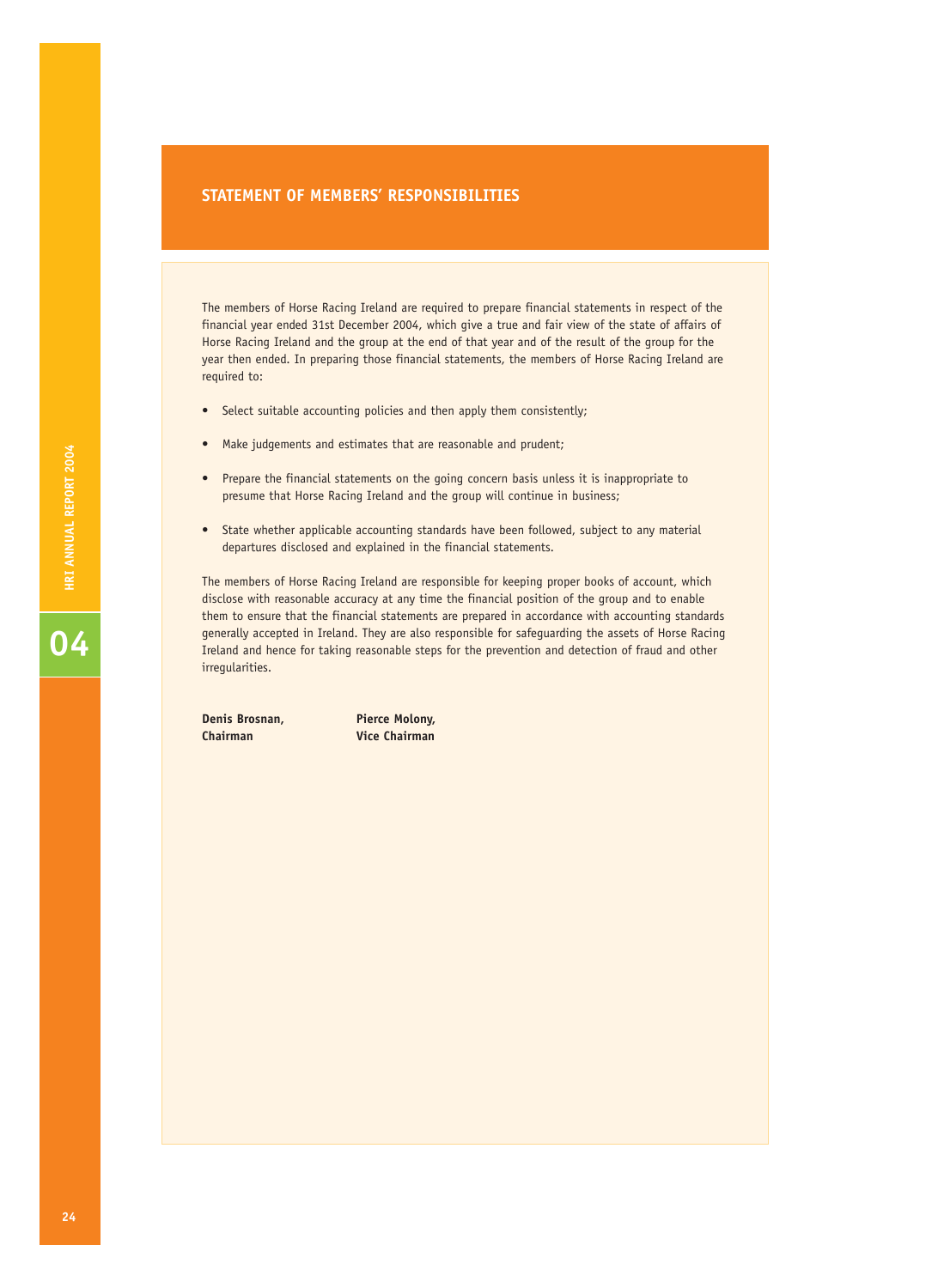### **REPORT OF THE COMPTROLLER AND AUDITOR GENERAL FOR PRESENTATION TO THE HOUSES OF THE OIREACHTAS**

I have audited the financial statements on pages 26 to 46 under Section 13 of the Horse and Greyhound Racing Act, 2001.

### **RESPECTIVE RESPONSIBILITIES OF THE MEMBERS OF HORSE RACING IRELAND AND THE COMPTROLLER AND AUDITOR GENERAL**

The accounting responsibilities of the Members of Horse Racing Ireland are set out on Page 24. It is my responsibility, based on my audit, to form an independent opinion on the financial statements presented to me and to report on them.

I review whether the statement on page 23 reflects Horse Racing Ireland's compliance with applicable guidance on corporate governance and report any material instance where it does not do so, or if the statement is misleading or inconsistent with other information of which I am aware from my audit of the financial statements.

### **BASIS OF AUDIT OPINION**

In the exercise of my function as Comptroller and Auditor General, I conducted my audit of the financial statements in accordance with auditing standards issued by the Auditing Practices Board and by reference to the special considerations which attach to State bodies in relation to their management and operation.

An audit includes examination, on a test basis, of evidence relevant to the amounts and disclosures in the financial statements. It also includes an assessment of the significant estimates and judgements made in the preparation of the financial statements, and of whether the accounting policies are appropriate to Horse Racing Ireland's circumstances, consistently applied and adequately disclosed.

I planned and performed my audit so as to obtain all the information and explanations that I considered necessary to provide me with sufficient evidence to give reasonable assurance that the financial statements are free from material misstatement whether caused by fraud or other irregularity or error. In forming my opinion I also evaluated the overall adequacy of the presentation of information in the financial statements.

### **OPINION**

In my opinion, proper books of account have been kept by Horse Racing Ireland and the financial statements, which are in agreement with them, give a true and fair view of the state of the affairs of Horse Racing Ireland and the Group at 31 December 2004 and of the Group's income and expenditure and cash flow for the year then ended.

**John Purcell Comptroller and Auditor General 24 June 2005**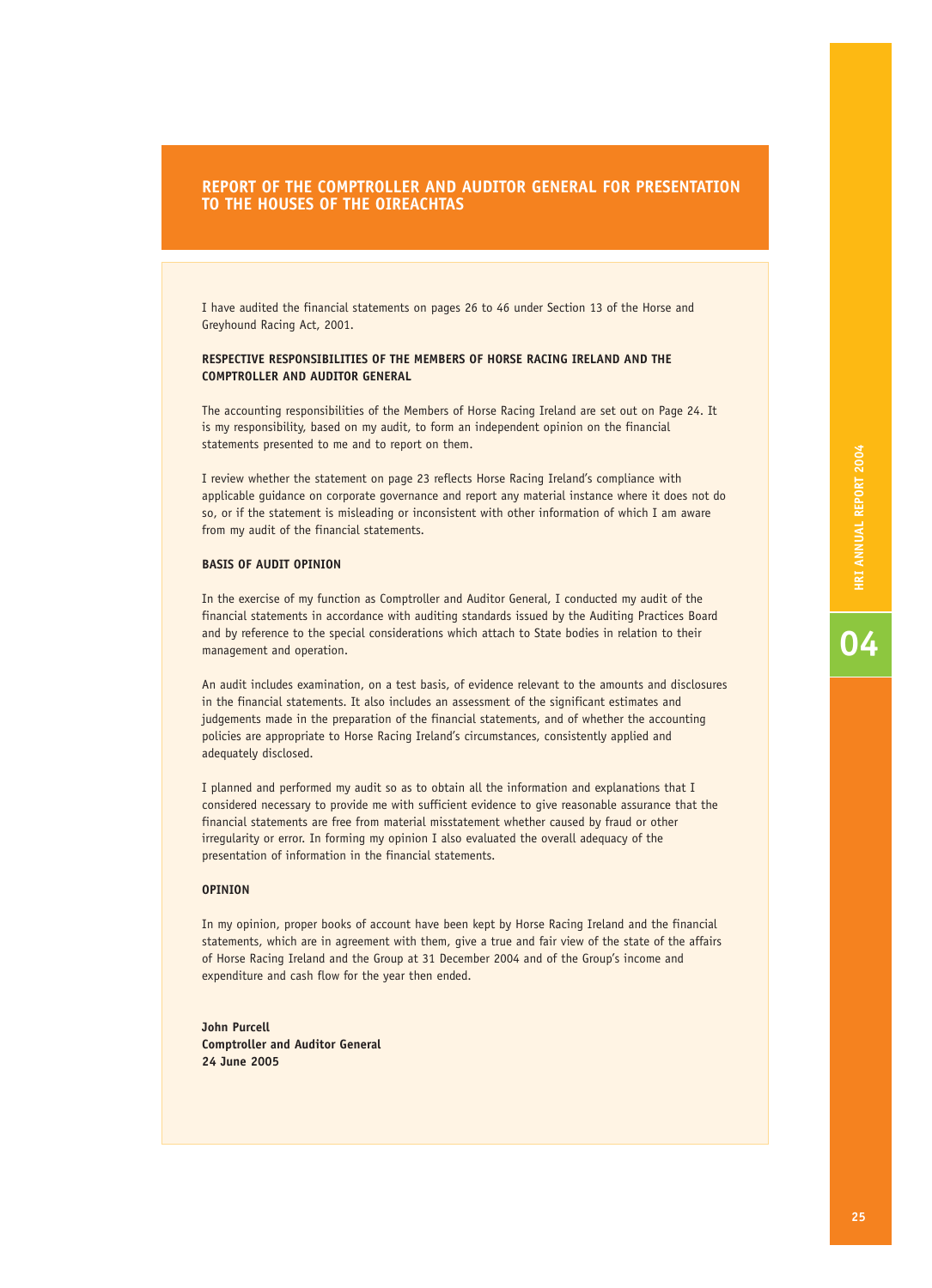### **STATEMENT OF ACCOUNTING POLICIES**

The significant accounting policies adopted by the group are as follows:

### **BASIS OF ACCOUNTING**

The financial statements have been prepared on an accruals basis, under the historical cost convention, and in accordance with generally accepted accounting practice. Financial reporting standards recommended by the recognised accounting bodies have been adopted as they become applicable. The unit of currency in which the financial statements are denominated is the Euro. The financial statements comprise the financial statements of Horse Racing Ireland and its subsidiaries. The accounting dates of the subsidiaries are coterminous with that of Horse Racing Ireland.

### **BASIS OF CONSOLIDATION**

The consolidated financial statements comprise the financial statements of Horse Racing Ireland and all of its subsidiaries made up to coterminous period ends.

### **TURNOVER**

Turnover, which excludes inter group transactions with group subsidiaries, represents tote turnover, revenue from bookmakers' betting and revenue from race meetings and ancillary activities.

### **FIXED ASSETS AND DEPRECIATION**

Fixed Assets are stated at cost less accumulated depreciation except for land which is stated at cost. Depreciation is provided so as to write-off the cost of the assets over their expected useful lives on the straight-line basis at the following annual rates:

| Land                          | Nil            |
|-------------------------------|----------------|
| <b>Buildings</b>              | $2\%$ to $4\%$ |
| Plant, equipment and vehicles | 7.5% to 33.33% |

### **FINANCIAL ASSETS**

Financial assets are stated at cost less provision for any permanent diminution in value.

### **CONTRIBUTION TO PRIZE MONEY**

Contributions to prize money are made by Owners, Sponsors and Horse Racing Ireland.

Contributions to prize money by Horse Racing Ireland are expensed in the period in which they are incurred.

The entrance fees, forfeits and sponsorship money for guaranteed value races are applied in funding prize money for such races. Where there is a surplus in any guaranteed value race this is used to fund any deficits in other such races at the same venue at a subsequent time as directed by the Chief Executive of Horse Racing Ireland.

### **PENSIONS**

Contributions to defined benefit pension schemes are based on the advice of independent qualified actuaries and are charged to the income and expenditure account on a systematic basis over the period of service of employees. Payments to defined contribution pension schemes are charged to the income and expenditure account in the period to which they relate. Additional payments arising from actuarial reviews are charged in full to the income and expenditure account.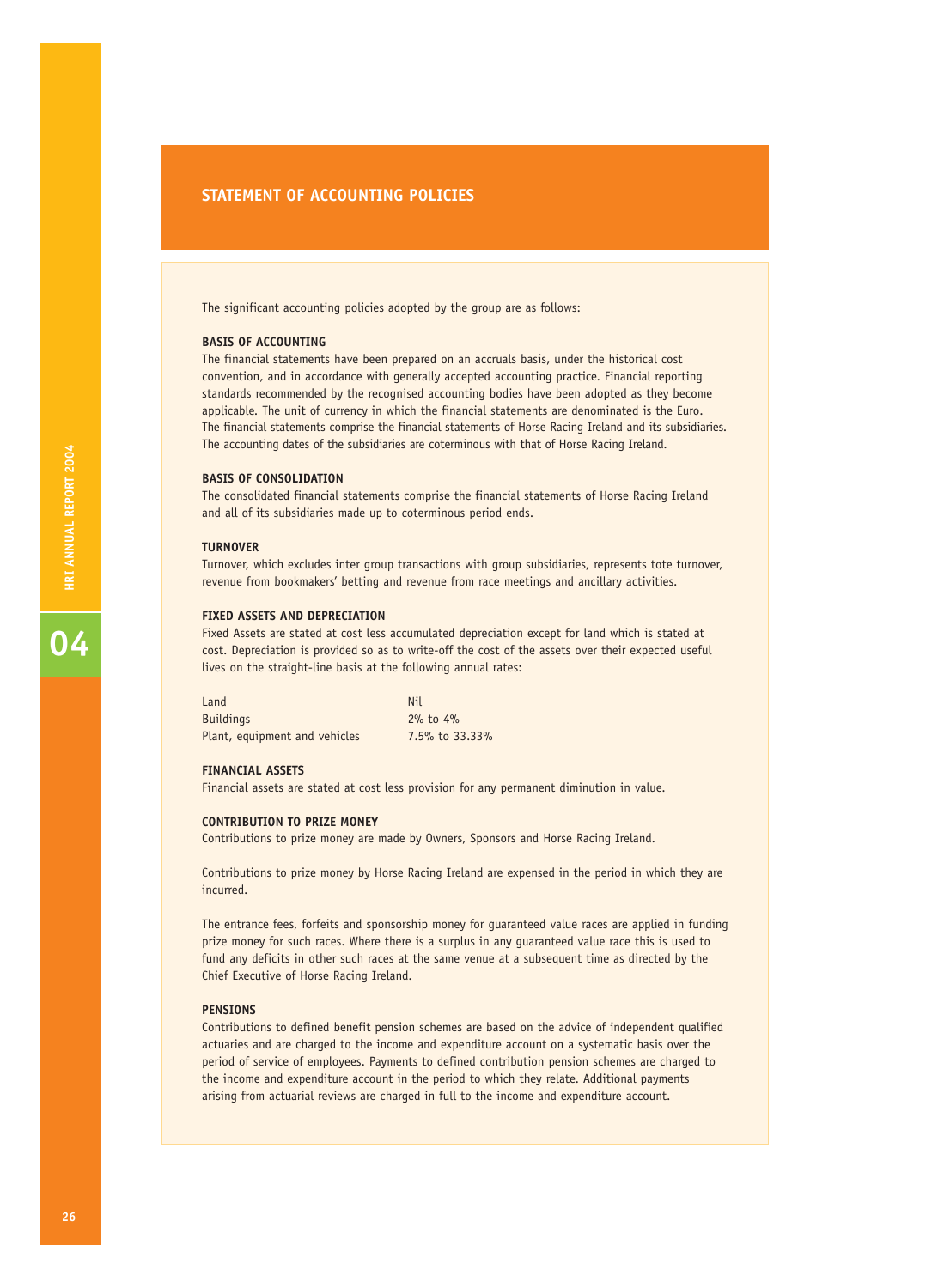### **STATEMENT OF ACCOUNTING POLICIES CONTINUED**

On establishment of the Irish Horseracing Authority (now Horse Racing Ireland), a pension reserve was transferred from The Racing Board, which had been made in order to make provision for formalisation of aspects of its pension arrangements. This was transferred to Horse Racing Ireland on its establishment.

### **LEASED ASSETS**

Payments made under operating leases are charged to the income and expenditure account.

### **GRANTS AND RACECOURSE IMPROVEMENT SCHEMES**

### **(i) Grants paid**

Capital development grants paid to racecourses under the new capital development programme are accounted for on an accruals basis.

These grants are treated as a deferred credit in the balance sheets of the subsidiary companies and are credited to revenue on the same basis as the related fixed assets are depreciated. However for consolidation, these balances are adjusted in order to reflect the correct group position.

### **(ii) Grants received**

Government revenue grants are credited to revenue on a cash receipts basis.

Government capital grants received and receivable are treated as future development reserves in the balance sheet and released to the income and expenditure account based on the estimated useful lives of the assets to which the grants relate.

### **(iii) Racecourse Schemes**

Racecourse improvement grants, primarily to meet health and safety requirements, are charged to the income and expenditure account in the period to which they relate.

Racecourse incentive schemes based upon racecourses achieving specific criteria are charged to the income and expenditure account in the period to which they relate.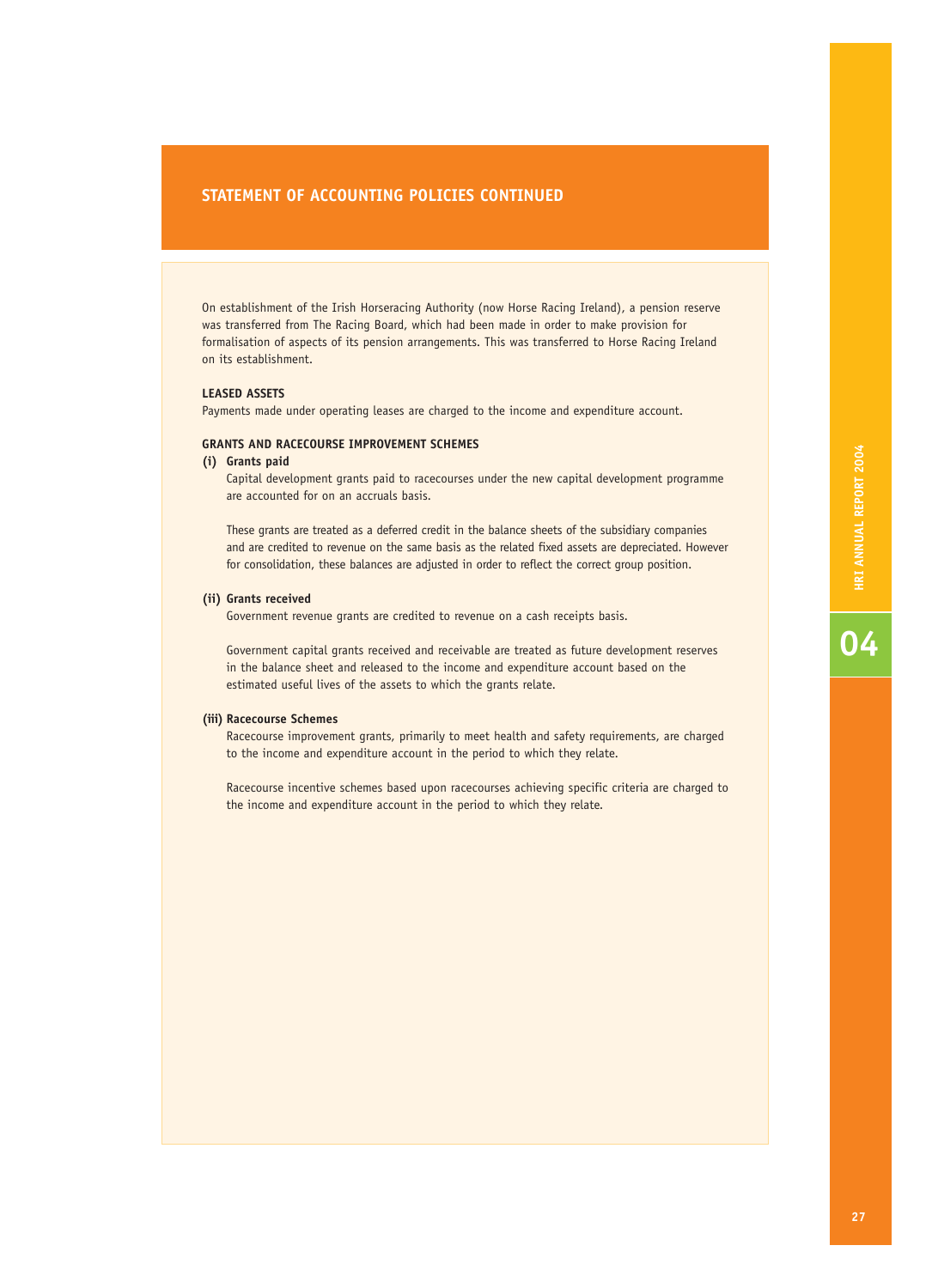### **GROUP INCOME AND EXPENDITURE ACCOUNT FOR THE YEAR ENDED 31ST DECEMBER 2004**

| <b>Notes</b>                                                                  | <b>Year Ended</b><br>31/12/04 | <b>Year Ended</b><br>31/12/03 |  |
|-------------------------------------------------------------------------------|-------------------------------|-------------------------------|--|
|                                                                               | €'000                         | €'000                         |  |
| <b>TURNOVER</b>                                                               |                               |                               |  |
| Tote Ireland turnover                                                         | 47,445                        | 44,278                        |  |
| <b>Income from Bookmakers' Betting</b>                                        | 2,470                         | 886                           |  |
| Racecourse income                                                             | 7,717                         | 7,912                         |  |
| <b>TOTAL TURNOVER</b>                                                         | 57,632                        | 53,076                        |  |
| Winnings paid on bets                                                         | (38, 251)                     | (35, 368)                     |  |
| Operating costs                                                               | (16,888)                      | (15,068)                      |  |
|                                                                               |                               |                               |  |
| <b>DIRECT COSTS</b><br>4                                                      | (55, 139)                     | (50, 436)                     |  |
|                                                                               |                               |                               |  |
| <b>OTHER INCOME</b><br>Allocation from the Horse & Greyhound Racing Fund<br>5 | 53,531                        | 51,349                        |  |
| Prize money contributions from Owners and Sponsors<br>$\overline{7}$          | 21,546                        | 22,013                        |  |
| Foal Levy<br>6                                                                | 1,618                         | 1,338                         |  |
| Registry Office Income                                                        | 2,469                         | 2,424                         |  |
| Industry contributions to Irish Thoroughbred Marketing                        | 289                           | 459                           |  |
| 11<br>Interest income (net)                                                   | 1,579                         | 1,416                         |  |
| <b>NET INCOME</b>                                                             | 83,525                        | 81,639                        |  |
| <b>EXPENDITURE</b>                                                            |                               |                               |  |
| Contributions to prize money<br>$\overline{7}$                                | 30,933                        | 28,357                        |  |
| Prize money contributions from Owners and Sponsors<br>$\overline{7}$          | 21,546                        | 22,013                        |  |
| <b>Integrity and Racecourse services</b><br>8                                 | 7,126                         | 6,270                         |  |
| <b>Racecourse Schemes</b><br>13                                               | 4,759                         | 2,764                         |  |
| Capital Development Fund grants                                               | 1,704                         | 1,223                         |  |
| <b>Tote Capital Grant Amortisation</b><br>15                                  | 126                           | 82                            |  |
| Capital Development Fund interest and expenses<br>11                          | 455                           | 571                           |  |
| Grants paid to Industry Bodies<br>9                                           | 1,194                         | 1,144                         |  |
| Foal Levy distribution<br>6                                                   | 1,168                         | 1,338                         |  |
| Horse Racing Ireland administration costs<br>11                               | 4,933<br>1,458                | 3,997                         |  |
| Irish Thoroughbred Marketing expenditure<br>General marketing and promotions  | 2,731                         | 1,525<br>1,896                |  |
| Rationalisation costs<br>10                                                   |                               | 1,418                         |  |
|                                                                               | 78,133                        | 72,598                        |  |
|                                                                               |                               |                               |  |
| <b>Exceptional Income</b><br>12                                               | 3,182                         |                               |  |
| <b>Taxation</b><br>29                                                         | 6                             | (8)                           |  |
| <b>SURPLUS FOR THE PERIOD</b><br>11                                           | 8,580                         | 9,033                         |  |
| Minority Interests<br>26                                                      | 65                            |                               |  |
| <b>Transfers to reserves</b><br>24                                            | (4, 243)                      | (7, 779)                      |  |
|                                                                               | 4,402                         | 1,254                         |  |
| <b>SURPLUS AT BEGINNING OF PERIOD</b>                                         | 8,738                         | 7,484                         |  |
| <b>SURPLUS AT END OF PERIOD</b>                                               | 13,140                        | 8,738                         |  |

The statement of Accounting Policies and Notes 1 to 31 form part of these financial statements. All gains and losses are accounted for in the Group Income & Expenditure Account

**Denis Brosnan, Pierce Molony, Chairman Chairman Vice Chairman**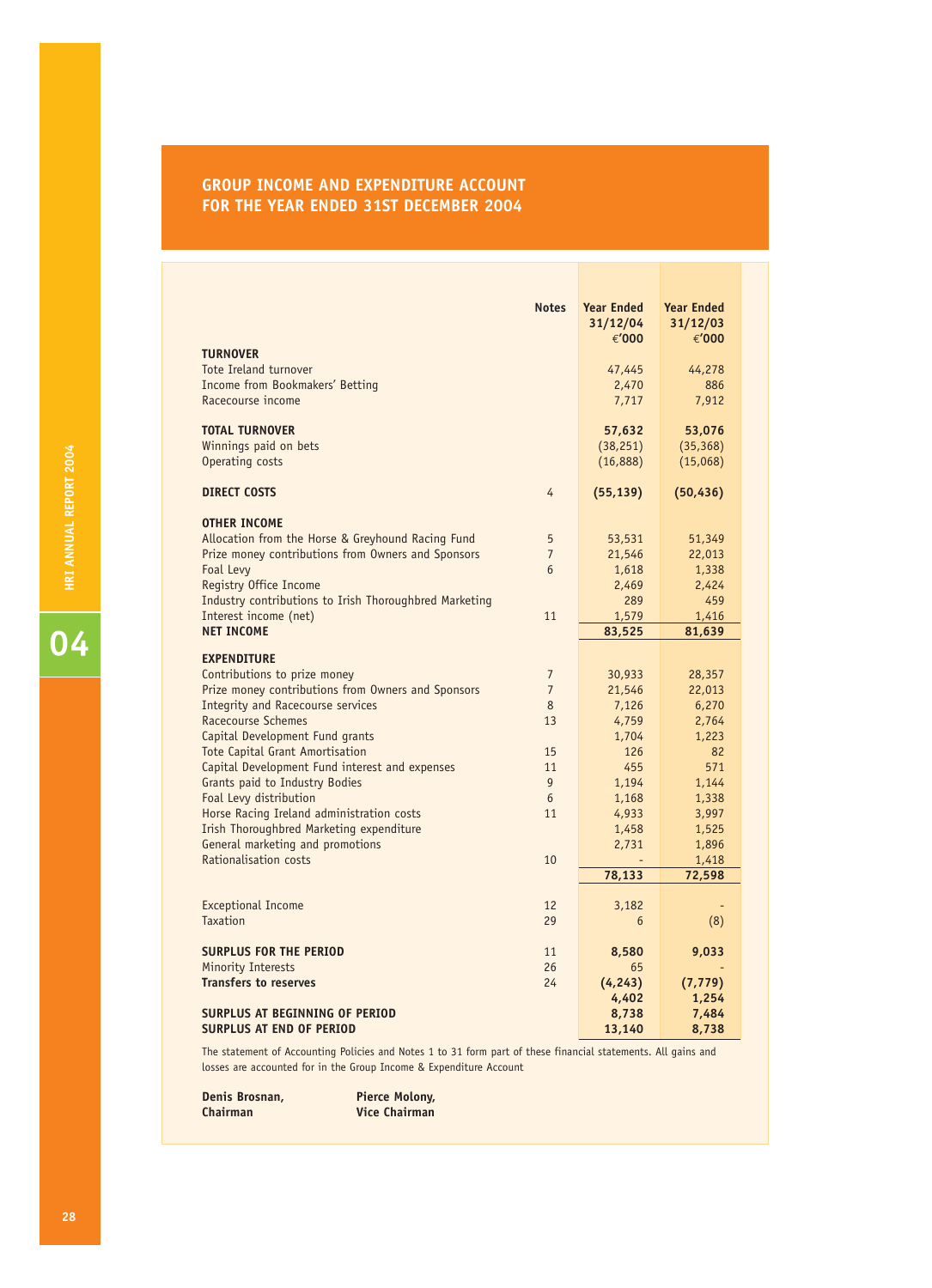### **GROUP BALANCE SHEET AS AT 31 DECEMBER 2004**

| <b>Notes</b>                                       | 31/12/04 | 31/12/03 |
|----------------------------------------------------|----------|----------|
|                                                    | €'000    | €'000    |
| <b>FIXED ASSETS</b>                                |          |          |
| Tangible assets<br>14                              | 54,720   | 52,989   |
| Intangible assets<br>15                            | 472      | 492      |
| <b>Financial assets</b><br>16                      | 5,213    | 4,840    |
|                                                    | 60,405   | 58,321   |
| <b>CURRENT ASSETS</b>                              |          |          |
| 17<br><b>Debtors</b>                               | 5,534    | 5,691    |
| Cash at bank<br>18                                 | 62,076   | 56,383   |
|                                                    | 67,610   | 62,074   |
|                                                    |          |          |
| <b>CREDITORS</b>                                   |          |          |
| Amounts falling due within one year<br>19          | 30,377   | 27,589   |
|                                                    | 30,377   | 27,589   |
| <b>NET CURRENT ASSETS</b>                          |          |          |
|                                                    | 37,233   | 34,485   |
| <b>TOTAL ASSETS LESS CURRENT LIABILITIES</b>       | 97,638   | 92,806   |
|                                                    |          |          |
| <b>CREDITORS</b>                                   |          |          |
| 20<br>Amounts falling due after more than one year | 13,948   | 17,358   |
|                                                    |          |          |
| <b>NET ASSETS</b>                                  | 83,690   | 75,448   |
|                                                    |          |          |
| Deferred Capital Grant<br>22                       | 1,402    | 1,719    |
|                                                    |          |          |
| <b>FINANCED BY</b>                                 |          |          |
| Establishment reserve<br>23                        | 17,109   | 17,109   |
| Income and expenditure account                     | 13,140   | 8,738    |
| Other reserves<br>24                               | 50,782   | 46,539   |
|                                                    | 82,433   | 74,105   |
| Minority interest<br>26                            | 1,257    | 1,343    |
|                                                    | 83,690   | 75,448   |

The statement of Accounting Policies and Notes 1 to 31 form part of these financial statements. All gains and losses are accounted for in the Group Income & Expenditure Account

**Denis Brosnan, Pierce Molony, Pierce Molony, Pierce Molony, Pierce Molony, Pierce Property** 

**Chairman Vice Chairman**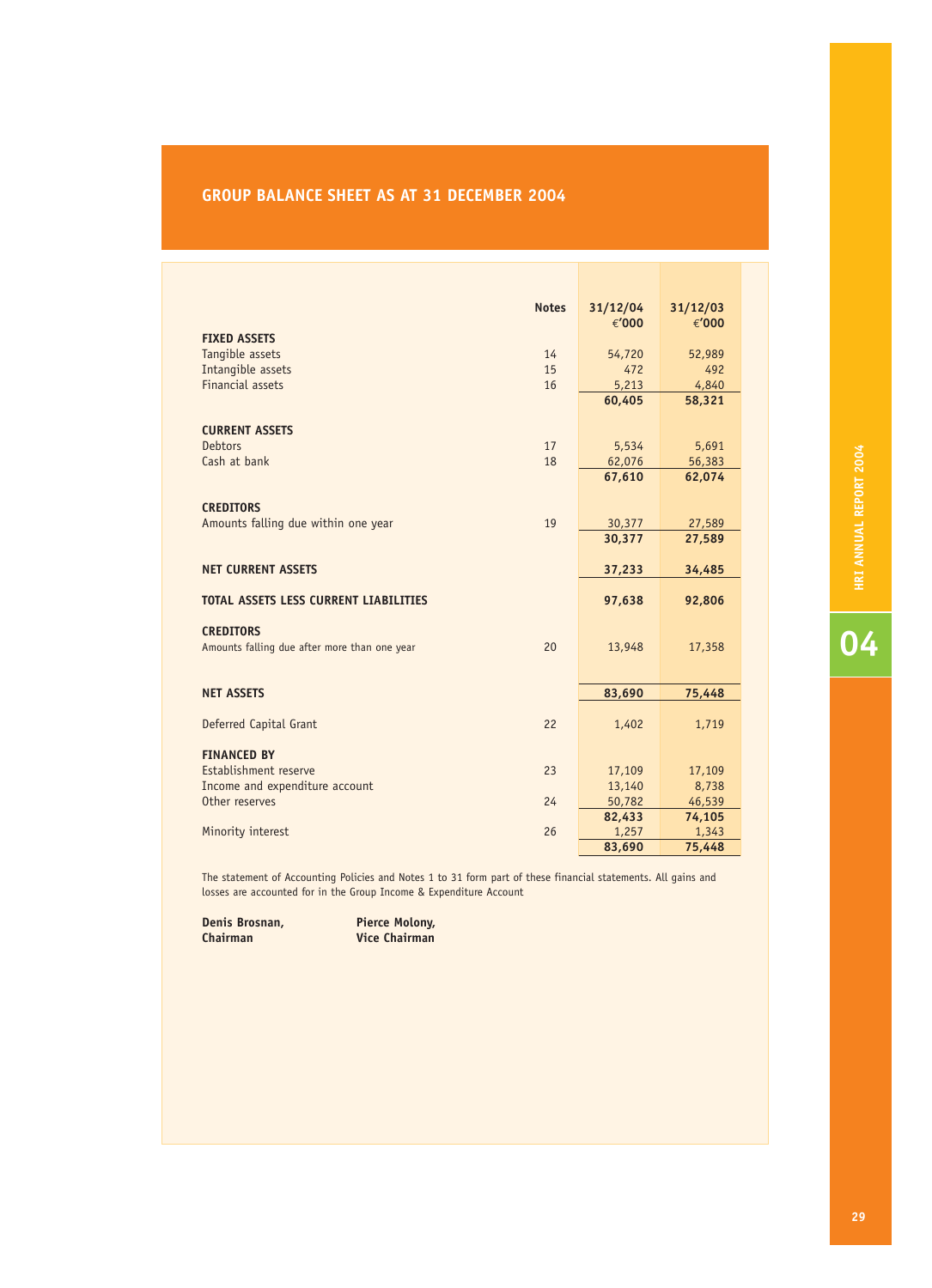### **HORSE RACING IRELAND BALANCE SHEET AS AT 31 DECEMBER 2004**

|                                              | <b>Notes</b> | 31/12/04         | 31/12/03         |
|----------------------------------------------|--------------|------------------|------------------|
|                                              |              | €'000            | €'000            |
| <b>FIXED ASSETS</b>                          |              |                  |                  |
| Tangible assets                              | 14           | 24,947           | 24,578           |
| <b>Financial assets</b>                      | 16           | 20,622           | 18,295           |
|                                              |              | 45,569           | 42,873           |
|                                              |              |                  |                  |
| <b>CURRENT ASSETS</b>                        |              |                  |                  |
| <b>Debtors</b><br>Cash at bank               | 17           | 3,409            | 3,123            |
|                                              | 18           | 54,587<br>57,996 | 51,042<br>54,165 |
|                                              |              |                  |                  |
| <b>CREDITORS</b>                             |              |                  |                  |
| Amounts falling due within one year          | 19           | 38,050           | 38,377           |
|                                              |              | 38,050           | 38,377           |
|                                              |              |                  |                  |
| <b>NET CURRENT ASSETS</b>                    |              | 19,946           | 15,788           |
|                                              |              |                  |                  |
| <b>TOTAL ASSETS LESS CURRENT LIABILITIES</b> |              | 65,515           | 58,661           |
|                                              |              |                  |                  |
| <b>CREDITORS</b>                             |              |                  |                  |
| Amounts falling due after more than one year | 20           | 12,234           | 14,710           |
|                                              |              |                  |                  |
| <b>NET ASSETS</b>                            |              | 53,281           | 43,951           |
| <b>FINANCED BY</b>                           |              |                  |                  |
| Establishment reserve                        | 23           | 9,592            | 9,592            |
| Income and expenditure account               |              | 11,433           | 6,346            |
| Other reserves                               | 24           | 32,256           | 28,013           |
|                                              |              | 53,281           | 43,951           |

The statement of Accounting Policies and Notes 1 to 31 form part of these financial statements. All gains and losses are accounted for in the Group Income & Expenditure Account

**Denis Brosnan, Pierce Molony,<br>
<b>Chairman** Vice Chairman **Chairman Vice Chairman**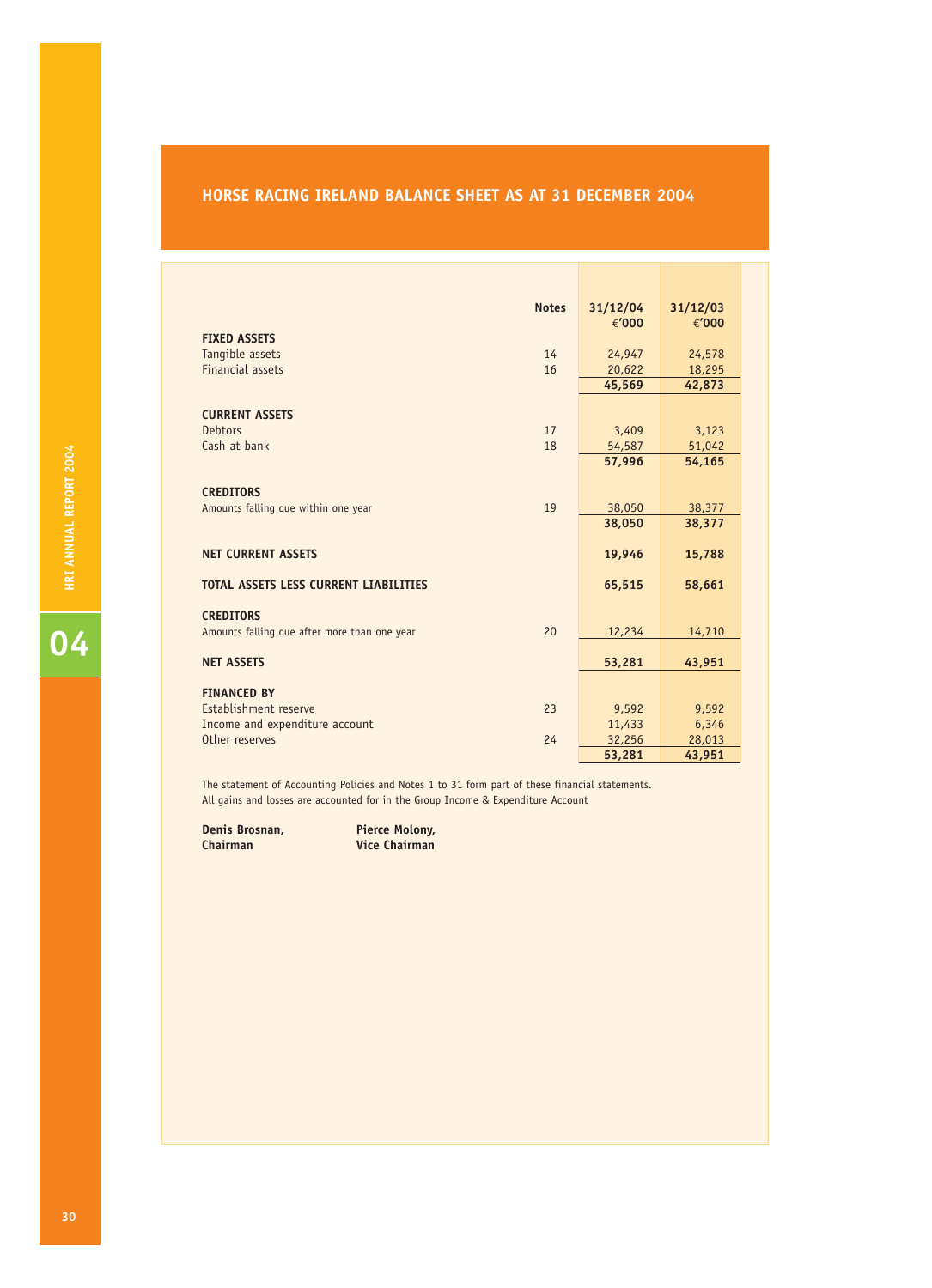### **GROUP CASHFLOW STATEMENT FOR THE YEAR ENDED 31 DECEMBER 2004**

|                                                                                                                                                                                                                                                       | <b>Notes</b> | 31/12/04<br>€'000                        | 31/12/03<br>€'000                    |
|-------------------------------------------------------------------------------------------------------------------------------------------------------------------------------------------------------------------------------------------------------|--------------|------------------------------------------|--------------------------------------|
| Net Cash Inflow from Operations                                                                                                                                                                                                                       | 27(i)        | 11,961                                   | 10,331                               |
| <b>Return on Investments and Servicing of Finance</b><br><b>Interest Received</b><br><b>Interest Paid</b><br>Net Cash Inflow from Returns on                                                                                                          |              | 1,851<br>(689)                           | 1,844<br>(999)                       |
| <b>Investments and Servicing of Finance</b>                                                                                                                                                                                                           |              | 1,162                                    | 845                                  |
| <b>Capital Expenditure and Financial Investment</b><br>Receipts from sale of tangible fixed assets<br>Payments to acquire tangible fixed assets<br>Additions to intangible assets<br>Loans to racecourses<br>Preference Shares and minority interests |              | 30<br>(4, 501)<br>(106)<br>(373)<br>(87) | 50<br>(861)<br>(1,467)<br>170<br>108 |
| Net Cash Outflow from Capital Expenditure<br><b>And Financial Investment</b>                                                                                                                                                                          |              |                                          |                                      |
| <b>Net Cash Inflow before Financing</b>                                                                                                                                                                                                               | 27(ii)       | (5,037)<br>8,086                         | (2,000)<br>9,176                     |
| <b>Financing</b><br>Bank loan repayment                                                                                                                                                                                                               |              | (2, 393)                                 | (5,888)                              |
| <b>Net Cash Outflow from Financing</b>                                                                                                                                                                                                                |              | (2, 393)                                 | (5,888)                              |
| <b>Increase in Cash</b>                                                                                                                                                                                                                               | $27$ (iii)   | 5,693                                    | 3,288                                |

The statement of Accounting Policies and Notes 1 to 31 form part of these financial statements. All gains and losses are accounted for in the Group Income & Expenditure Account

**Denis Brosnan, Pierce Molony, Pierce Molony, Pierce Molony, Pierce Molony, Pierce Pierce Pierce Pierce Pierce** 

**Chairman Vice Chairman**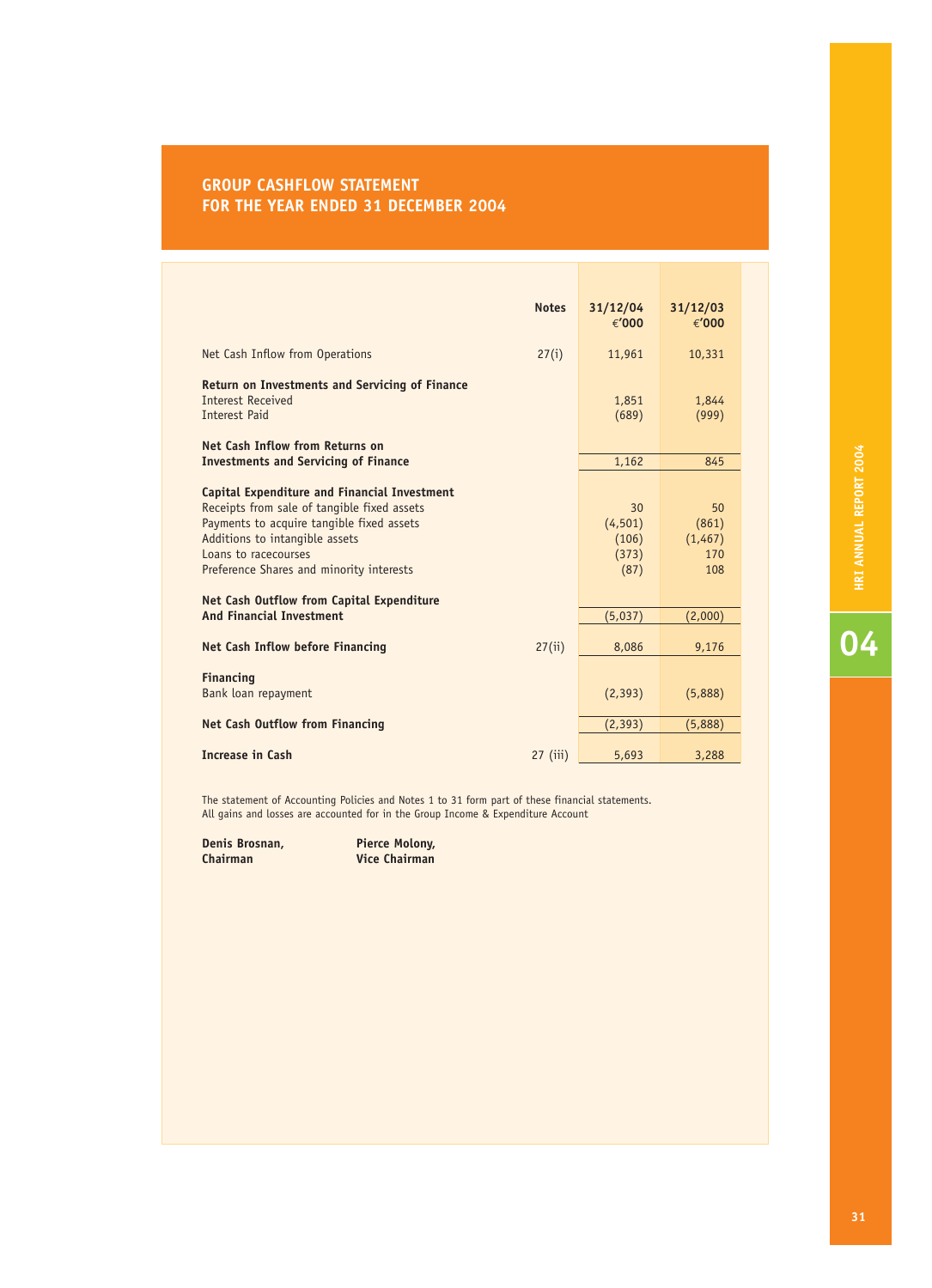### **NOTES TO THE FINANCIAL STATEMENTS FOR THE YEAR ENDED 31 DECEMBER 2004**

### **1. ESTABLISHMENT OF HORSE RACING IRELAND**

Horse Racing Ireland was established under the Horse and Greyhound Racing Act 2001, and came into existence on the 18 December 2001. Under Section 22 of the Act, the assets and liabilities of the Irish Horseracing Authority were transferred to Horse Racing Ireland on that date.

Under Section 8 (2) of the Act, the functions of the Registry Office were transferred to Horse Racing Ireland on 1 May 2002, being the date set by the Minister. On that day, funds held by the Racing Regulatory Body in individual client accounts, including all supporting assets and liabilities, were transferred to Horse Racing Ireland.

### **2. EMPLOYEE NUMBERS**

The number of persons employed by the group at 31 December 2004 is as set out below :

|                             | <b>Year Ended Year Ended</b> |                       |
|-----------------------------|------------------------------|-----------------------|
|                             |                              | $31/12/04$ $31/12/03$ |
|                             | <b>Number</b>                | <b>Number</b>         |
|                             |                              |                       |
| Permanent staff             | 138                          | 137                   |
| Racegoing staff - part time | 568                          | 535                   |
|                             | 706                          | 672                   |

### **3. EMPLOYEE REMUNERATION**

The aggregate payroll cost of the employees detailed at Note 2 was as follows :

|                                 | Year Ended Year Ended |                   |
|---------------------------------|-----------------------|-------------------|
|                                 |                       | 31/12/04 31/12/03 |
|                                 | € $'000$              | € $'000$          |
|                                 |                       |                   |
| Wages and salaries              | 7,692                 | 7,041             |
| Employer's social welfare costs | 673                   | 587               |
| Employer's pension costs        | 789                   | 605               |
|                                 | 9,154                 | 8,233             |

### **4. DIRECT COSTS**

|                              | <b>Winnings paid on bets</b> |                          | <b>Operating Costs</b> |                                                                   | <b>Total</b> | <b>Total</b> |
|------------------------------|------------------------------|--------------------------|------------------------|-------------------------------------------------------------------|--------------|--------------|
|                              |                              |                          |                        | Year Ended Year Ended Year Ended Year Ended Year Ended Year Ended |              |              |
|                              | 31/12/04                     | 31/12/03                 | 31/12/04               | 31/12/03                                                          | 31/12/04     | 31/12/03     |
|                              | € $'000$                     | €'000                    | €'000                  | € $'000$                                                          | € $'000$     | €'000        |
|                              |                              |                          |                        |                                                                   |              |              |
| Betting collection costs     | $\overline{\phantom{0}}$     | $\overline{\phantom{a}}$ | 419                    | 342                                                               | 419          | 342          |
| Tote Ireland                 | 38,251                       | 35,368                   | 7,718                  | 6,778                                                             | 45,969       | 42,146       |
| <b>HRI Racecourses Group</b> | $\overline{\phantom{0}}$     | ٠                        | 8,751                  | 7.948                                                             | 8,751        | 7,948        |
|                              |                              |                          |                        |                                                                   |              |              |
|                              | 38,251                       | 35,368                   | 16,888                 | 15,068                                                            | 55,139       | 50,436       |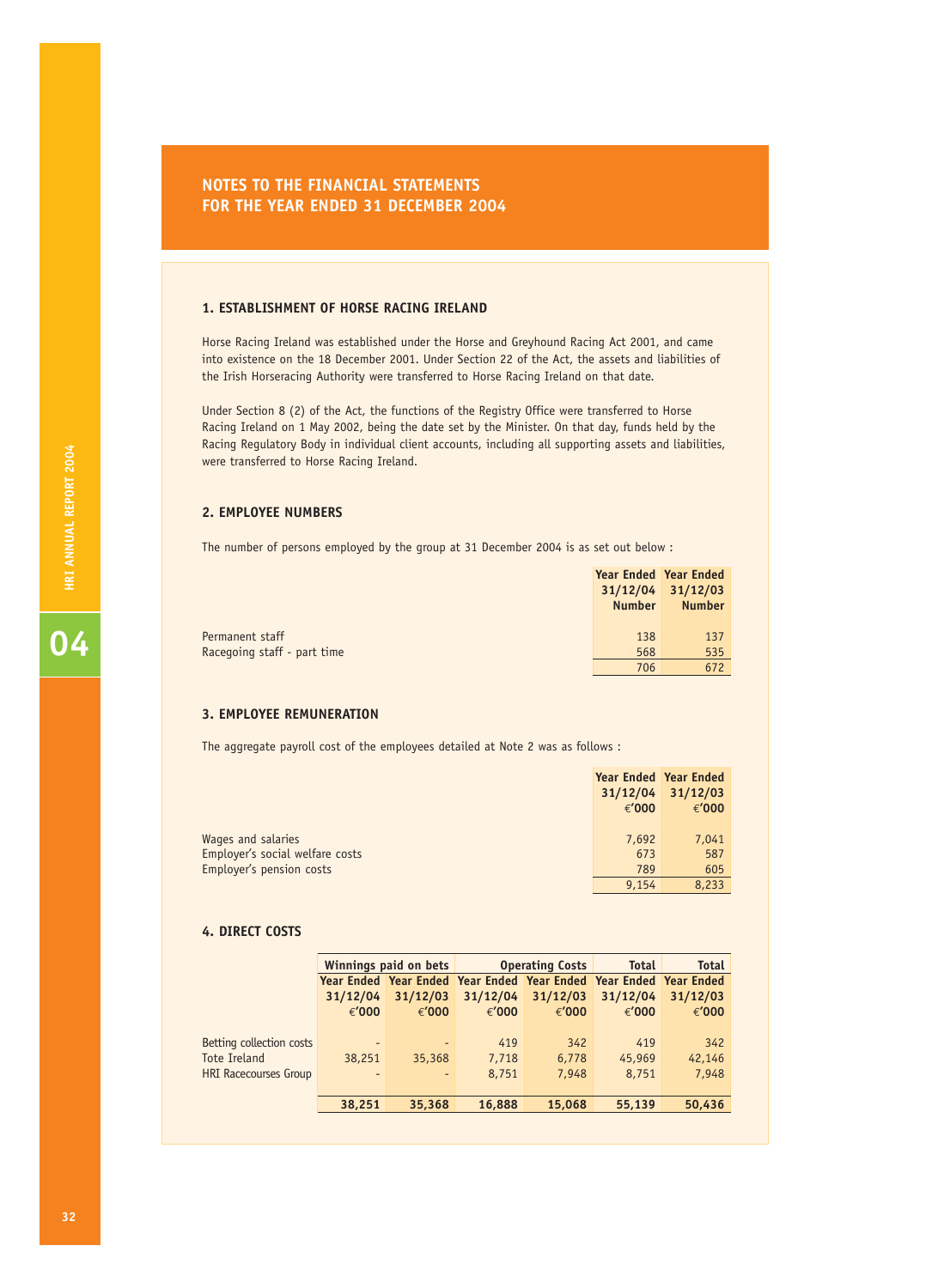### **5. ALLOCATION FROM HORSE AND GREYHOUND RACING FUND**

Horse Racing Ireland was established on 18 December 2001, under the Horse & Greyhound Racing Act 2001. A fund was established by the government for the purpose of giving support to the horse and greyhound racing industry under Section 12 of this Act. This has subsequently been extended under the Horse & Greyhound Regulation 2004.

### **6. FOAL LEVY**

Under the Irish Horseracing Authority Act 1994, as amended by the Horse and Greyhound Racing (Betting Charges and Levies) Act 1999, Horse Racing Ireland may, with the consent of the Minister for Arts, Sports and Tourism, charge a levy on all thoroughbred foals registered in a stud book.

This levy is collected by Weatherby's on behalf of Horse Racing Ireland, at variable rates.

The expenditure of €1.168m disclosed in the Income and Expenditure account excludes €240,000 allocated to ITM but eliminated on consolidating Horse Racing Irelands accounts.

As at 31st December 2004, Horse Racing Ireland had a balance of €706,195 relating to the foal levy which is provided for future expenditure on programmes recommended by the Foal Levy Committee and approved by the Board of Horse Racing Ireland. This balance is included in Creditors.

### **7. CONTRIBUTIONS TO PRIZEMONEY**

|                               | <b>Year Ended</b> | <b>Year Ended</b> |
|-------------------------------|-------------------|-------------------|
|                               | 31/12/04          | 31/12/03          |
|                               | €'000             | € $'000$          |
| Group                         |                   |                   |
| (a) From Sponsors             | 7.627             | 7,137             |
| (b) From Owners               | 13,919            | 14,876            |
| (c) From Horse Racing Ireland | 30,933            | 28,357            |
|                               | 52,479            | 50,370            |

### **8. INTEGRITY & RACECOURSE SERVICES**

Under the Irish Horseracing Industry Act 1994, Part III, as amended by the Horse and Greyhound Racing Act 2001, Schedule 6, the Racing Regulatory Body (which comprises the Turf Club and the Irish National Hunt Steeplechase Committee) has responsibility for making and enforcing the Rules of Racing and for providing on-course integrity services. Horse Racing Ireland provides funding to the Racing Regulatory Body to meet the costs of providing such services as laid out in Part III, paragraph 42 of the 1994 Act.

Horse Racing Ireland meets directly Racecourse Services costs for patrol cameras and starting stalls, both of which are functions that transferred to HRI from the Turf Club under the Horse and Greyhound Racing Act 2001.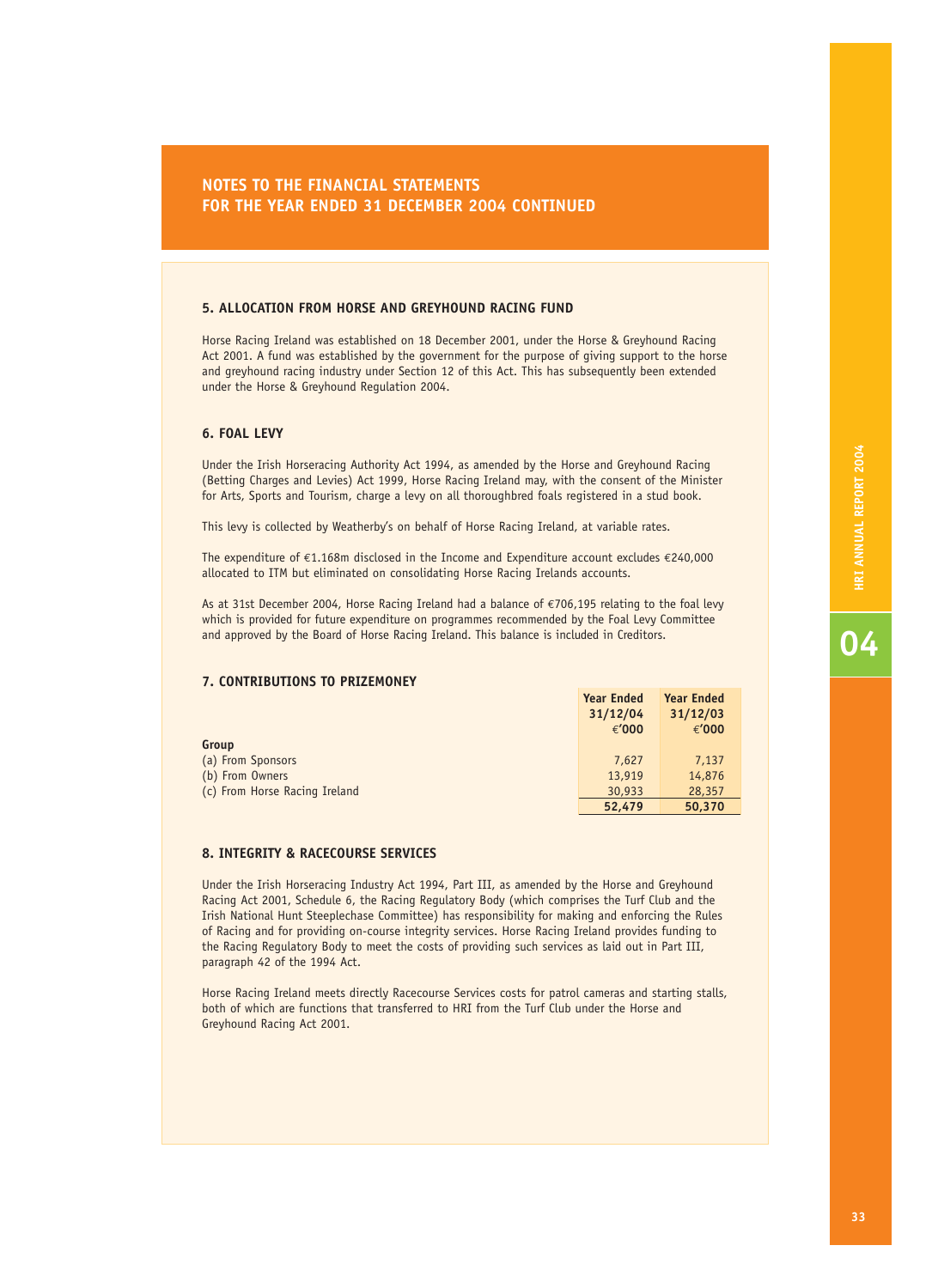### **9. GRANTS TO INDUSTRY BODIES**

Grants paid to industry bodies are split as follows:

|                                                                    | <b>Year Ended</b><br>31/12/04<br>€ $'000$ | <b>Year Ended</b><br>31/12/03<br>€ $'000$ |
|--------------------------------------------------------------------|-------------------------------------------|-------------------------------------------|
| Irish Equine Centre                                                | 588                                       | 588                                       |
| RACE                                                               | 300                                       | 301                                       |
| Other Industry Bodies (including Blue Cross, Order of Malta, etc.) | 306                                       | 255                                       |
|                                                                    | 1.194                                     | 1.144                                     |

### **10. RATIONALISATION COSTS**

These costs represent the associated move costs incurred in the previous period in relation to the relocation of Horse Racing Ireland to Kill, Co. Kildare. Horse Racing Ireland and Tote Ireland operate from Kill, Co. Kildare since June 2003.

**Year Ended Year Ended**

### **11. SURPLUS FOR THE PERIOD**

|                                                                                                                                                        | 31/12/04<br>€'000 | 31/12/03<br>€'000 |
|--------------------------------------------------------------------------------------------------------------------------------------------------------|-------------------|-------------------|
| Surplus for the period has been arrived at after charging:                                                                                             |                   |                   |
| Depreciation                                                                                                                                           | 2,745             | 2,534             |
| Amortisation of intangible assets                                                                                                                      | 126               | 1,305             |
| Auditors' remuneration                                                                                                                                 | 60                | 60                |
| Interest payable on loans from banks                                                                                                                   | 272               | 426               |
| Interest payable on Capital Development Fund loan and expenses                                                                                         | 455               | 573               |
| Horse Racing Ireland Board Members' fees                                                                                                               | 132               | 132               |
| and after crediting:                                                                                                                                   |                   |                   |
| Interest receivable on deposits with banks                                                                                                             | 1,637             | 1,470             |
| Interest receivable on loans to racecourses                                                                                                            | 214               | 374               |
| Profit on disposal of fixed assets                                                                                                                     | 4                 | 20                |
| The remuneration package of the Chief Executive of Horse Racing<br>Ireland for the year ended 31st December 2004 is as follows:<br><b>Basic Salary</b> | €'000<br>143      | €'000<br>137      |
| Pension Contributions and other Taxable Benefits                                                                                                       | 41                | 44                |
| Performance Related Remuneration                                                                                                                       | 34                | 23                |
|                                                                                                                                                        | 218               | 204               |
| Employers' PRSI on the above                                                                                                                           | 19                | 17                |
| Horse Racing Ireland Administration costs comprise the following:                                                                                      |                   |                   |
|                                                                                                                                                        | €'000             | €'000             |
| Running costs of departments- Pay and Non- Pay                                                                                                         | 3,839             | 3,365             |
| Additional Pension Contributions and other related costs                                                                                               | 400               | $\Omega$          |
| <b>Building Running Costs</b>                                                                                                                          | 694               | 632               |
|                                                                                                                                                        | 4,933             | 3,997             |
|                                                                                                                                                        |                   |                   |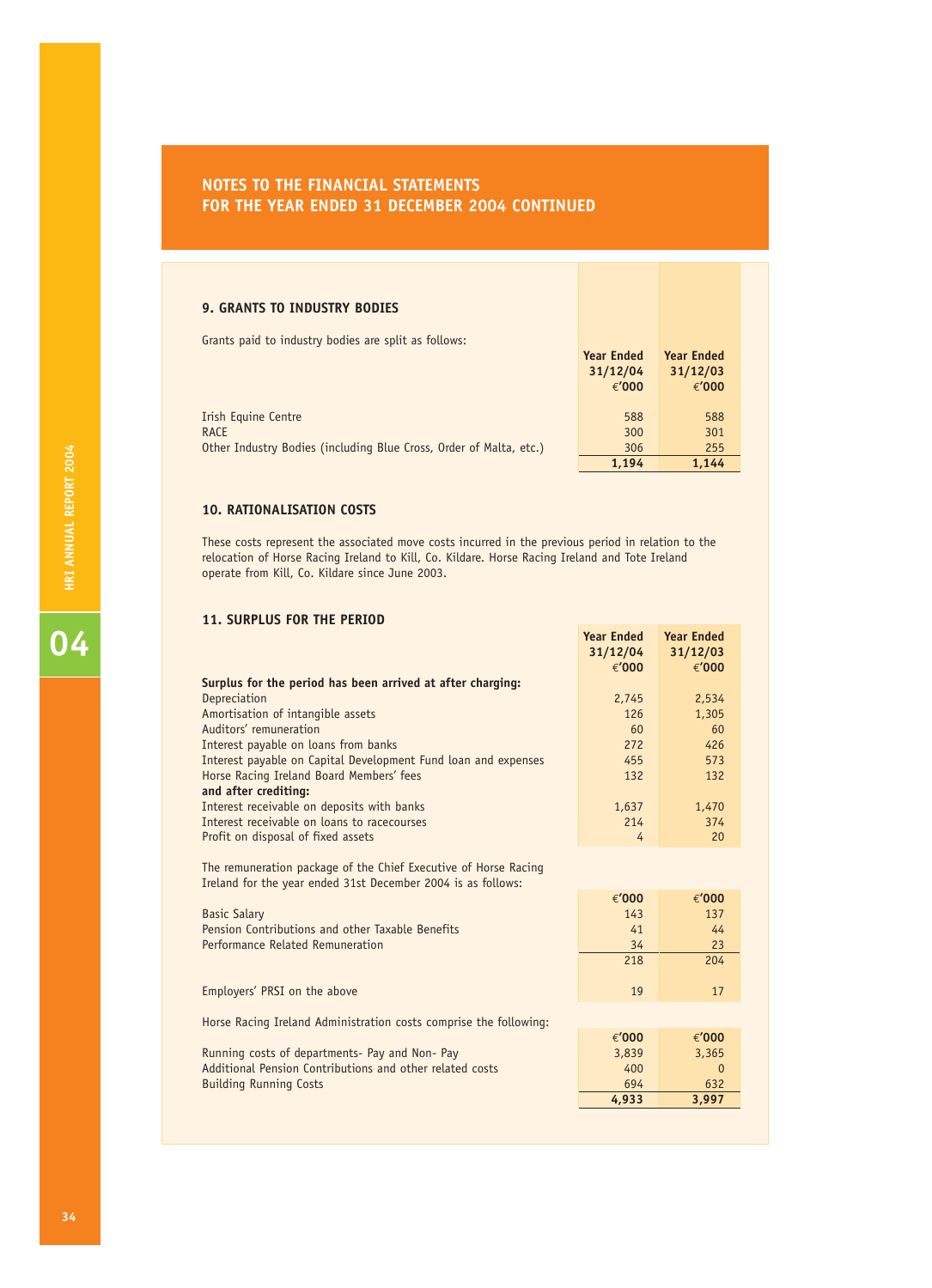### **12. EXCEPTIONAL INCOME**

A 20-year lease of the Visitor's Centre in the Pavillion Building in Leopardstown was surrendered on 20th February 2004. The surplus on termination accruing was €3,182,076. This surplus will be used for the redevelopment of Leopardstown Racecourse.

### **13. RACECOURSE SCHEMES**

|                                            | <b>Year Ended</b> | <b>Year Ended</b> |
|--------------------------------------------|-------------------|-------------------|
|                                            | 31/12/04          | 31/12/03          |
|                                            | € $'000$          | €'000             |
| Health and Safety Grants                   | 1,386             | 1,497             |
| Winter Racing                              | 130               | $\mathbf 0$       |
| <b>Track Widening Grants</b>               | 534               | 185               |
| Sponsorship Incentive Scheme               | 332               | 531               |
| Levy and Pitch Fee Payments to Racecourses | 1,854             | $\Omega$          |
| Tote Percentage Betting Payments           | 523               | 551               |
|                                            | 4.759             | 2.764             |

The payments made under the above Racecourse Schemes relate to third party owned Racecourses only.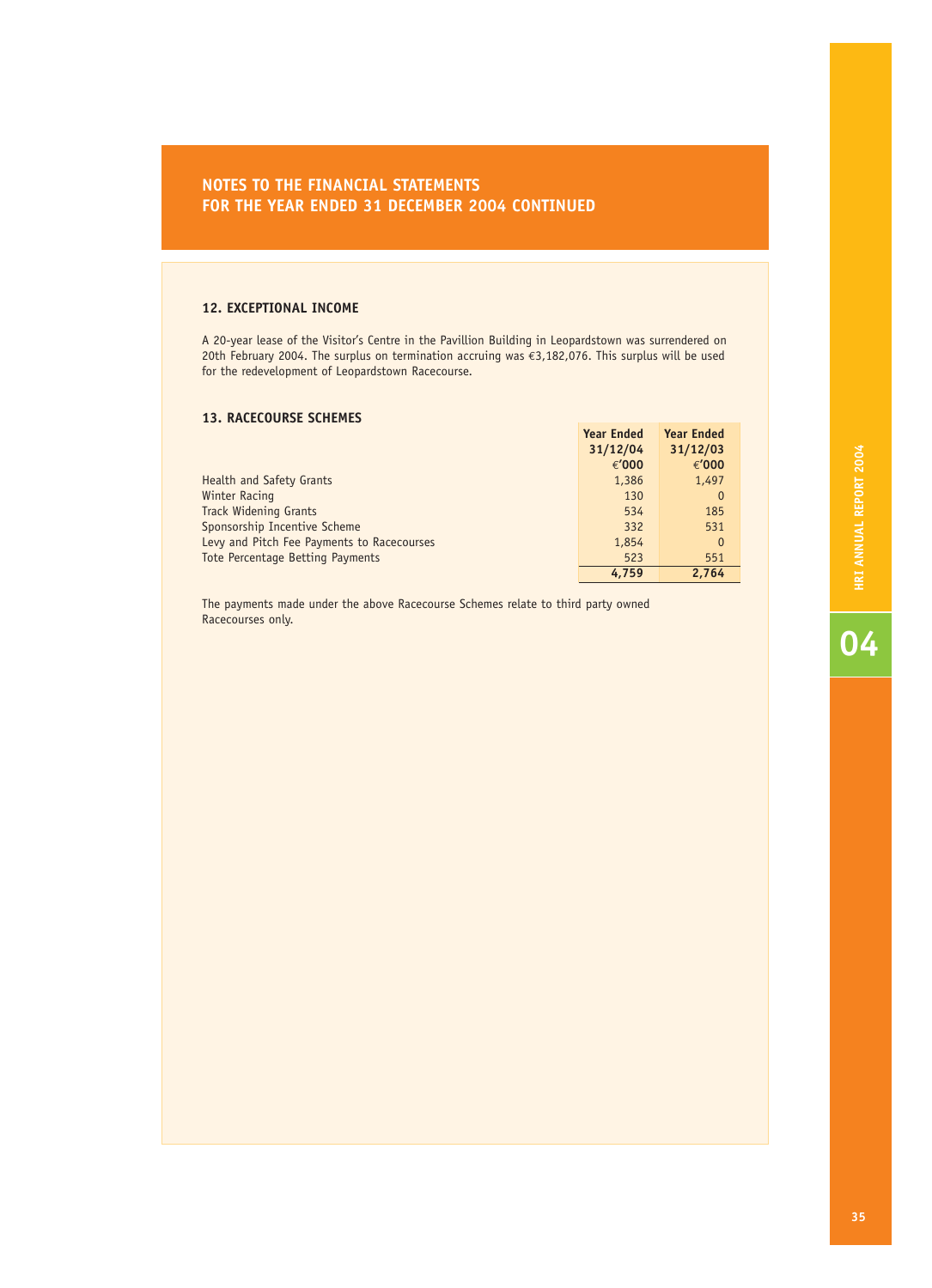### **14. TANGIBLE ASSETS**

| <b>GROUP</b>                                                                         | Land<br>and<br><b>Buildings</b> | Plant,<br><b>Equipment</b><br>& Vehicles | 31/12/04<br><b>Total</b>             |
|--------------------------------------------------------------------------------------|---------------------------------|------------------------------------------|--------------------------------------|
| Cost<br>At 1 January 2004<br>Additions<br>Disposals                                  | €'000<br>51,916<br>1,757        | €'000<br>16,281<br>2,744<br>(1, 187)     | €'000<br>68,197<br>4,501<br>(1, 187) |
| At 31 December 2004                                                                  | 53,673                          | 17,838                                   | 71,511                               |
| <b>Aggregate depreciation</b><br>At 1 January 2004<br>Charge for period<br>Disposals | 5,683<br>1,007                  | 9,525<br>1,738<br>(1, 162)               | 15,208<br>2,745<br>(1, 162)          |
| At 31 December 2004                                                                  | 6,690                           | 10,101                                   | 16,791                               |
| Net book value<br>At 31 December 2004                                                | 46,983                          | 7,737                                    | 54,720                               |
| At 31 December 2003                                                                  | 46,233                          | 6,756                                    | 52,989                               |
|                                                                                      |                                 |                                          |                                      |
| <b>HORSE RACING IRELAND</b>                                                          | Land<br>and                     | Plant,<br><b>Equipment</b>               | 31/12/04                             |

|                               | <b>Buildings</b><br>€'000 | & Vehicles<br>€'000 | <b>Total</b><br>€'000 |
|-------------------------------|---------------------------|---------------------|-----------------------|
| Cost                          |                           |                     |                       |
| At 1 January 2004             | 24,611                    | 734                 | 25,345                |
| Additions                     | 85                        | 647                 | 732                   |
| <b>Disposals</b>              |                           | (172)               | (172)                 |
| At 31 December 2004           | 24,696                    | 1,209               | 25,905                |
|                               |                           |                     |                       |
| <b>Aggregate depreciation</b> |                           |                     |                       |
| At 1 January 2004             | 446                       | 321                 | 767                   |
| Charge for period             | 32                        | 321                 | 353                   |
| <b>Disposals</b>              |                           | (162)               | (162)                 |
| At 31 December 2004           | 478                       | 480                 | 958                   |
|                               |                           |                     |                       |
| Net book value                |                           |                     |                       |
| At 31 December 2004           | 24,218                    | 729                 | 24,947                |
|                               |                           |                     |                       |
| At 31 December 2003           | 24,165                    | 413                 | 24,578                |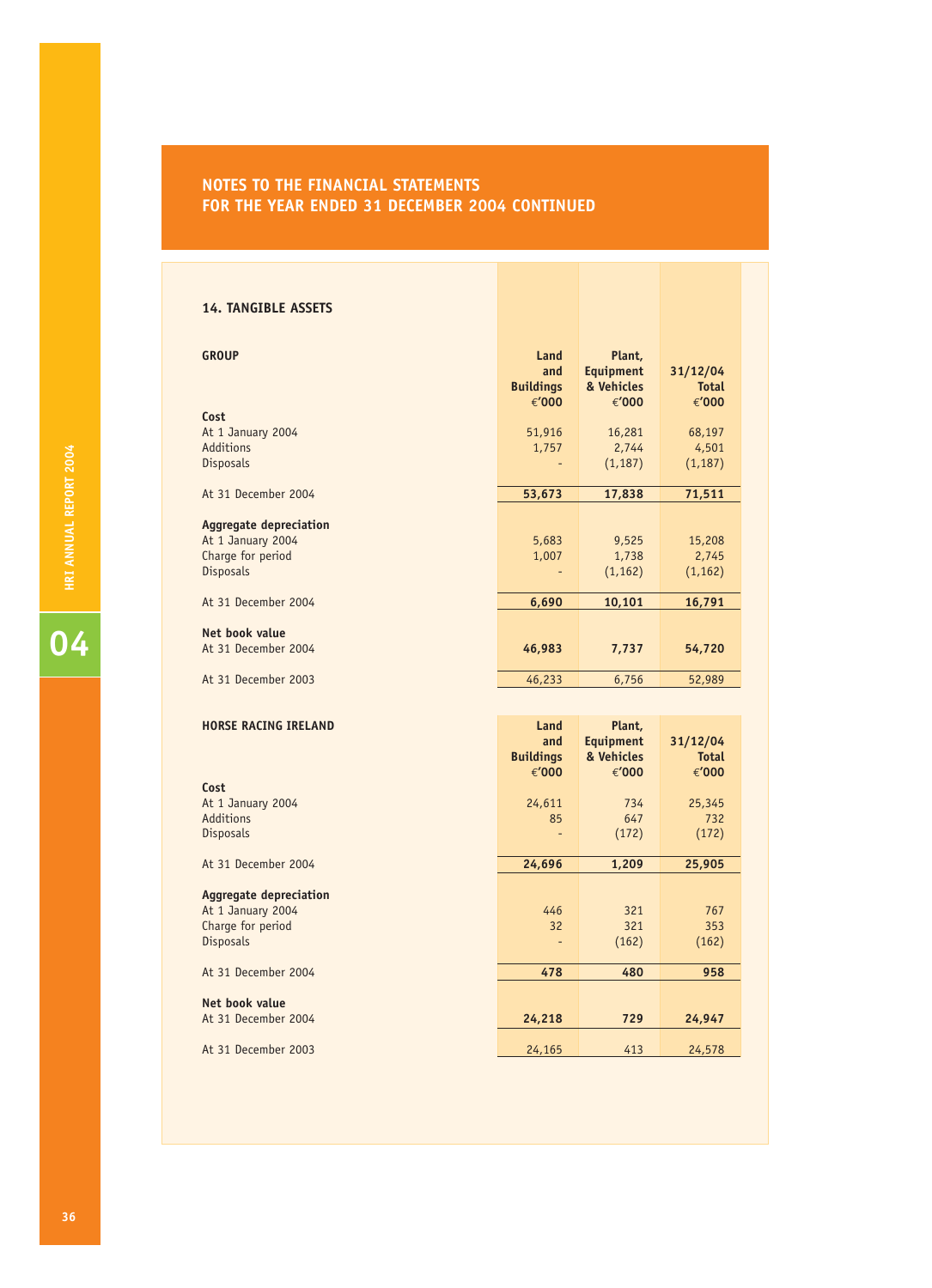| <b>15. INTANGIBLE ASSETS</b>        |          |          |
|-------------------------------------|----------|----------|
| <b>GROUP</b>                        | 31/12/04 | 31/12/03 |
|                                     | € $'000$ | € $'000$ |
| (a) Capital development grants paid |          |          |
| Paid to 31 December 2003            | 45,610   | 44,143   |
| Payments during the period          | 106      | 1,467    |
| Paid to 31 December 2004            | 45,716   | 45,610   |
|                                     |          |          |
| Amortisation of grants paid         |          |          |
| Balance at 31 December 2003         | 45,118   | 43,813   |
| Charge for the period               | 126      | 1,305    |
|                                     |          |          |
| Balance at 31 December 2004         | 45,244   | 45,118   |
| Net book value                      | 472      | 492      |

(a) The Irish Horseracing Authority (now Horse Racing Ireland) established a capital development fund to enable a substantial upgrading of racecourse facilities to take place. It provided up to a maximum of 50% funding with the balance being funded by the racecourses. This scheme has now been completed and the Irish Horseracing Authority's (now Horse Racing Ireland's) contribution has been funded by way of a 15 year loan.

The balance remaining (i.e.  $\epsilon$ 472,000 2004;  $\epsilon$ 492,000 2003) relates to grants paid by Tote Ireland to racecourses not owned by Horse Racing Ireland in order to fund capital developments of Tote buildings at those tracks. These grants are amortised over a five year period.

(b) The Board of Horse Racing Ireland established a new capital development scheme in 2003. Under the new programme Horse Racing Ireland provides up to a maximum of 55% funding with the balance being funded by the racecourses.

(c) In previous years, Horse Racing Ireland's capital grants were recorded as Intangible Assets and released to the Income and Expenditure account over varying periods (with effect from 2002 the grants have been written off over 1 year). For 2004, these grants are charged directly to the Income and Expenditure account.

### **16. FINANCIAL ASSETS 31/12/04 31/12/03** €**'000** €**'000 GROUP Loans to racecourses** 6,213 4,840 **HORSE RACING IRELAND** Loans to subsidiaries 15,357 13,403 Investment in subsidiaries 52 52 **Loans to racecourses 6,213 4,840 20,622 18,295**

Details of the principal subsidiaries of Horse Racing Ireland and their activities are set out in note 31.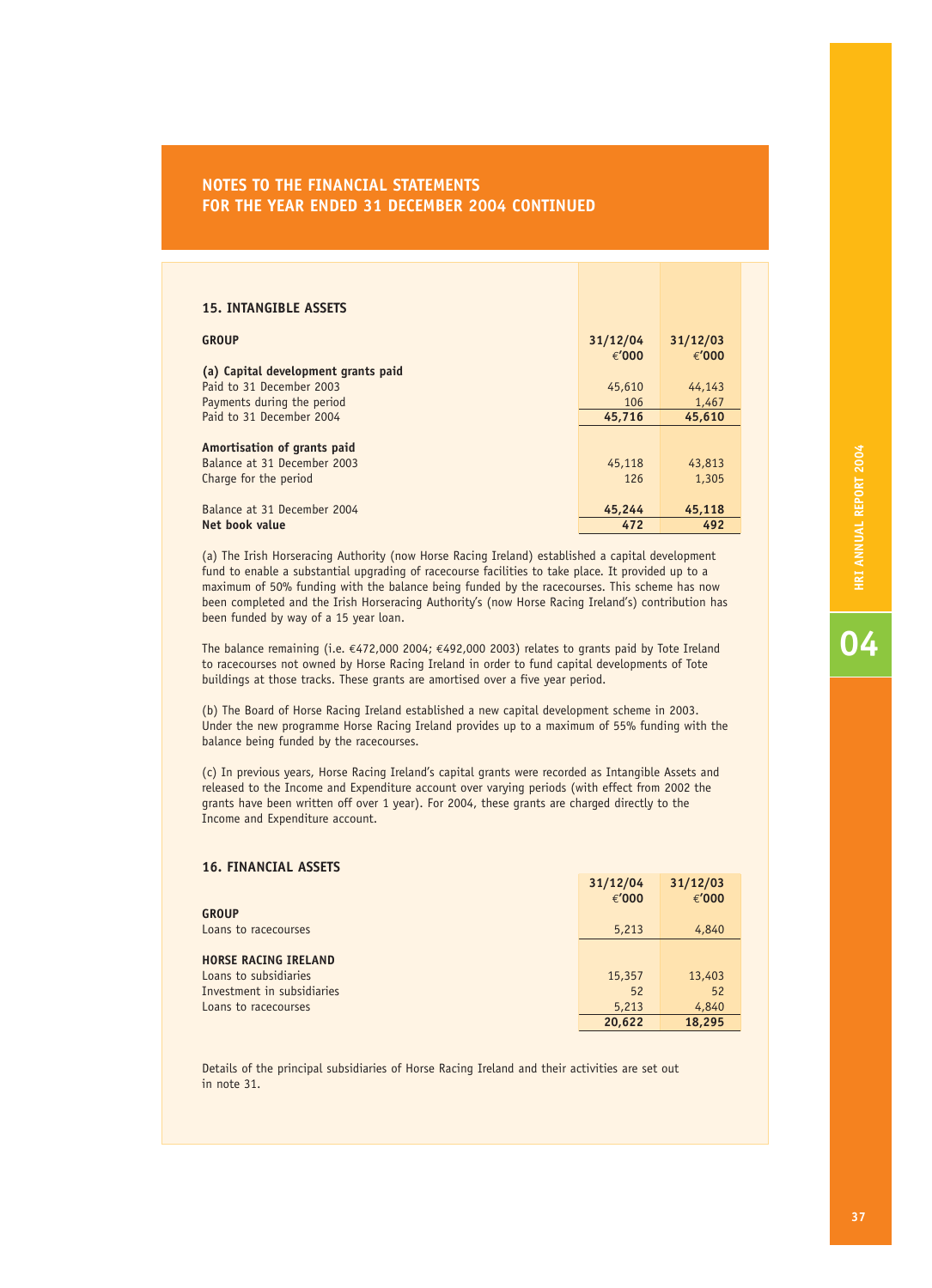| <b>17. DEBTORS</b>                              |                |              |
|-------------------------------------------------|----------------|--------------|
| Amounts falling due within one year:            | 31/12/04       | 31/12/03     |
|                                                 | € $'000$       | €'000        |
| <b>GROUP</b>                                    |                |              |
| Trade debtors                                   | 4,151          | 4,099        |
| Prepayments and accrued income                  | 1,383          | 1,592        |
|                                                 | 5,534          | 5,691        |
|                                                 |                |              |
| <b>HORSE RACING IRELAND</b>                     |                |              |
| Trade debtors<br>Prepayments and accrued income | 1,980<br>1,429 | 2,370<br>753 |
|                                                 | 3,409          | 3,123        |
|                                                 |                |              |
| <b>18. CASH AT BANK</b>                         |                |              |
| Amounts falling due within one year:            | 31/12/04       | 31/12/03     |
|                                                 | € $'000$       | €'000        |
| <b>GROUP</b>                                    |                |              |
| Horse Racing Ireland                            | 54,587         | 51,042       |
| <b>HRI Racecourses</b>                          | 3,088          | 888          |
| Tote Treland                                    | 4,067          | 4,148        |
| Irish Thoroughbred Marketing                    | 334            | 305          |
|                                                 | 62,076         | 56,383       |
|                                                 |                |              |
| <b>HORSE RACING IRELAND</b>                     | 54,587         | 51,042       |

The cash balance in Horse Racing Ireland relates primarily to the funds on deposit arising from the sale of land at Leopardstown to Dun Laoghaire-Rathdown County Council for development of the Motorway as well as stakes won but not drawn down by clients of the Registry Office at 31 December 2004.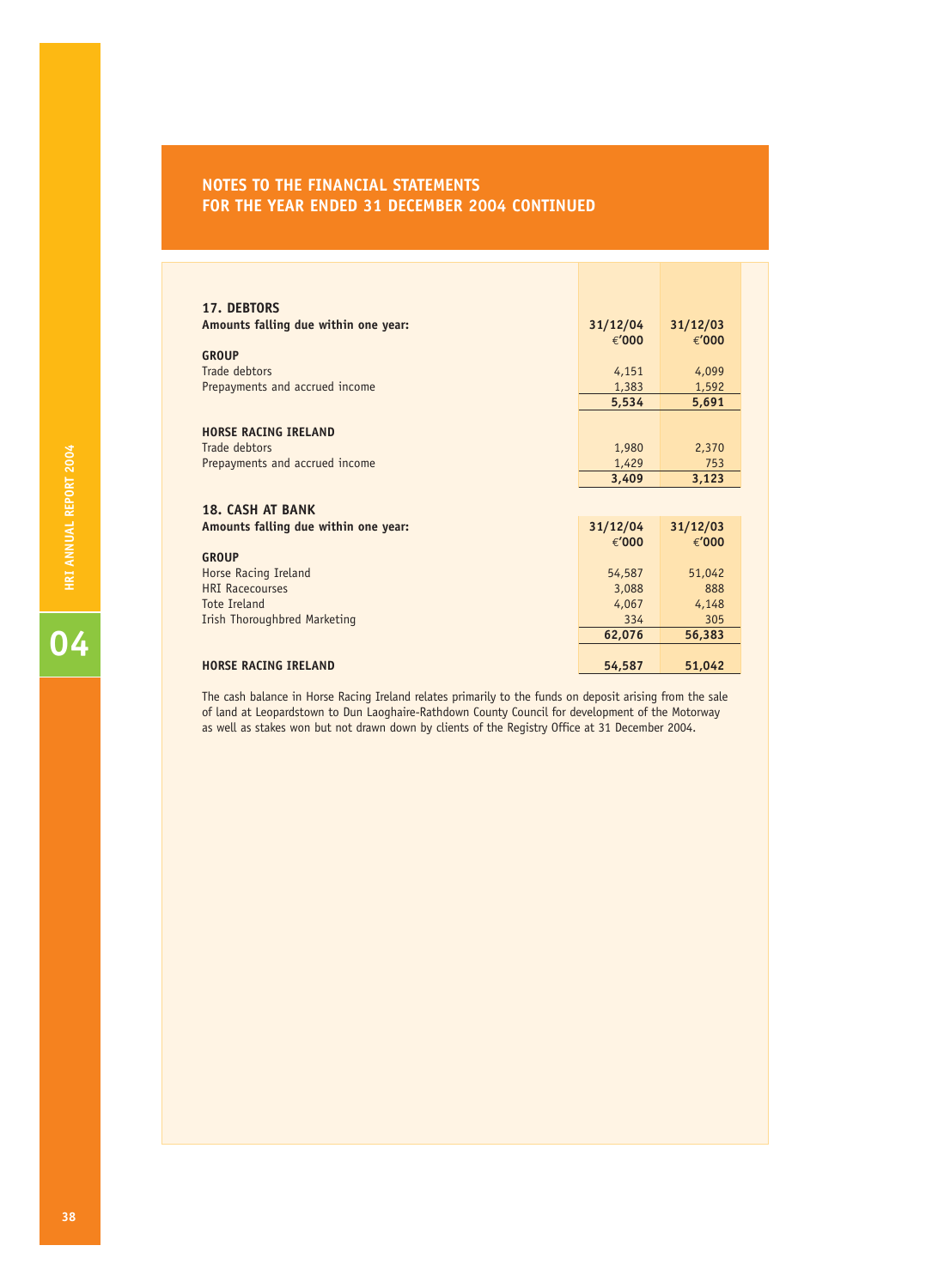| <b>19. CREDITORS</b>                                   |                 |                 |
|--------------------------------------------------------|-----------------|-----------------|
| Amounts falling due within one year:                   | 31/12/04        | 31/12/03        |
|                                                        | € $'000$        | €'000           |
| <b>GROUP</b>                                           |                 |                 |
| <b>Accruals</b>                                        | 5,361           | 5,198           |
| Deferred payment on asset acquisition                  | 486             | 795             |
| Bank loan (Note 21)                                    | 3,413           | 2,396           |
| Trade creditors                                        | 2,654           | 2,953           |
| Prize money due to racing clients                      | 17,888          | 15,498          |
| Guaranteed value races prize fund                      | 265             | 375             |
| <b>Taxation creditors</b>                              | 310             | 374             |
|                                                        | 30,377          | 27,589          |
| <b>HORSE RACING IRELAND</b>                            |                 |                 |
| Accruals                                               | 3,141           | 2,560           |
| Amounts owed to group companies<br>Bank loan (Note 21) | 13,879<br>2,476 | 18,155<br>1,143 |
| Trade creditors                                        | 153             | 410             |
| Prize money due to racing clients                      | 17,888          | 15,498          |
| Guaranteed value races prize fund                      | 265             | 375             |
| Taxation creditors                                     | 248             | 236             |
|                                                        | 38,050          | 38,377          |
|                                                        |                 |                 |
| The movement in the Guaranteed Value Races Fund        |                 |                 |
| for the relevant period was as follows:                | €'000           | €'000           |
| Balance Transferred on 1st January 2004                | 375             | 747             |
| Surpluses on Guaranteed Value Races in the period      | 485             | 361             |
|                                                        |                 |                 |
| Released to Income & Expenditure Account in the period | (595)           | (733)           |
|                                                        |                 |                 |
| <b>Balance at 31st December 2004</b>                   | 265             | 375             |
|                                                        | €'000           | €'000           |
| ANALYSIS OF TAXATION CREDITORS                         |                 |                 |
|                                                        |                 |                 |
| <b>GROUP</b>                                           |                 |                 |
| <b>PAYE</b>                                            | 196             | 171             |
| PRSI                                                   | 90              | 85              |
| Other taxes                                            | 24              | 118             |
|                                                        | 310             | 374             |
|                                                        |                 |                 |
| <b>HORSE RACING IRELAND</b>                            |                 |                 |
| <b>PAYE</b>                                            | 163             | 112             |
| <b>PRSI</b>                                            | 61              | 46              |
| Other taxes                                            | 24<br>248       | 78<br>236       |
|                                                        |                 |                 |
| <b>20. CREDITORS</b>                                   |                 |                 |
| Amounts falling due after more than one year:          | 31/12/04        | 31/12/03        |
|                                                        | €'000           | €'000           |
| <b>GROUP</b>                                           |                 |                 |
| Bank loan (Note 21)                                    | 13,948          | 17,358          |
|                                                        |                 |                 |
| <b>HORSE RACING IRELAND</b><br>Bank loan (Note 21)     | 12,234          | 14,710          |

**O** HRI ANNUAL REPORT 2004 **D**<br>**HRI ANNUAL REPORT** 2004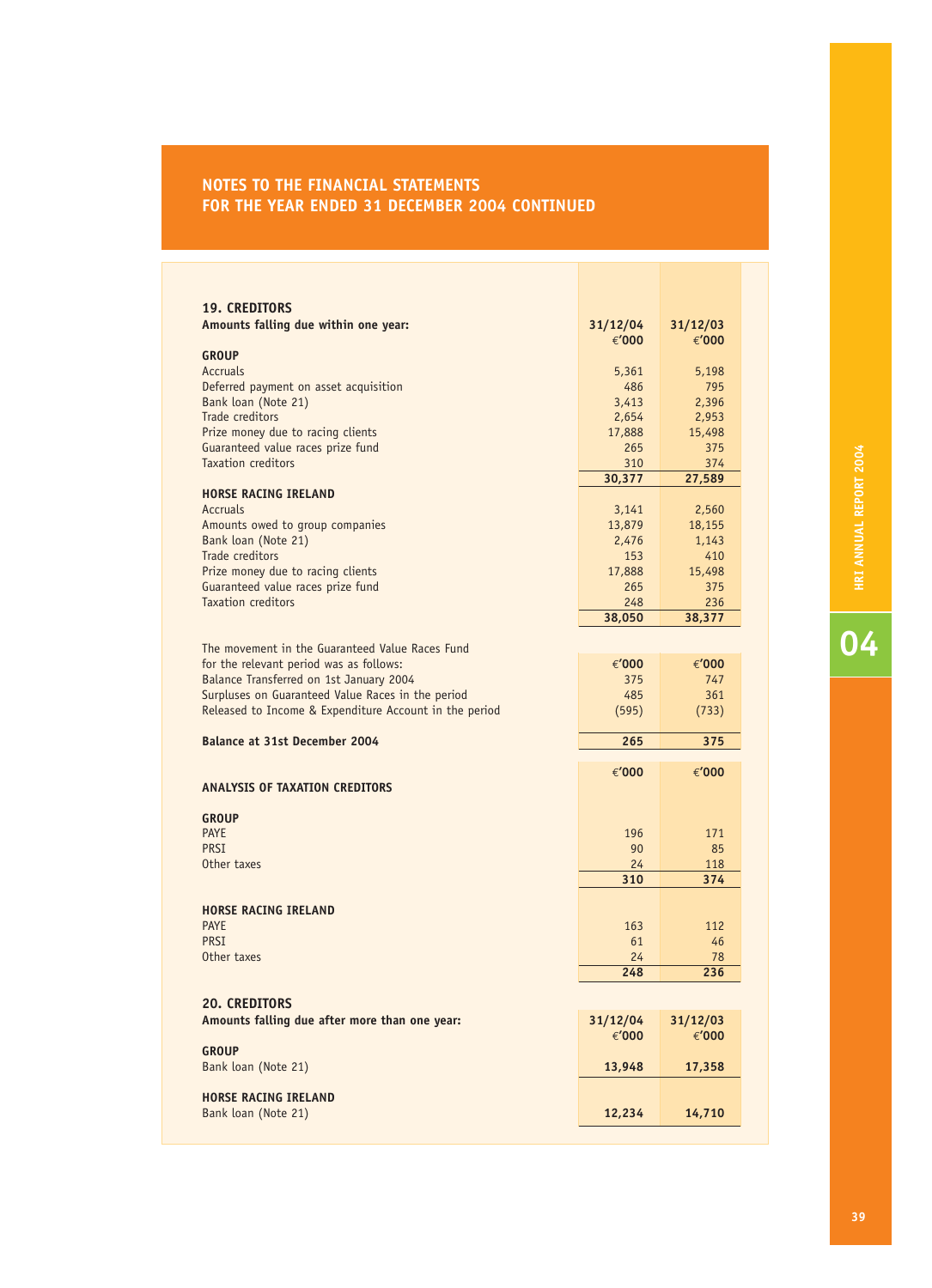| <b>21. BANK LOANS</b>         | 31/12/04 | 31/12/03 |
|-------------------------------|----------|----------|
|                               | € $'000$ | €'000    |
| <b>GROUP</b>                  |          |          |
| Repayable within 1 year       | 3,413    | 2,396    |
| Repayable within 2 to 5 years | 12,950   | 13,344   |
| Repayable after 5 years       | 998      | 4,014    |
|                               | 17,361   | 19,754   |
|                               |          |          |
| <b>HORSE RACING IRELAND</b>   |          |          |
| Repayable within 1 year       | 2,476    | 1,143    |
| Repayable within 2 to 5 years | 11,236   | 10,697   |
| Repayable after 5 years       | 998      | 4,013    |
|                               | 14,710   | 15,853   |

There is a negative covenant for €2.7 million (2003: €3.7m) in favour of our bankers pledged against the assets of The Leopardstown Club Limited of a similar value.

### **22. DEFERRED CAPITAL GRANT**

|                             | 31/12/04        | 31/12/03 |
|-----------------------------|-----------------|----------|
|                             | $\epsilon'$ 000 | € $'000$ |
| <b>GROUP</b>                |                 |          |
| Balance at 31 December 2003 | 1.719           | 2,037    |
| Amortised during the period | (317)           | (318)    |
| Balance at 31 December 2004 | 1.402           | 1.719    |

The government allocated by way of grant €3.2 million in 1999 towards the acquisition of a new Tote System. This amount is being transferred to the Income and Expenditure account over a 10 year period in line with the matching depreciation.

### **23. ESTABLISHMENT RESERVE**

The establishment reserve arose on the transfer of net assets from the Racing Board to the Irish Horseracing Authority on 1 December 1994, and the transfer of net assets of the Irish Horseracing Authority to Horse Racing Ireland on 18 December 2001.

### **24. MOVEMENT ON OTHER RESERVES**

|                                      | <b>Reserve for</b> | <b>Revaluation</b>       | <b>Pension</b>     | <b>Total Other</b> |
|--------------------------------------|--------------------|--------------------------|--------------------|--------------------|
|                                      | <b>Future</b>      | <b>Reserve</b>           | <b>Obligations</b> | <b>Reserves</b>    |
|                                      | <b>Development</b> |                          |                    |                    |
|                                      | € $'000$           | € $'000$                 | €'000              | €'000              |
| <b>GROUP</b>                         |                    |                          |                    |                    |
| Opening balance at 1 January 2004    | 38,613             | 6,984                    | 942                | 46,539             |
| Transfer from Income and Expenditure | 4,243              | $\overline{\phantom{a}}$ |                    | 4,243              |
| Transfer to Income and Expenditure   | -                  | $\overline{\phantom{a}}$ |                    |                    |
| Closing balance at 31 December 2004  | 42,856             | 6.984                    | 942                | 50,782             |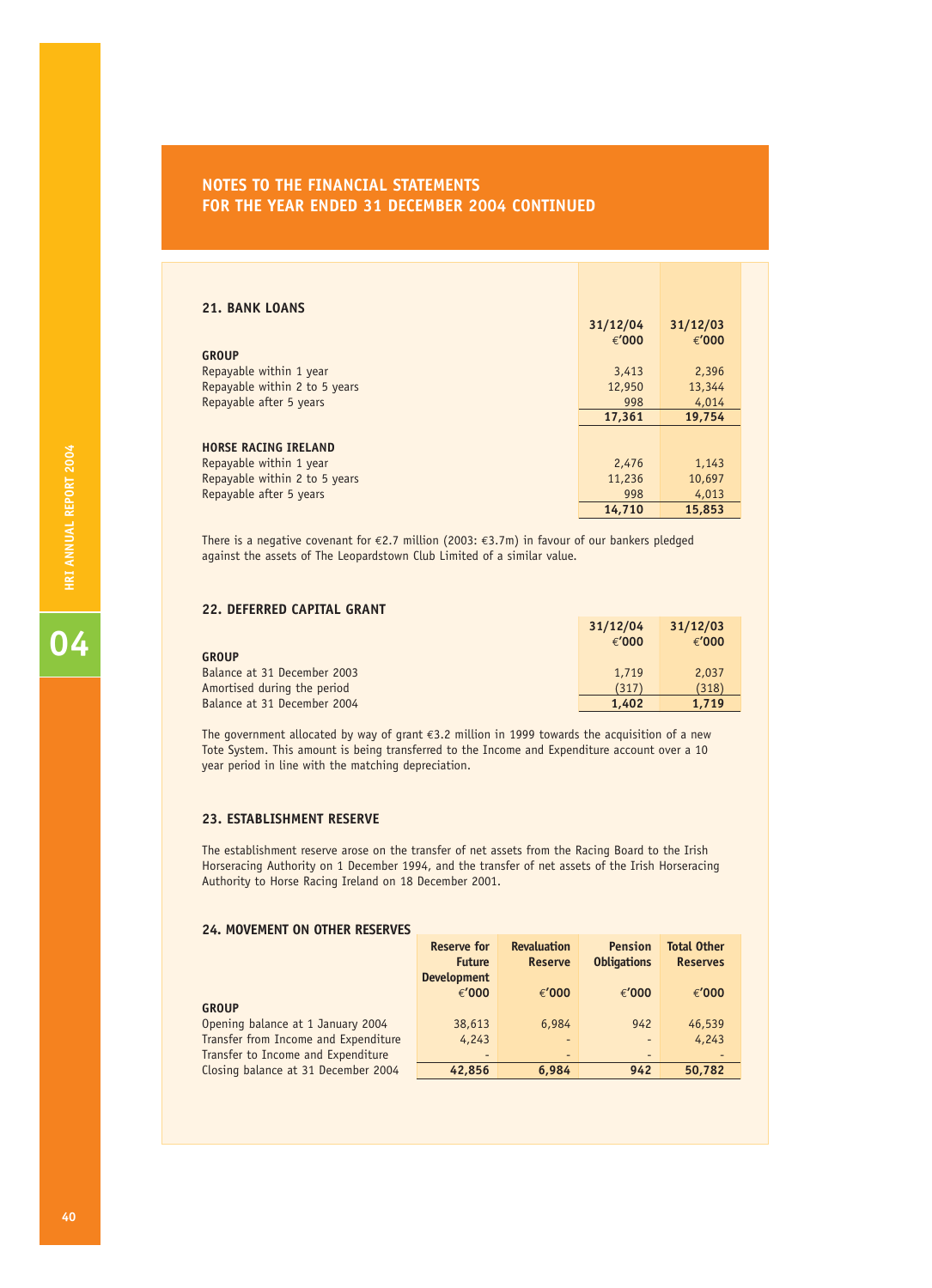### **24. MOVEMENT ON OTHER RESERVES (CONTINUED)**

|                                      | <b>Reserve for</b><br><b>Future</b><br><b>Development</b> | <b>Revaluation</b><br><b>Reserve</b> | <b>Pension</b><br><b>Obligations</b> | <b>Total Other</b><br><b>Reserves</b> |
|--------------------------------------|-----------------------------------------------------------|--------------------------------------|--------------------------------------|---------------------------------------|
|                                      | € $'000$                                                  | € $'000$                             | € $'000$                             | €'000                                 |
| <b>HORSE RACING IRELAND</b>          |                                                           |                                      |                                      |                                       |
| Opening balance at 1 January 2004    | 20,087                                                    | 6,984                                | 942                                  | 28,013                                |
| Transfer from Income and Expenditure | 4,243                                                     | $\overline{a}$                       | $\qquad \qquad -$                    | 4,243                                 |
| Transfer to Income and Expenditure   | -                                                         | $\overline{\phantom{0}}$             | $\overline{\phantom{a}}$             | $\overline{\phantom{0}}$              |
| Closing balance at 31 December 2004  | 24,330                                                    | 6.984                                | 942                                  | 32,256                                |

The transfer to the Reserve for Future Development in the Group relates to income allocated for future significant development under the capital development programme 2003-2008 and the redevelopment of Leopardstown Racecourse.

### **25. PENSION COMMITMENTS**

### **i) Defined Benefit Scheme (Racing Board Scheme)**

- a) On 1 December 1994, the Irish Horseracing Authority took over the operation of the Racing Board's Defined Benefit Pension Scheme for permanent staff. This scheme continues to operate under HRI since 18th December 2001.
- b) A full actuarial valuation was carried out on 1 April 2004. This valuation was updated for the purposes of FRS 17 by a qualified independent Actuary at 31 December 2004. The actuarial valuation carried out on 1 April 2004 is available to members of this scheme.
- c) This is now a closed scheme and there were 12 active participants and 54 inactive participants at 31 December 2004.
- d) Contributions made for the period ended 31 December 2004 were €125,000. Future contributions will be made in accordance with advice from Horse Racing Ireland's actuaries.

The main financial assumptions used to calculate the retirement liabilities under FRS 17 as at 31st December 2004 were as follows:

| <b>Valuation Method</b> | <b>Projected Unit</b> |       |
|-------------------------|-----------------------|-------|
|                         | 2004                  | 2003  |
| Discount Rate           | 5.00%                 | 5.50% |
| <b>Inflation Rate</b>   | $2.00\%$              | 2.25% |
| Salary increases        | 3.50%                 | 4.00% |
| Pension increases       | 2.25%                 | 2.25% |

The market value of assets in the pension scheme and the expected rate of return and the scheme liabilities as at 31st December 2004 were:

|                                             | <b>Expected</b>         | <b>Expected</b> | <b>Market Value Market Value</b> |        |
|---------------------------------------------|-------------------------|-----------------|----------------------------------|--------|
|                                             | Return 2004 Return 2003 |                 | at $31/12/04$ at $31/12/03$      |        |
| Equities                                    | 7.50%                   | 7.75%           | 7,045                            | 7,396  |
| <b>Bonds</b>                                | 4.00%                   | 4.75%           | 3,872                            | 3,093  |
| Property/Other                              | 6.25%                   | 5.75%           | 808                              | 712    |
| Cash                                        | 1.75%                   | $3.00\%$        | 290                              | 85     |
|                                             |                         |                 | 12,015                           | 11,286 |
| Present value of pension scheme liabilities |                         |                 | 14,442                           | 11,830 |
| Net deficit in pension scheme               |                         |                 | 2,427                            | 544    |
| Net pension liability                       |                         |                 | 2,427                            | 544    |
|                                             |                         |                 |                                  |        |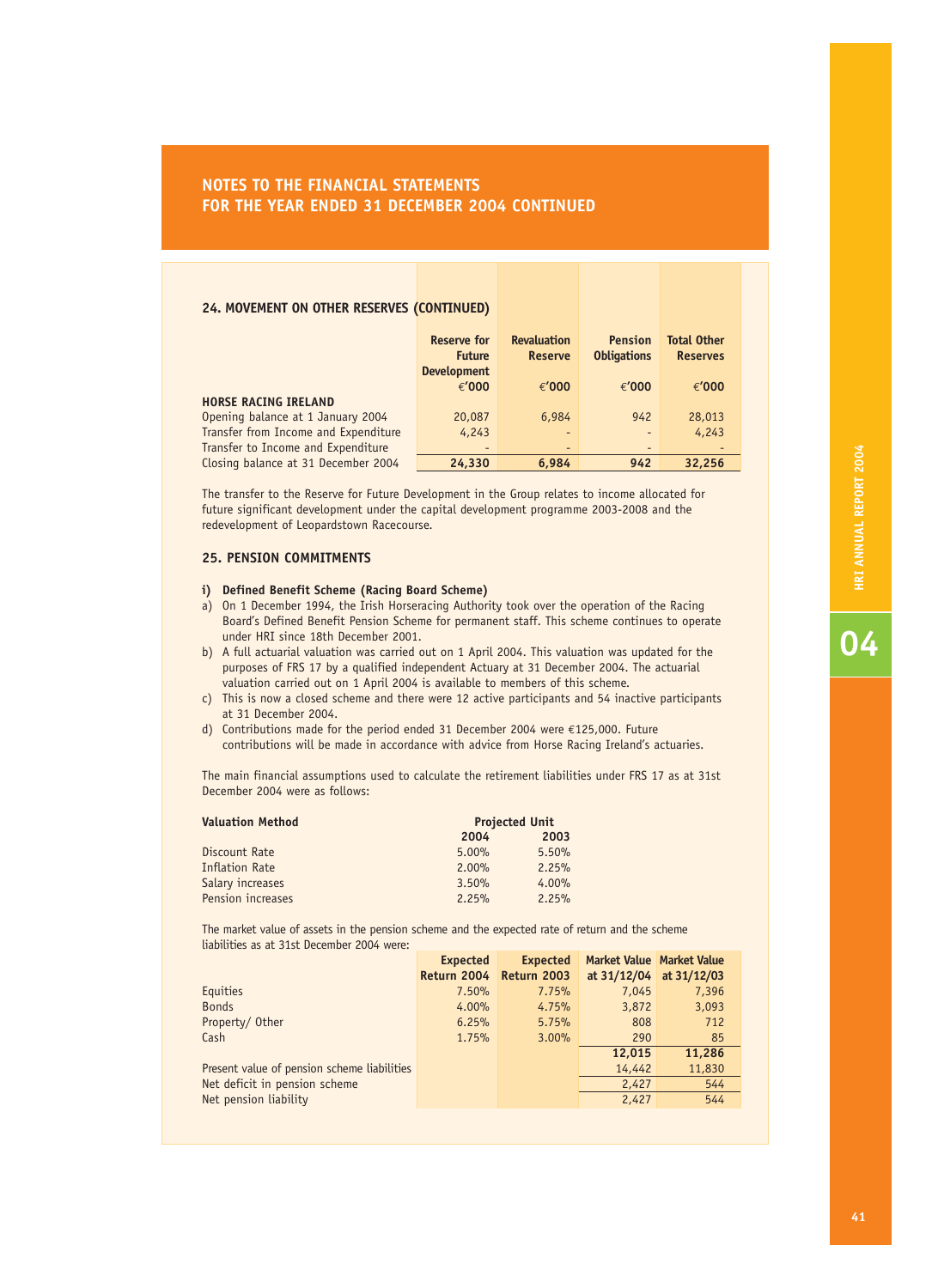| Analysis of the amount which would be charged<br>to operating profit is as follows:<br><b>Current Service Cost</b><br>Past Service Cost | 31/12/04<br>€ $'000$<br>71 | 31/12/03<br>€'000<br>70 |
|-----------------------------------------------------------------------------------------------------------------------------------------|----------------------------|-------------------------|
| Analysis of the amount which would be credited                                                                                          |                            |                         |
| to other finance income is as follows:                                                                                                  | € $'000$                   | €'000                   |
| Interest on scheme liabilities                                                                                                          | 642                        | 608                     |
| Expected return on scheme assets                                                                                                        | (750)                      | (698)                   |
| Analysis of the amount which would be recognised in the statement                                                                       | €'000                      | €'000                   |
| of total recognised gains and losses (STRGL) is as follows:<br>Actual return less expected return on scheme assets                      | 190                        | 603                     |
| <b>Experience gains and losses</b>                                                                                                      | (226)                      | (395)                   |
| Changes in assumptions                                                                                                                  | (2,009)                    |                         |
| Actuarial (loss)/gain which would be recognised in the STRGL                                                                            | (2,045)                    | 208                     |
|                                                                                                                                         |                            |                         |
| Analysis of the movement in deficit during the year is as follows:                                                                      | € $'000$                   | €'000                   |
| Deficit at the beginning of the year                                                                                                    | (544)                      | (870)                   |
| Current service cost                                                                                                                    | (71)                       | (70)                    |
| Contributions                                                                                                                           | 125                        | 98                      |
| Past service costs                                                                                                                      |                            |                         |
| Other finance income                                                                                                                    | 108                        | 90                      |
| Actuarial (loss)/gain                                                                                                                   | (2,045)                    | 208                     |
| Deficit at end of year                                                                                                                  | (2,427)                    | (544)                   |

### **ii) Defined Benefit Scheme (The Turf Club of Ireland Pension Scheme)**

- a) On 1st May 2002, at the point of transfer of employees from the Turf Club to Horse Racing Ireland, a deed of Adherence between Horse Racing Ireland, Stewards of the Turf Club and Coyle Hamilton Trustees Limited was put in place allowing Horse Racing Ireland to be an Adhering Body to participate in the Turf Club of Ireland Pension Scheme (the Principal Employer) from that point.
- b) By virtue of the "Deed of Adherence", Horse Racing Ireland has covenanted with the Turf Club and the Trustees to be bound by the provision of the scheme set out by the declaration and the rules.
- c) There are 27 employees of Horse Racing Ireland in this scheme which is now a closed scheme.
- d) The most recent actuarial valuation on the scheme was dated 1 May 2004.
- e) Contributions made for the period ended 31st December 2004 for the 27 employees included in this scheme were €173,430.
- f) This scheme also covers the employees of Integrity Services who are directly funded by HRI under the Irish Horseracing Authority Act 1994, Section 42. Employees of the Turf Club and the Curragh Racecourse are also included in the liabilities of the scheme but not in the net pension liability defined underneath.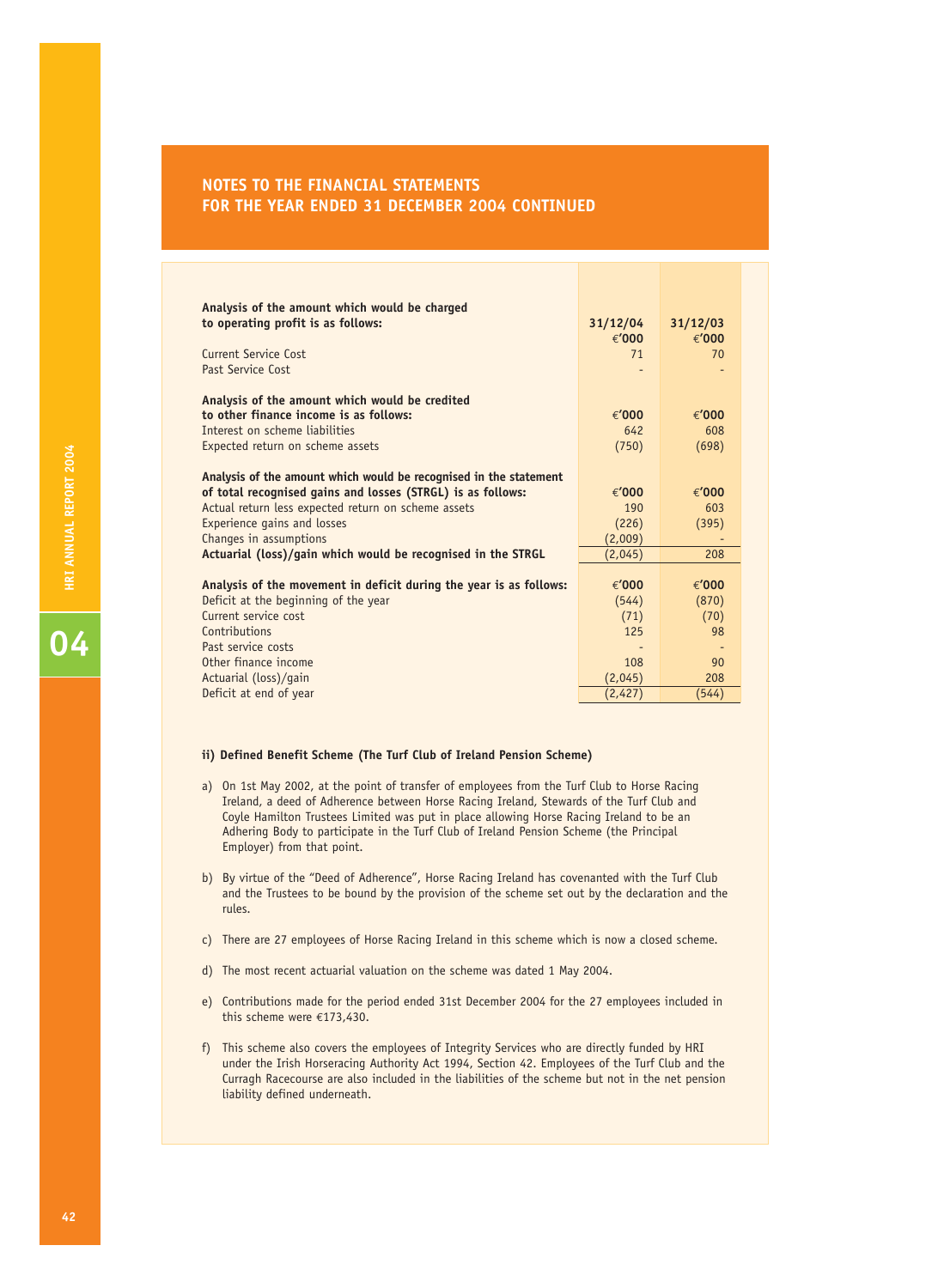The main financial assumptions used to calculate the retirement liabilities under FRS 17 for the full scheme were as follows:

| <b>Valuation Method</b> | <b>Projected Unit</b> |          |  |
|-------------------------|-----------------------|----------|--|
|                         | 2004                  | 2003     |  |
| Discount Rate           | 5.00%                 | 5.50%    |  |
| <b>Inflation Rate</b>   | $2.00\%$              | $2.00\%$ |  |
| Salary increases        | 3.50%                 | 3.50%    |  |
| Pension increases       | 2.50%                 | 2.50%    |  |

The mid market value of assets in the scheme and the expected rate of return were:

|                                                                                                                         | <b>Expected</b><br>Return 2004 | <b>Market Value</b><br>at 31/12/04<br>€'000 | Return 2003 at 31/12/03 | <b>Expected Market Value</b><br>€'000 |
|-------------------------------------------------------------------------------------------------------------------------|--------------------------------|---------------------------------------------|-------------------------|---------------------------------------|
| Equities                                                                                                                | 7.50%                          | 8,024                                       | 7.50%                   | 6,767                                 |
| <b>Bonds</b>                                                                                                            | 4.00%                          | 1,982                                       | 4.50%                   | 1,524                                 |
| Property/Other                                                                                                          | 6.25%                          | 707                                         | 6.50%                   | 630                                   |
| Cash                                                                                                                    |                                |                                             | 3.00%                   | 565                                   |
|                                                                                                                         |                                | 10,713                                      |                         | 9,486                                 |
| Present value of pension scheme liabilities                                                                             |                                | 17,274                                      |                         | 12,749                                |
| Net pension liability total scheme                                                                                      |                                | 6,561                                       |                         | 3,263                                 |
| Net deficit in pension scheme in relation to HRI direct<br>employees & HRI directly funded Integrity Services Employees |                                | 5,458                                       |                         | 2,355                                 |
| Net Pension Liability for HRI                                                                                           |                                | 5,458                                       |                         | 2,355                                 |

### **iii) Defined Contribution Scheme/PRSA**

- a) Horse Racing Ireland operates a Defined Contribution Scheme for all employees not in the Defined Benefit Scheme, i.e. 73 employees.
- b) The pension costs for the period ended 31 December 2004 was €195,547. There were no prepaid costs at the end of the period.
- c) During 2003, Horse Racing Ireland appointed Eagle Star as the preferred supplier for PRSAs for employees not within the other schemes. To date, there has been little interest in this facility.

### **26. MINORITY INTEREST**

|                      | 31/12/04 | 31/12/03 |
|----------------------|----------|----------|
|                      | € $'000$ | €'000    |
| Opening balance      | 1,343    | 1,235    |
| Movement in the year | (86)     | 108      |
|                      |          |          |
| Closing balance      | 1,257    | 1,343    |

Navan Golf Club Plc has a nominal share capital of 1,000 Preference Shares at 6 cent each. There were 508 shares issued and fully paid at the 31st December 2004. The balance of €1,257,000 represents the share premium on these issued shares of €1,387,144 and (€130,740) minority interest in Tipperary Race Company Plc.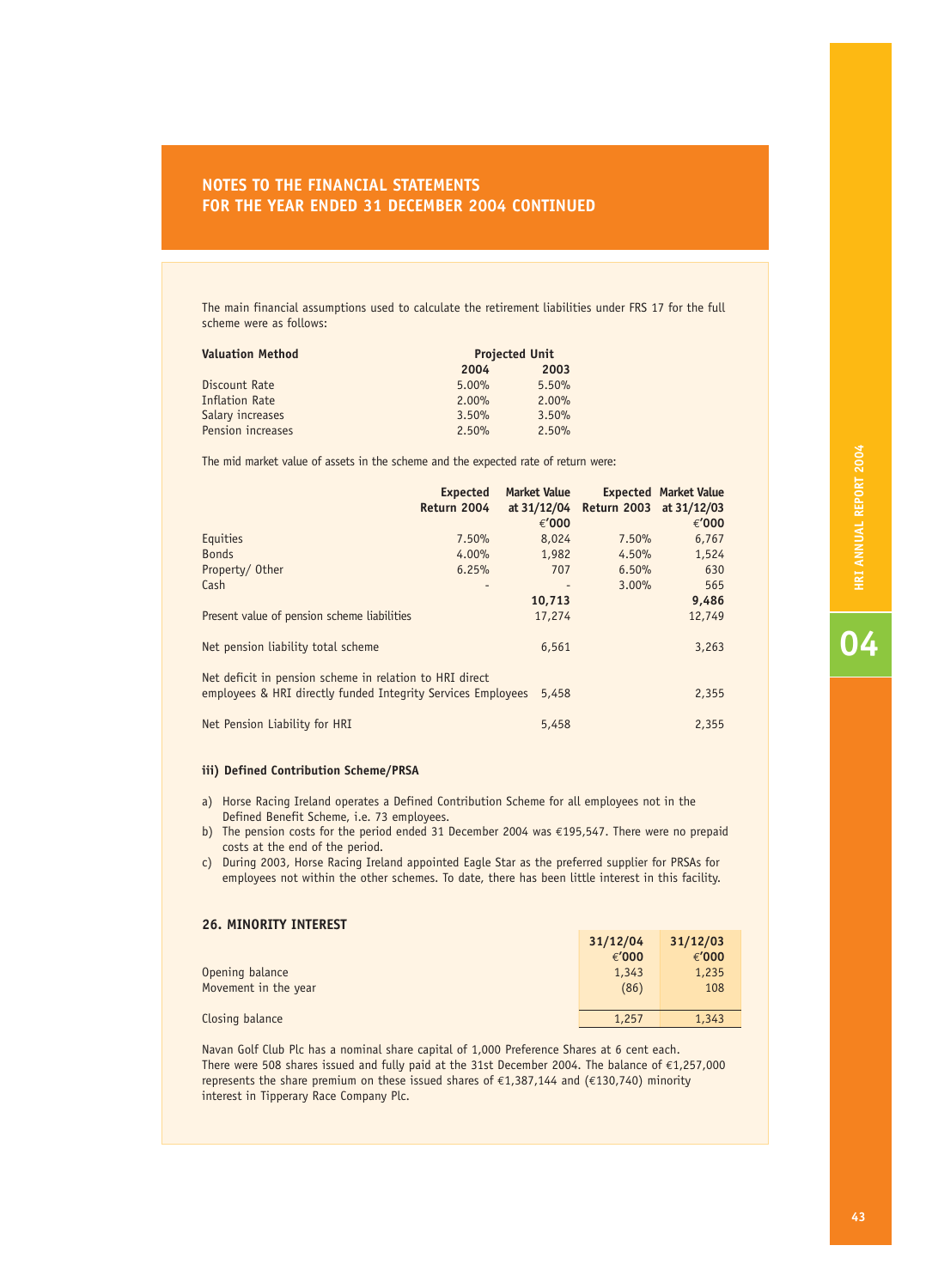### **27. (i) RECONCILIATION OF SURPLUS FOR THE YEAR TO NET CASH INFLOW/OUTFLOW FROM OPERATIONS**

|                                                           | 31/12/04<br>€'000 | 31/12/03<br>€'000 |
|-----------------------------------------------------------|-------------------|-------------------|
| Surplus for the year<br>Interest Receivable               | 8,645<br>(1,851)  | 9,033<br>(1,844)  |
| Interest Payable                                          | 689               | 999               |
| Depreciation charges<br>Profit on sale of tangible assets | 2,745<br>(4)      | 2,534<br>(20)     |
| Amortisation of Capital Development Fund grants           | 126               | 1,305             |
| Decrease/(Increase) in Debtors                            | 157               | (2,957)           |
| Increase in Creditors                                     | 1,771             | 1,599             |
| Amortisation of deferred capital grants                   | (317)             | (318)             |
| NET CASH INFLOW FROM OPERATIONS                           | 11,961            | 10.331            |

### **27. (ii) RECONCILIATION OF MOVEMENT IN NET FUNDS**

|                                 | 31/12/04<br>€'000 | 31/12/03<br>€'000 |
|---------------------------------|-------------------|-------------------|
| Increase in Cash in the Period  | 5,693             | 3,288             |
| Repayment of Bank loans         | 2,393             | 5,888             |
| Change in Net Funds             | 8,086             | 9,176             |
| Net Funds at 1st January 2004   | 36,629            | 27,453            |
| Net Funds at 31st December 2004 | 44,715            | 36,629            |

**31/12/04 31/12/03**

### **27. (iii) ANALYSIS OF CHANGES IN NET FUNDS**

|                        | At        | Cash         | At        |
|------------------------|-----------|--------------|-----------|
|                        | 31/12/03  | <b>Flows</b> | 31/12/04  |
|                        | € $'000$  | € $'000$     | €'000     |
| Cash at Bank           | 56,383    | 5,693        | 62,076    |
| Debt due within 1 year | (2,396)   | (1,017)      | (3, 413)  |
| Debt due after 1 year  | (17, 358) | 3,410        | (13, 948) |
|                        | 36,629    | 8,086        | 44,715    |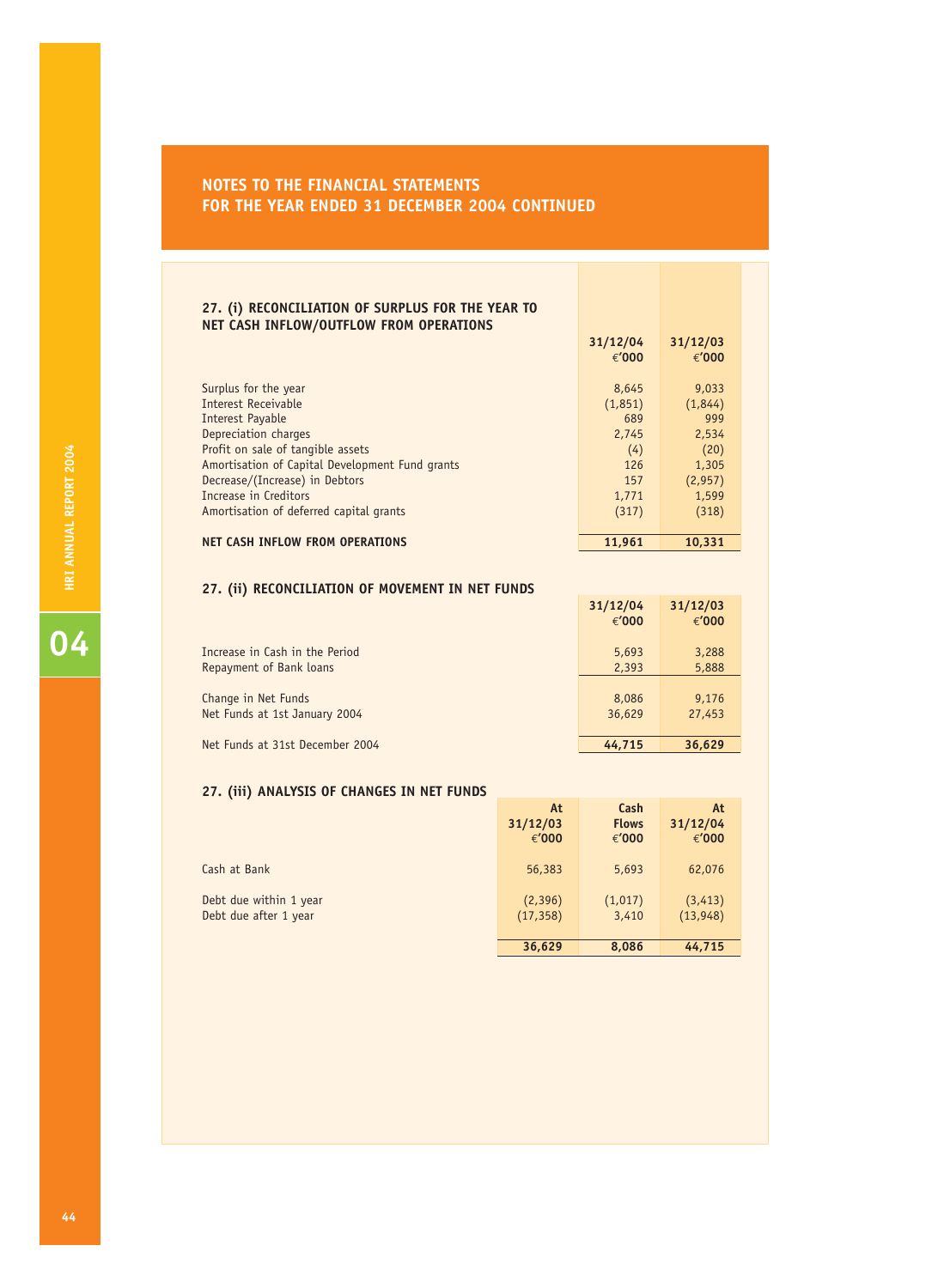### **28. CAPITAL AND OTHER COMMITMENTS**

Future capital and other expenditure committed by the group but not provided for in these financial statements are as follows:

|            |          | $31/12/04$ $31/12/03$ |
|------------|----------|-----------------------|
|            | € $'000$ | € $'000$              |
| Committed  | 4,583    | 4,335                 |
| Contracted | $\sim$   | $\sim$                |

(a) Included within the above figure of €4.583m is the amount of €2.5m (2003: €2.5m) which represents a commitment made by Horse Racing Ireland to Punchestown Racecourse under the restructuring plan for the Racecourse agreed between HRI and the Kildare Hunt Club, owners of Punchestown Racecourse in 2002.

On 18th December 2003, a Management Services Agreement was entered into between HRI, Kildare Hunt Club and the relevant Punchestown companies whereby Punchestown Holding Limited, which is jointly owned by HRI and Kildare Hunt Club, was appointed to provide management services in relation to the operation of Punchestown Racecourse and Event Centre. The Agreement was an interim measure pending finalisation of a joint venture agreement. Various taxation issues which had arisen in relation to Punchestown had not been resolved by the Kildare Hunt Club during the term of the Agreement and consequently, HRI decided not to further extend the term of the Agreement.

On the expiry of the term of the Agreement on 15th December 2004, the management of the Racecourse and Event Centre reverted to the relevant Punchestown companies on that date. Negotiations are ongoing between the parties.

Punchestown Holdings Limited did not trade during 2004.

(b) HRI has a commitment in respect of the leasing of premises in the next year amounting to €280k. This comprises rent payable on a leasehold interest on premises at Thoroughbred County House. The term of this lease is for 3 years ending during 2006.

### **29. TAXATION**

The activities of Horse Racing Ireland, Irish Thoroughbred Marketing Limited and Tote Ireland Limited are exempt from corporation tax. The taxable credit arose in The Tipperary Race Company Limited.

### **30. CONTINGENT LIABILITIES**

A number of legal cases are pending involving Horse Racing Ireland and its subsidiaries. These are being fully defended by Horse Racing Ireland. The financial effect, if any, arising from the cases cannot reasonably be ascertained.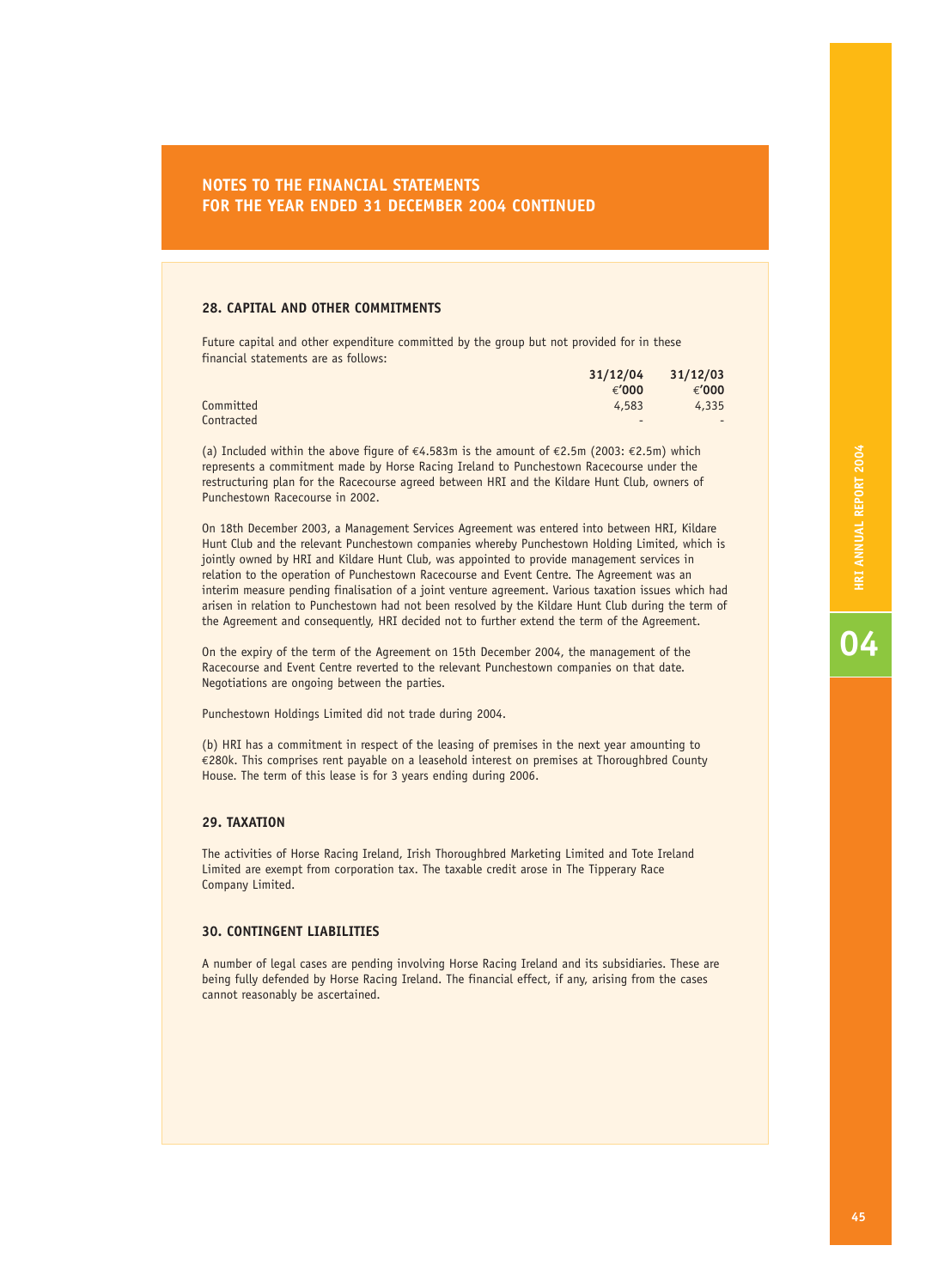### **31. PRINCIPAL SUBSIDIARIES**

| <b>Direct Subsidiaries</b><br><b>Tote Ireland Limited</b>     | % Held<br>100 | Operation of Totalisator at racemeetings and<br>operation of a telebetting service |
|---------------------------------------------------------------|---------------|------------------------------------------------------------------------------------|
| Irish Thoroughbred Marketing Limited                          | 100           | Promotion of the Irish Thoroughbred Horse                                          |
| <b>HRI Racecourses Limited</b>                                | 100           | <b>Racecourse Holding Company</b>                                                  |
| <b>Indirect Subsidiaries</b><br>The Leopardstown Club Limited | 100           | Holding of racemeetings and ancillary activities                                   |
| Navan Races Limited                                           | 99            | Holding of racemeetings and ancillary activities                                   |
| Cork Racecourse Limited                                       | 100           | Letting of land                                                                    |
| The Tipperary Race Company PLC                                | 78            | Holding of racemeetings                                                            |
| Navan Golf Club PLC                                           | 100           | Operation of a golf course                                                         |

All the subsidiary companies are incorporated in the Republic of Ireland with their registered offices at Thoroughbred County House, Kill, Co. Kildare.

The lease on Tipperary racecourse expired on 7th October 2004, at which time the operation of the company reverted to HRI Racecourses Limited.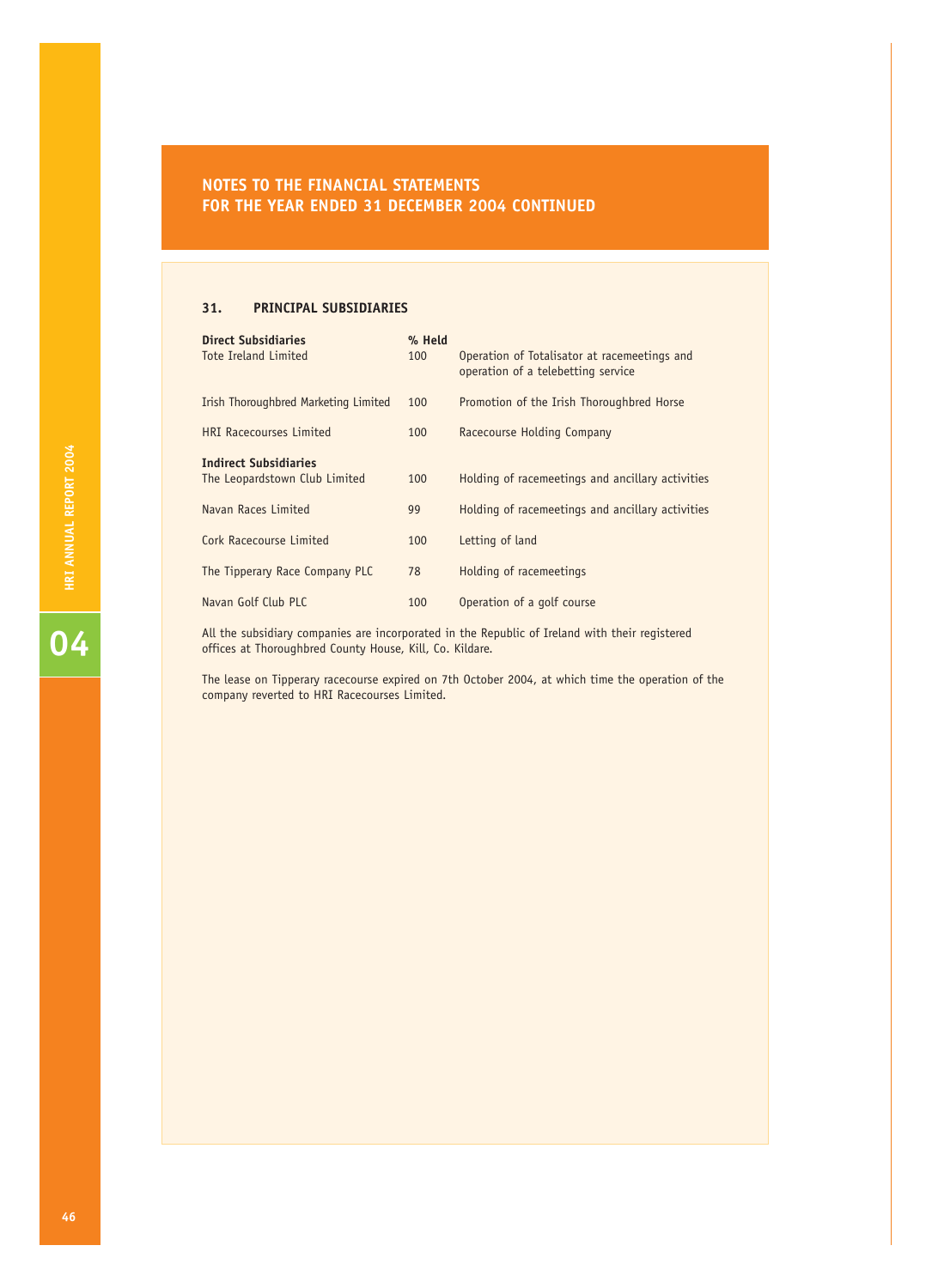# **PHOTOGRAPHY DETAILS**

All racing photographs used in the HRI annual report 2004 are taken by Healy Racing Photography (HR), Peter Mooney (PM) or Caroline Norris (CN). or Caroline Norris (CN).

Michael Kinane pulling up after winning Azamour.

Conor O'Dwyer celabrating with Hardy Eustace's owner Lar Byrne. (CN)

Crowned Irish Champion Apprentice Flat season.

The legendary Florida Pearl winning his 4th Hennessy Cognac Gold Cup for Willie Mullins in the hands of jockey Richard Johnson.

Pat Smullen punches the air with delight after better of North Light (Kieren Fallon) to win the 2004 Budweiser Irish Derby at the Curragh. (HR)

A smiling Ruby Walsh pictured after winning the Guinness Kerry National on the Michael O'Brien trained Banasan. (CN)

are congratulated by connections of Cloone River after their charge had landed a massive gamble in the Guinness Galway Hurdle.

David Casey waves to the crowd in jubilation after the Dermot Weld trained Ansar wins the

Rhinestone Cowboy, with Mr. J.P. Magnier, on board is led in to the winners' enclosure by his mum and dad by his mother Sue and his Father John after easily taking the Ballymore Properties Champion Stayers' Hurdle at the Punchestown Festival. (CN)

The huge crowds flock to the parade ring at the Curragh on Budweiser Irish Derby Day. (PM)

Trainer Con Collins and jockey Pat Shanahan pictured together after they combined to land the Moyglare Stud Stakes at the Curragh with Chelsea Rose. (HR)

Johnny Murtagh salutes the crowd after Soviet Song gets the better of Attraction to win the Coolmore Fusaichi Pegasus Matron Stakes at

Pat Smullen Jockey and owner Jim Sheridan acknowledges the applause from the crowd after partnering the remarkable Vinnie Roe, trained by Dermot Weld, to a record breaking fourth consecutive success in the Irish Field St Leger at the Curragh.

jockey Jamie Spencer in the parade ring at

Trainer Tom Cooper is held aloft by Enjoyment to land the Champion Bumper at the Cheltenham Festival.

Jim Culloty acknowledges the huge after completing a hat-trick of wins in a feat.

Supreme after the pair pulled off a shock win in the Royal And Sunalliance Novice Chase at Cheltenham.

Dessie Hughes, is led into the winners' enclosure after landing the Smurfit Champion Hurdle at odds of 33/1. (HR)

trophy aloft after combining to win the Letheby & Christopher Supreme Novice Hurdle at Cheltenham.

Trainer Charles Byrnes is held aloft by members of the RDS Syndicate after their charge, Dromlease Express, landed a big gamble when winning the 2004 Pierse Hurdle at Leopardstown. (CN)

Trainer Noel Meade gives Frank Berry a hug to celebrate Harchibald's thrilling victory in the Christmas Hurdle at Kempton. The pair were watching the race on the big screen at Leopardstown.

Ferdy Murphy's Granit D'Estruval, with Brian Harding up, is led around before his victory in the Powers Gold Label Irish Grand National at Fairyhouse on Easter Monday.

The enclosures at Galway are packed to capacity as the field thunders past the stand in the Hewlett-Packard

Kevin Darley is all smiles after riding Boylesports Irish 1000 Guineas. Mark filly to complete the English/Irish 1000 Alexander Goldrun.

Jockey Michael Kinane, owner H.H. Aga Khan Baileys Irish Champion Stakes at Leopardstown. Also pictured on the winners podium is John O'Donoghue, Minister for Arts, .<br>Sport and Tourism.

Azamour and Micheal Kenane passing the post at the Baileys Irish Champion Stakes. (HR)

A brilliantly judged ride by Michael Kinane as disappointing favourite Doyen (seventh) and early pacemaker Millstreet (eighth & last). (HR)

Azamour finishes strongly to defeat Diamond he gains handsome compensation for his narrow defeat in the Boylesports Irish 2000 Guineas at the Curragh.

Champion Apprentice Jockey Catherine Gannon became the first female ever to win the title in 2004 as she beat Rory Cleary by four winners, having finished runner up to Pat Cosgrave in 2003. (HR)

The James Bowe trained Solerina, seen here with Michael Bowe (above) and ridden by her regular jockey Gary Hutchinson (below). A diminutive but remarkable mare who has won 18 races in total (3 on the flat) over the past couple of seasons amassing €491,482 in win prizemoney alone. (HR)

The vociferous Patrick Brady celebrates another winner for the stable in typical flambuoyant style after Baron De Feypo had won at Leopardstown on St Stephen's Day. (PM)

A packed winners enclosure welcomes back the Michael Hourigan trained Beef Or Salmon after his scintillating win with Paul Carberry on board in the Lexus Steeplechase at Leopardstown defeating Best Mate by seven lengths. (PM)

last under Barry Geraghty on his way to defeating Boneyarrow and Ruby Walsh in the Anglo Irish Bank Nas Ni Riogh Novice Steeplechase at Naas.

Hedgehunter, with David Casey in the saddle, as he strides to victory in the Thyestes Chase at Gowran Park.

It is early morning on the Curragh and a team of horses are being exercised on one of the many all weather gallops dotted all over the training grounds.